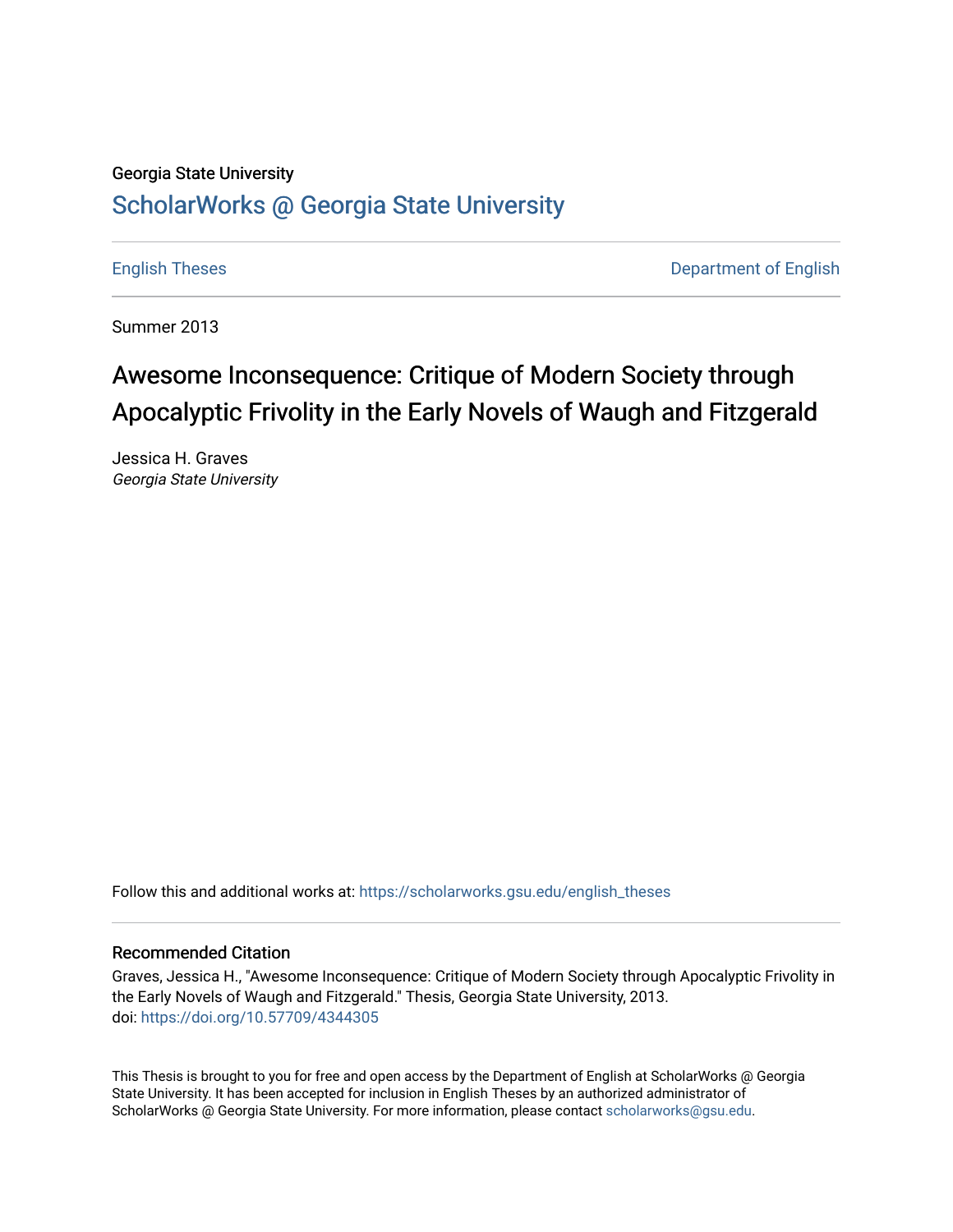Awesome Inconsequence: Critique of Modern Society through Apocalyptic Frivolity in the Early Novels of Waugh and Fitzgerald

by

Jessica Graves

Under the Direction of Calvin Thomas

# ABSTRACT

The early novels of both Evelyn Waugh and F. Scott Fitzgerald are beautiful works of moral decay – sparkling facades disguising toxic skeletons of modern society – yet their related semblances remain largely unexplored. *Decline and Fall*, *Vile Bodies*, *A Handful of Dust*, *The Great Gatsby*, *This Side of Paradise*, and *The Beautiful and Damned* are airy tomes of early twentieth century literature paradoxically heavy with the gravity of soulless society. They operate uniquely to each author through a signature moral relativism, attenuating the complex vagaries of American and English social stratification (and the brutal consequences of class rigidity), and ultimately signifying decentered societies pursuing their own destruction. In his early writing, Waugh's satiric portrayal of British society ridicules progressive ideas, casting the behavior of the "bright young things" celebrated in his society as lives filled with useless endeavors and distractions from meaningful life. Fitzgerald's early works examine the relationships between American greed and status-seeking, money and decadence, moral bankruptcy and the social status of the young and socially privileged. Waugh favors complex modes of irony and artfully weaves in elements of the grotesque, while Fitzgerald favors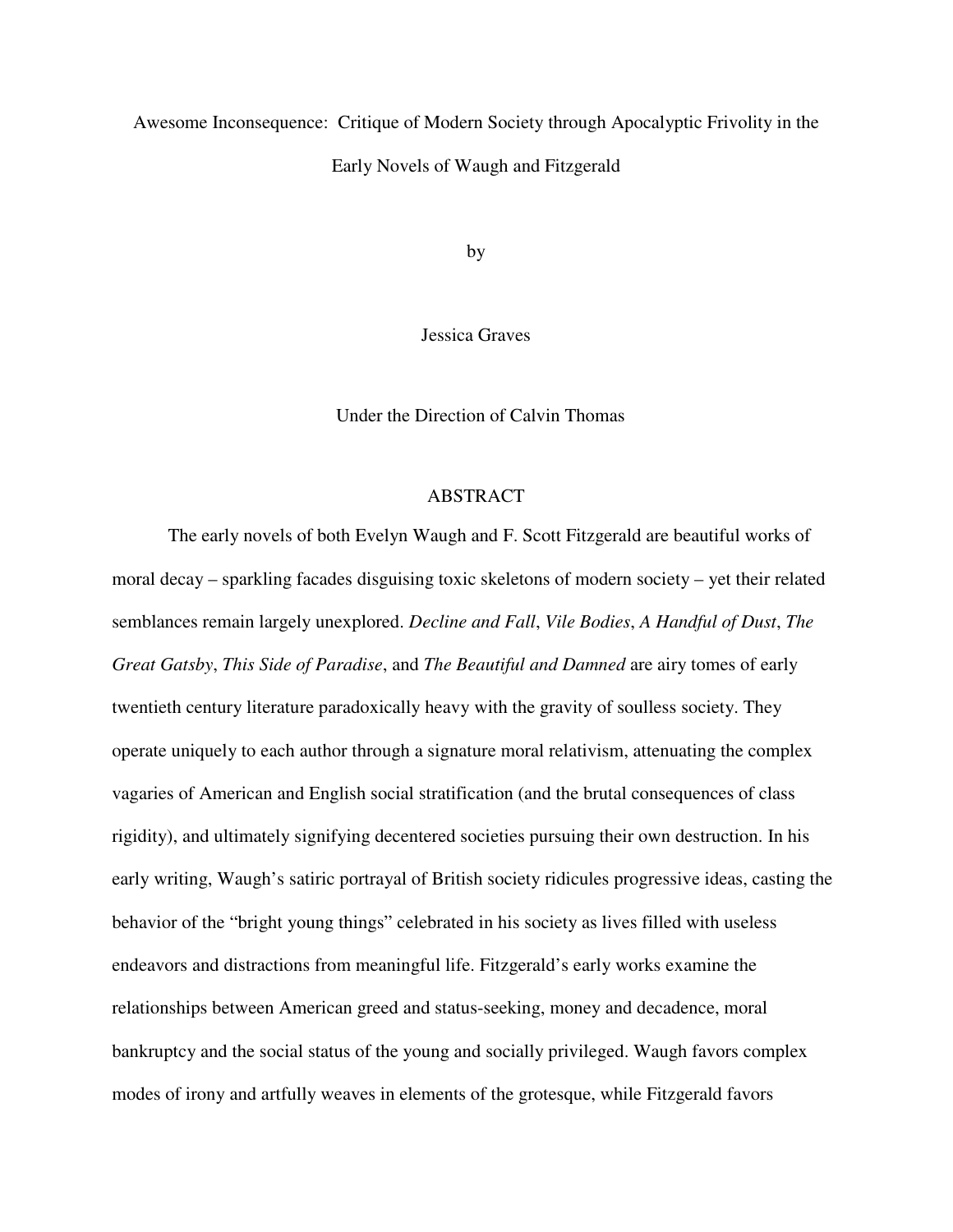symbologies and depth of character development to produce meditative missives, but the admonitions of the two authors embody the apprehension each feels for the future of his respective society: the crumbling of traditional values and moral substance and the abandonment of human depth. Both critique the moral decay of modern society which ignores investment in moral responsibility.

 This study critically examines three early novels of each author from the perspective of how they use characterization for social critique, methods of conveyance, and signature literary techniques to advance their overarching themes, which parallel each other trans-continentally. Waugh consistently portrays moral carelessness in society with images of decay in situational irony and societal disintegration. Fitzgerald's early work carries the same moral message Both authors acknowledge the reality of moral responsibility and juxtapose the gaiety of reckless youth with inevitable catastrophe in literary endings – which ultimately serve as cautionary morality lessons applying to the broader attitude of modern society.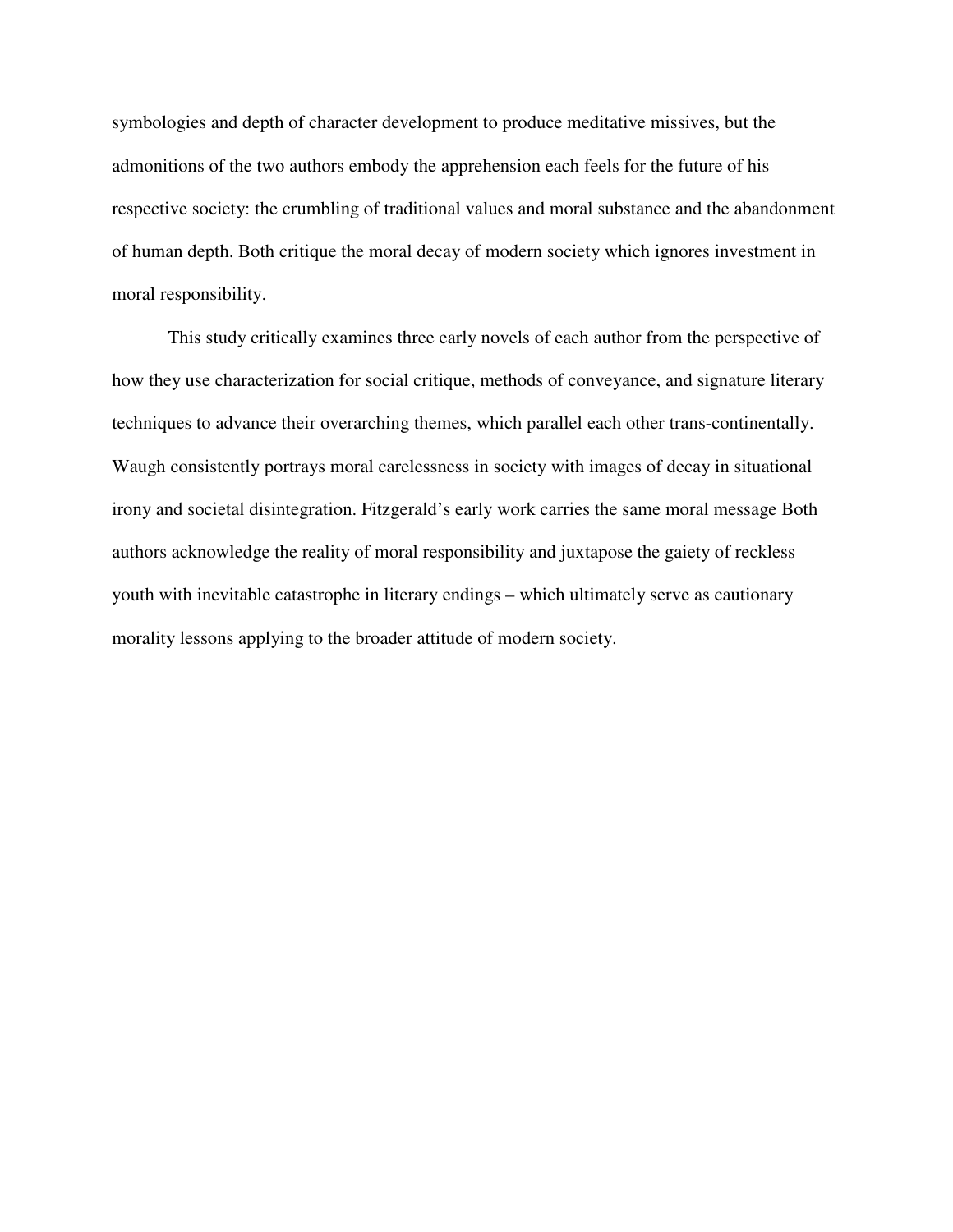Awesome Inconsequence: Critique of Modern Society through Apocalyptic Frivolity in the

Early Novels of Waugh and Fitzgerald

by

Jessica Graves

A Thesis Submitted in Partial Fulfillment of the Requirements for the Degree of

Master of Arts, Literary Studies

In the College of Arts and Sciences

Georgia State University

2013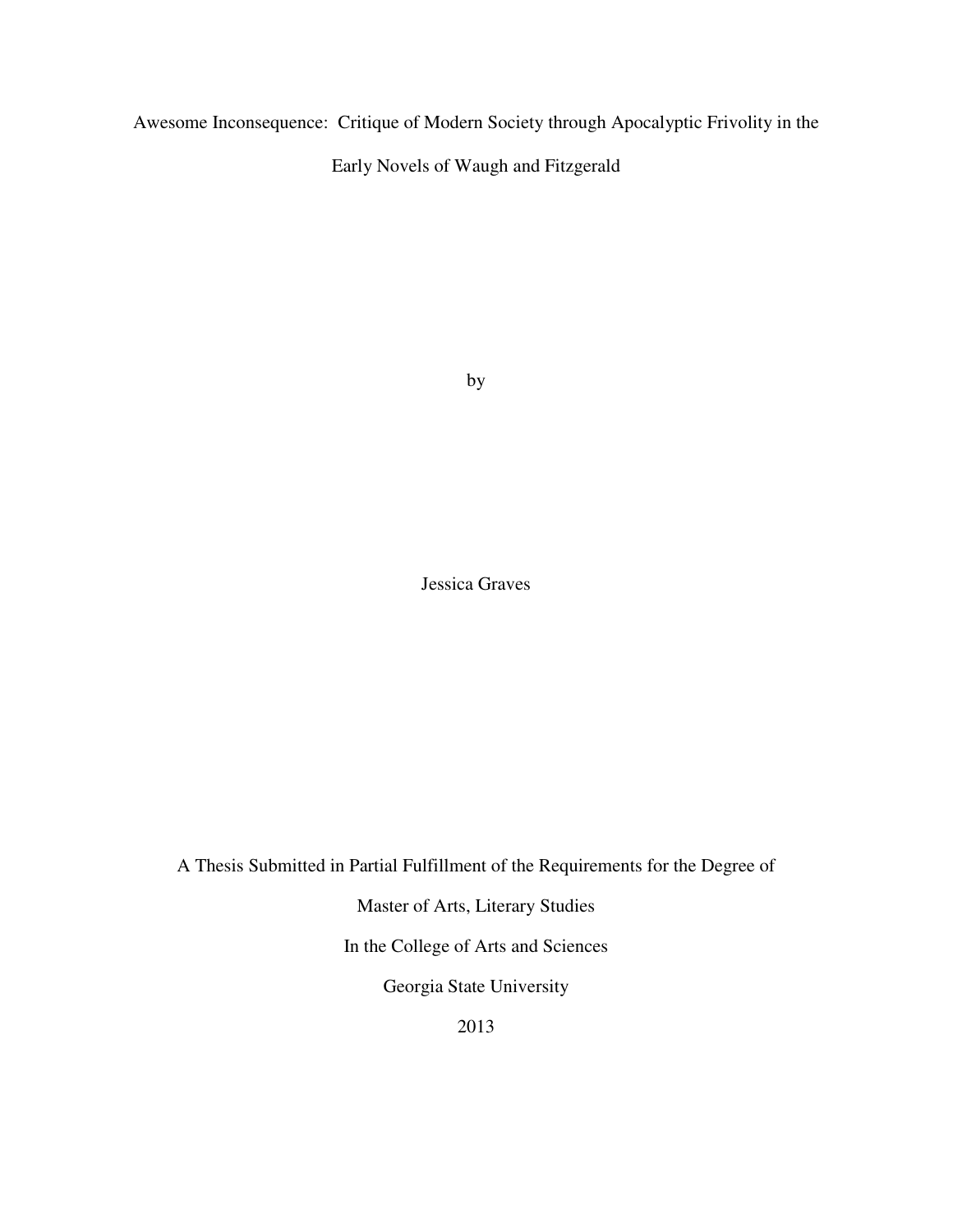Awesome Inconsequence: Critique of Modern Society through Apocalyptic Frivolity in the

Early Novels of Waugh and Fitzgerald

by

Jessica Graves

Committee Chair: Calvin Thomas

Committee: Randy Malamud

Audrey Goodman

Electronic Version Approved:

Office of Graduate Studies

College of Arts and Sciences

Georgia State University

July 2013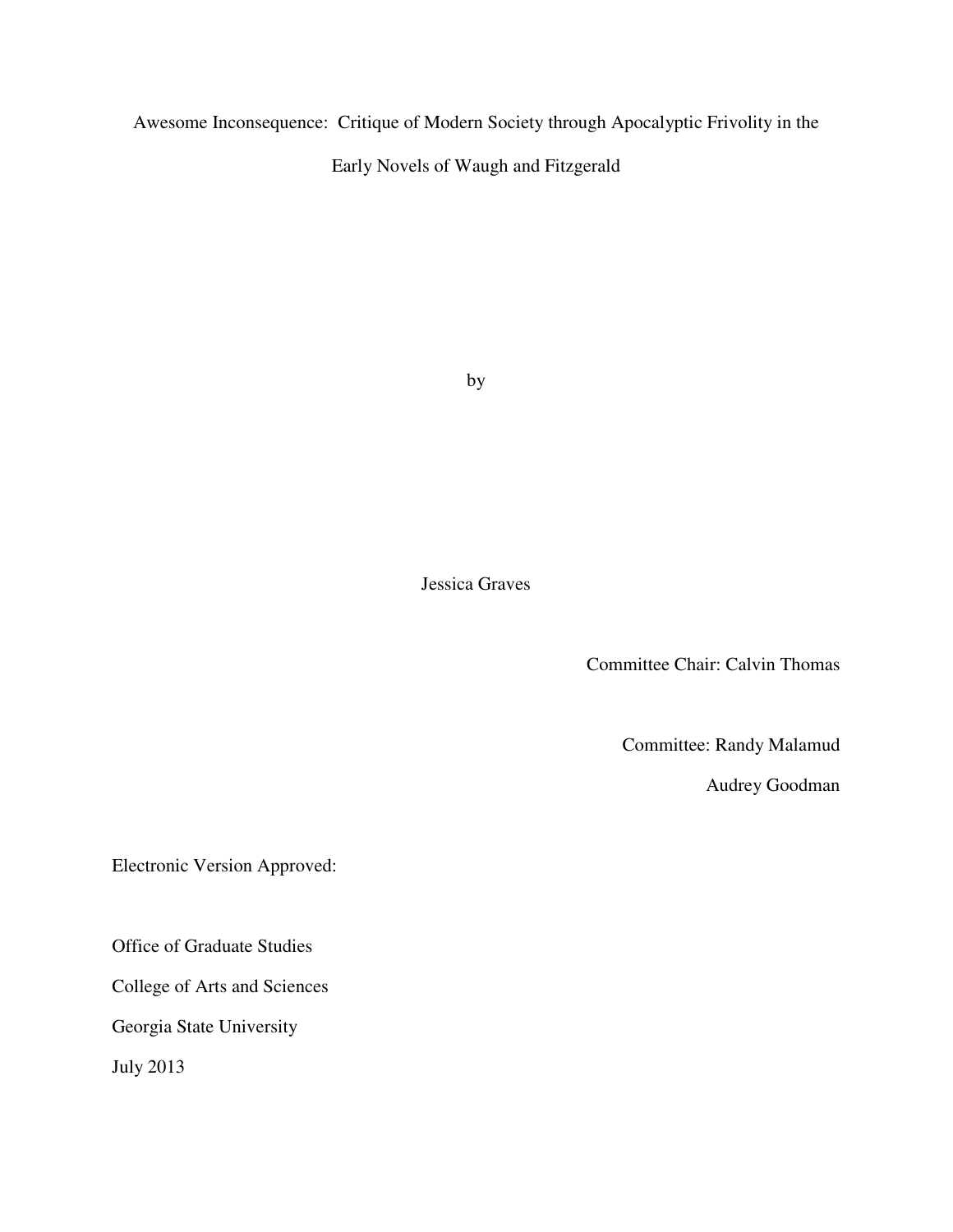The early novels of both Evelyn Waugh and F. Scott Fitzgerald are beautiful works of moral decay – sparkling facades disguising toxic skeletons of modern society – yet their resemblances remain largely unexplored. *Decline and Fall*, *Vile Bodies*, *A Handful of Dust*, *This Side of Paradise, The Beautiful and Damned*, and *The Great Gatsby* are airy tomes of early twentieth century literature paradoxically heavy with the gravity of soulless society. The moral relativism of these novels attenuates the complex vagaries of American and English social stratification (and the brutal consequences of class rigidity), and ultimately signifies decentered societies pursuing their own destruction.

In his early writing, Waugh's satiric portrayal of British society ridicules progressive ideas, casting the behavior of the "bright young things" celebrated in his social world as lives filled with useless endeavors and distractions from meaningful life. Fitzgerald's early works examine the relationships between American greed and status-seeking, money and decadence, moral bankruptcy, and the social status of the young and socially privileged. Waugh favors complex modes of irony and artfully weaves elements of the grotesque into his social satire, while Fitzgerald favors symbolic systems and depth of character development to produce meditative missives. But the admonitions of the two authors embody the apprehension each feels for the future of his respective society: the crumbling of traditional values and moral substance, and the abandonment of human depth. Both critique the moral decay of modern society which ignores investment in moral responsibility.

 This study critically examines three early novels of each author from the perspective of how they employ narrative voice, literary styles which advance their overarching themes, and finally the endings of these novels, which trans-continentally parallel each other in surprising ways for searing societal critique. Waugh consistently portrays moral carelessness and decay in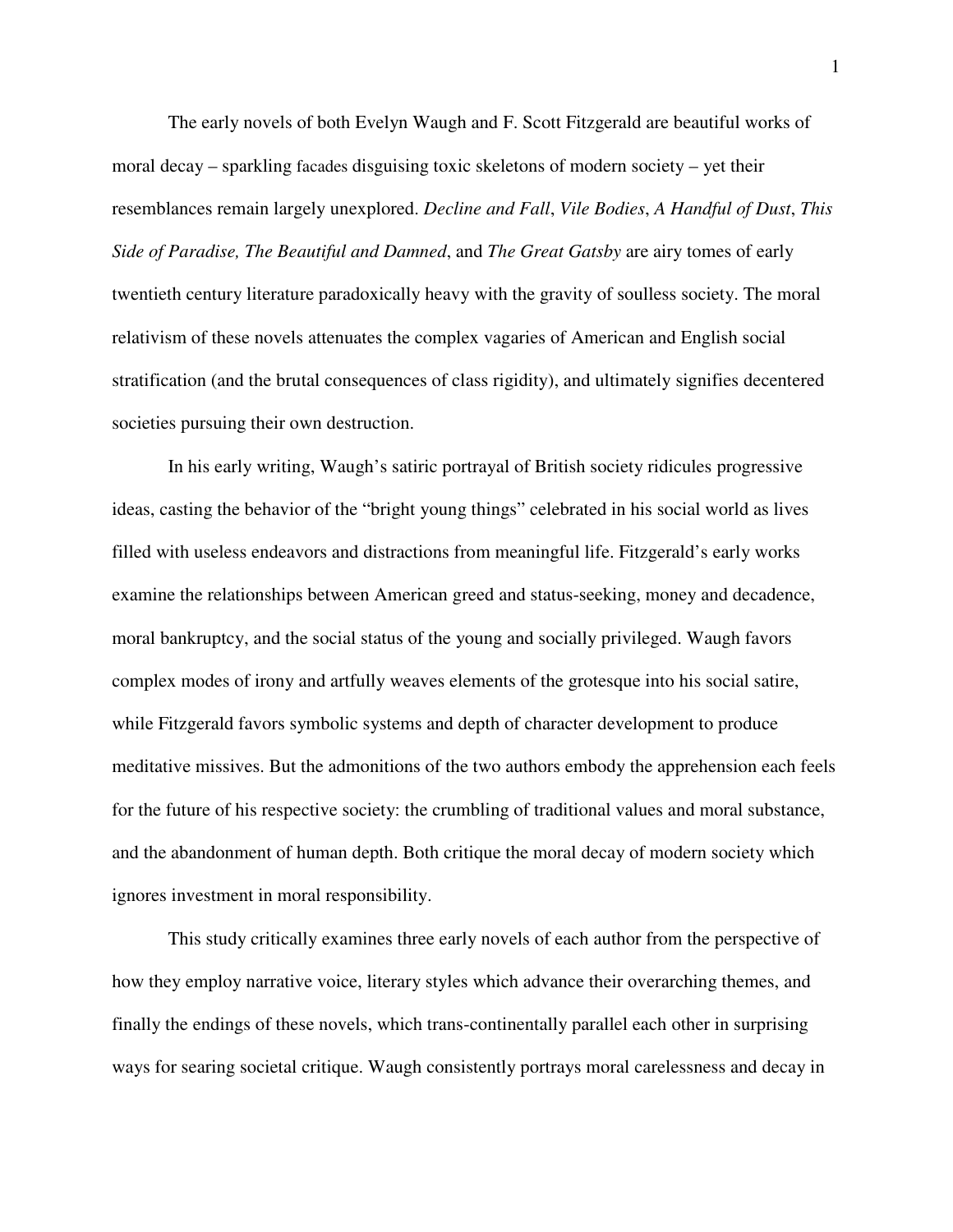society with situational irony, and his novels demonstrate the troubling societal disintegration that he observes in the modern world. Fitzgerald's early work carries the same moral message, but he chooses rhapsodic drama to highlight the realizations of his characters, aiming to achieve broader implications for society. Both authors acknowledge the reality of moral responsibility and juxtapose the gaiety of carelessness with inevitable catastrophe in literary endings – which ultimately serve as cautionary morality lessons applying to the broader attitude of modern society.

For Waugh, literal gaiety in careless lives without examination of faith and consequence bodes ultimately catastrophic for the future of society. Waugh's early novels provide a broad canvas for cautionary storytelling. In *Decline and Fall*, *Vile Bodies*, and *A Handful of Dust*, Waugh portrays the crumbling of traditional values and he critiques the abandonment of traditional societal values – family, morality, and the old order. For Fitzgerald, the problem is (perhaps more horrifically) that one has abandoned moral responsibility in favor of fleeting, temporal pleasure. In *This Side of Paradise*, *The Beautiful and Damned*, and *The Great Gatsby*, the consequences of coming to terms with oneself in the wake of such horrifying realizations become the problem for the characters and ultimately the indelible mark of the novels.

Both authors sought to express their disapproval of a rapidly changing social order, both in the deeply rooted English tradition for Waugh, and in the old/ new money American dichotomy for Fitzgerald. Curiously, this changing social order benefitted both authors personally, as both were members of middle class society by birth and desperate social climbers, seeking recognition as aristocrats. Both men create beautifully detailed and delightfully dialogued fictional stages for the very real societal problems they present for consideration, with the specific purpose of exposing contemporary moral decay.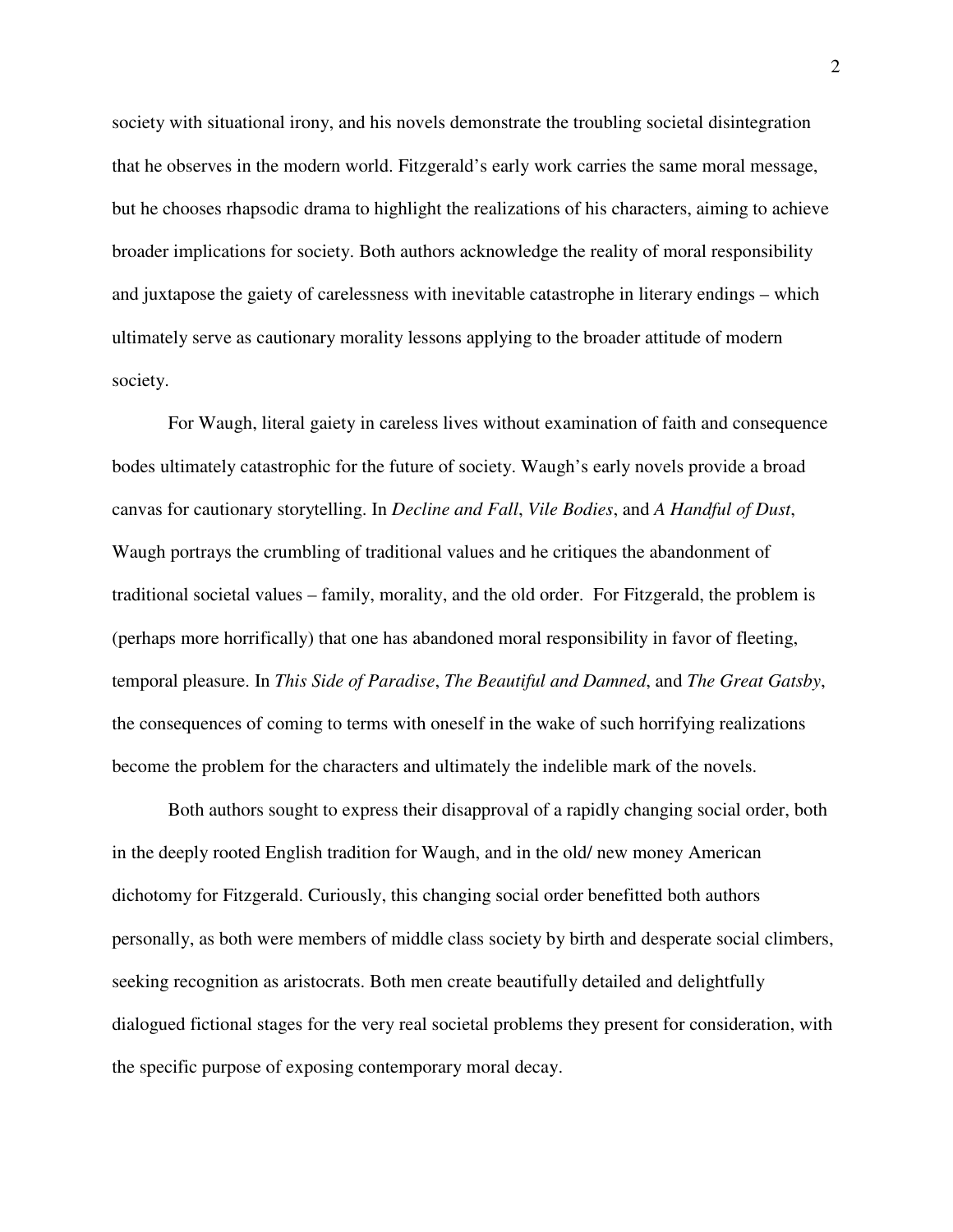Waugh and Fitzgerald are instructively different in approach and technique with regard to narrative voice and literary modes, but I argue that their attempts at a moral critique are equally effective. Conspicuous consumption and decadence illuminate lush backdrops for their modernist narratives of moral decline. Their novels capture the essence of an era on two continents that both authors considered foreboding for the future of society. This study seeks to draw conclusions about the ways in which two prominent twentieth century authors sought to illuminate social concerns with tales of shallow indulgence belying the deeper and more sinister reality of humanity's decline. The six novels specifically discussed are all morality tales – social documents – depicting a lethargic society struggling desperately to find a cause for which to progress.

 Waugh and Fitzgerald were producing and working at the same time, in very similar social situations; their social aspirations and tendencies toward social climbing were almost identical. Both from modest middle-class beginnings, they invented snobbish personas for themselves and were accepted into established universities, both ultimately dropping out. Fitzgerald was an American Catholic who renounced the faith and Waugh converted to fervent Catholicism later in his own life. These similarities in their early lives may account for their shared disdain for the future of modern society, or perhaps the similarities arose directly from the historical atmosphere of the period, poised as it was between two world wars.

 Social and literary critics alike have written extensively on the respective styles and techniques of both authors, and the body of critical insight available for reference is broad. Notably absent from the scholarship, however, is criticism comparing the techniques of the two authors, as their moral assessments are closely aligned. This study compares and contrasts the key literary methods and techniques of the two authors' early novels. Both authors achieve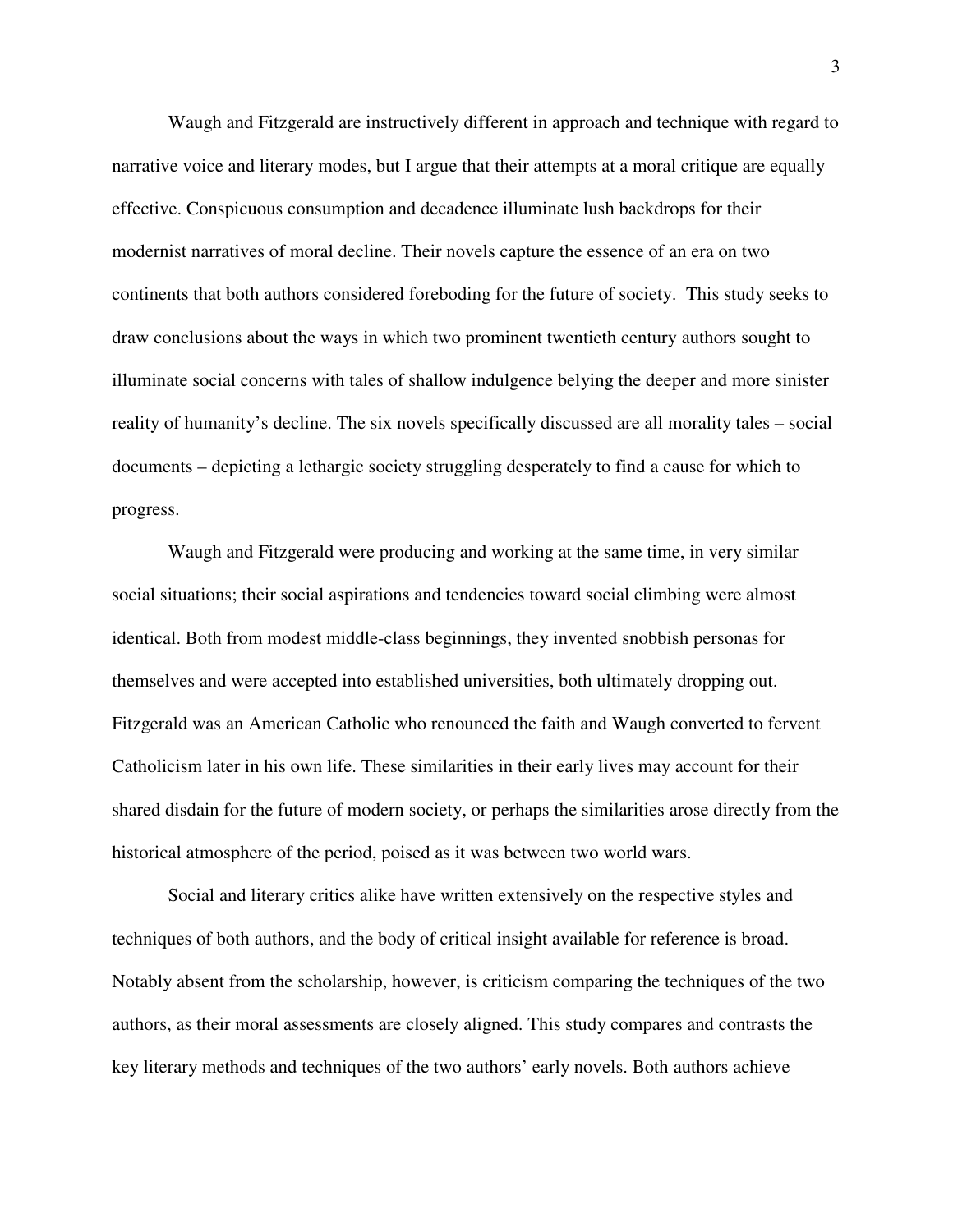success in creating worlds in which their characters serve to illuminate facets of the society in decline. A closer look at Waugh's early novels reveals a deft sense of irony and satiric convention, which produced works that stand as jarring responses to the values and social strata of his era. The grotesque aftershocks of his lighthearted portrayal of tragedy require an examination of how his technique functions in the endings, which highlight the profound implications and sociological context of his narrative voice. Waugh's notable use of narrative distance in these early works serves to illustrate the breakdown of society with a comic-ironic sensibility that at once repulses and attracts. His distant narrative tone contains the apparent paradox of pithy shallowness as devastating truth. Employing a sardonic tone throughout these early novels, Waugh conveys the unsettling perspective that we can laugh our way through his novels and our lives, but the shallow insouciance that pervades modern society produces tragedy in the endings of both.

Fitzgerald's approach is entirely different, but no less effective in its critique of modern society and his disappointment in society's moral decay. Fitzgerald's chosen symbologies in the selected works emphasize the manner in which he delineates complex class hierarchies through interweaving symbols, and this reciprocity forms – implicitly or explicitly – an aesthetic critique of the dominant social order. Fitzgerald favors the use of rhapsodic engagement in his narrative, and dialogue becomes a vehicle by which he reveals character and inspires revulsion for the moral dearth apparent in his careless representatives. He employs symbolism and foreshadowing throughout his early novels to drive his moral critique and to enrich the theme of moral responsibility. Moreover, while all of these early works by both authors culminate in tragedy or catastrophe to some degree, the treatment of the conclusions further delineates each author's technique while mirroring each other's moral stance.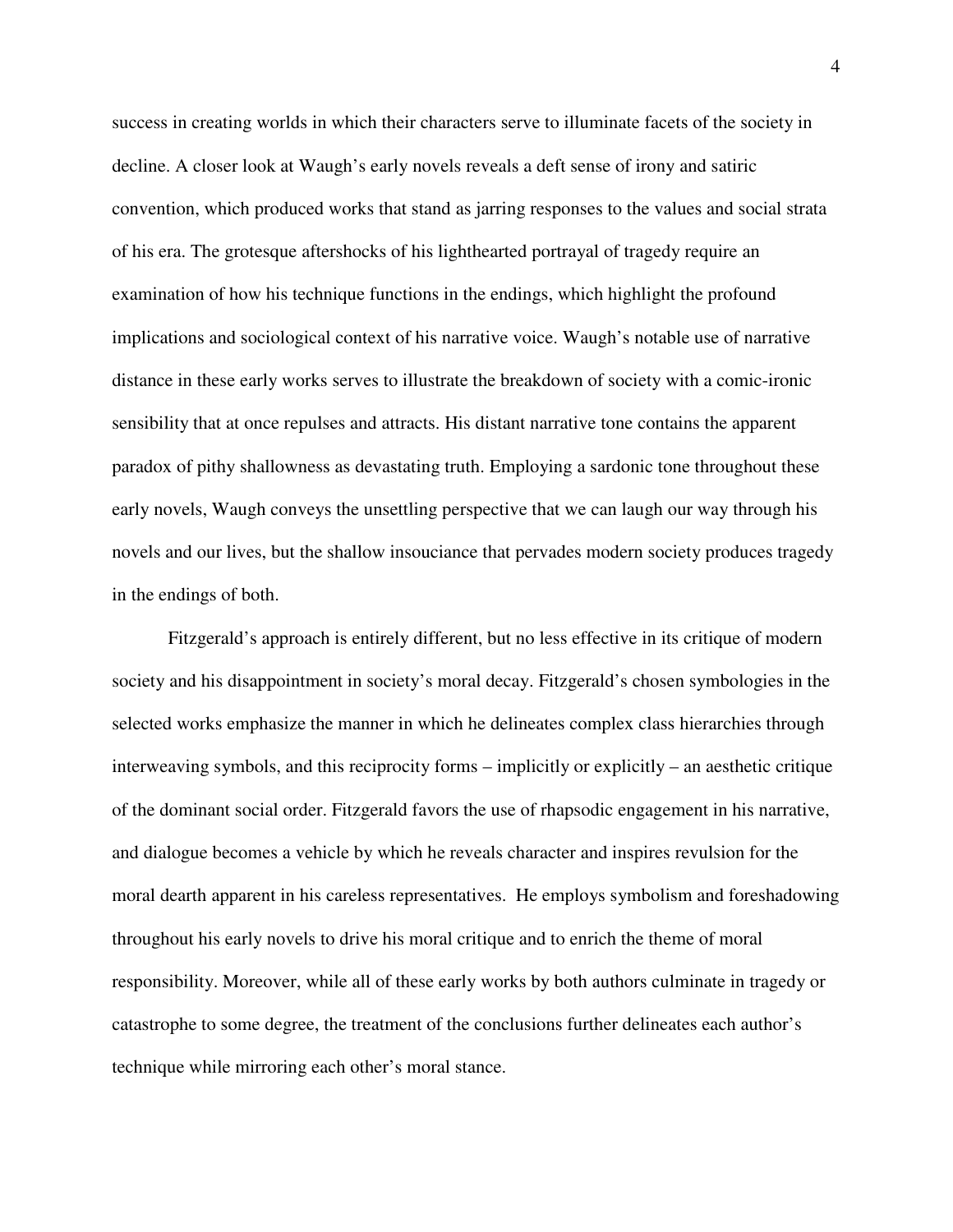This selection of six novels - *Decline and Fall*, *Vile Bodies*, *A Handful of Dust*, *This Side of Paradise*, *The Beautiful and Damned,* and *The Great Gatsby* - provides the basis for an examination of both the similarity of theme and of the differences in literary techniques. While moral decay and increasing societal "carelessness" are central to each author's message, the resulting effect initially distances one from any obvious comparison of the two author's works. Fitzgerald's narrative tone and his characters' own personal reflection and growth provide a force for solemn meditation after the novels end. Waugh's tragicomic endings produce horrified laughter at tragedy, but with a sense no less reflective upon the moral character of modern society. These novels are works that situate their characters precipitously between two world wars during a time of decadence, teetering on the brink of collapse, and providing a societal looking-glass for collective confusion and broken moral compass. While my critical approach is not historically based, it is worthwhile to note that this crucial period in British and American history fueled the problems in idealism and abandonment of faith central to the authors' concerns.

In *Decline and Fall*, central character Paul Pennyfeather's inner thoughts and intentions are presented through third person narration. The narrative focus is on Paul's development in contrast with the contradictions of the other characters as they are presented. At several points in the novel, the narrator directly addresses the audience regarding Paul. When the commentary is directly addressed to the audience, and really is at Paul's expense, it establishes the distance Waugh is hoping to effect. The narrative of Paul's thoughts is contrasted with Waugh's external approach towards the other characters in the novel. The narrator comments on events in the narrative without apparent engagement or emotional investment. Consider the narration of events during the absurd sports day at Llanabba School where Paul has secured a teaching position after an embarrassing dismissal from Scone College, when, before the "race" has actually begun, little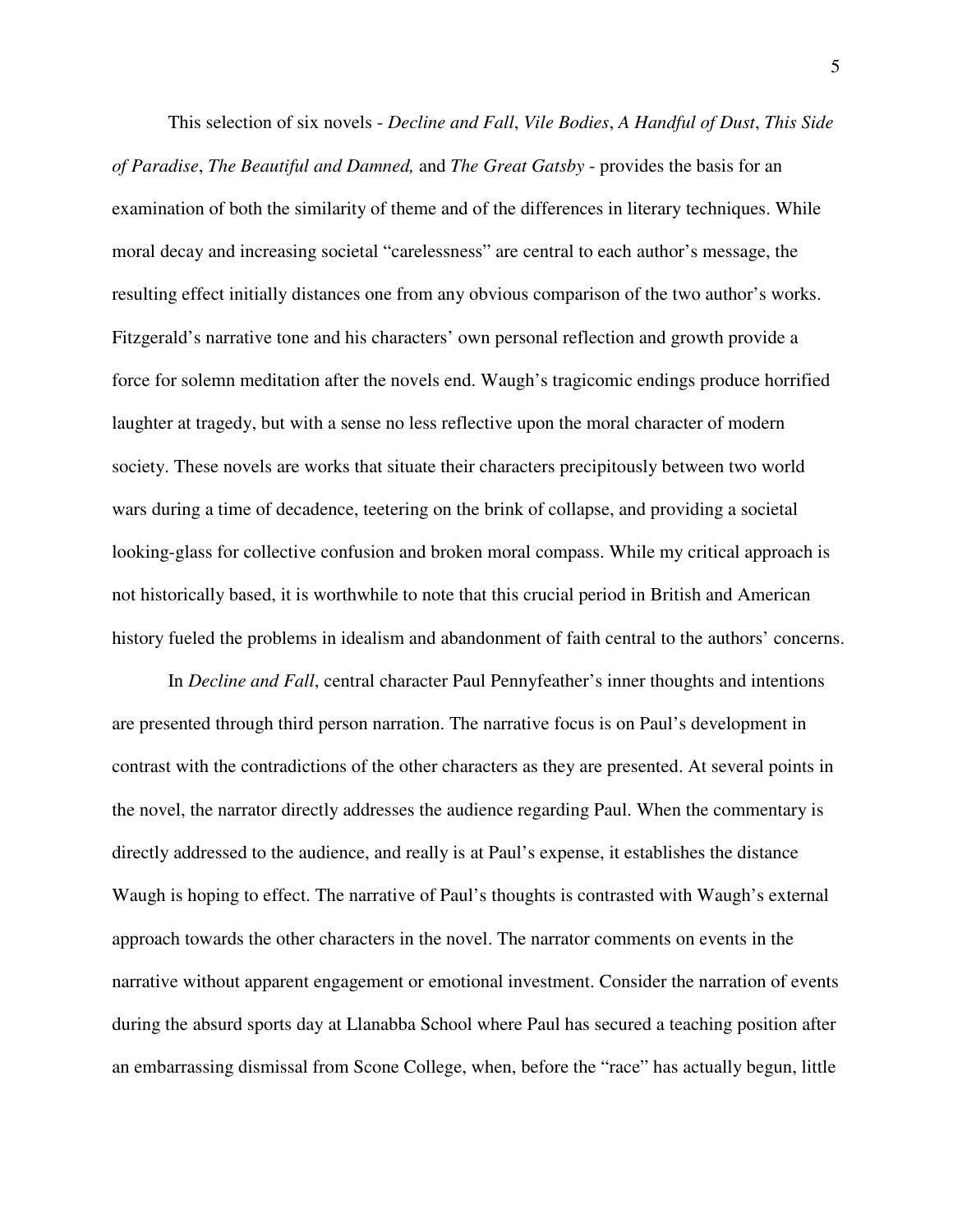Lord Tangent is accidentally shot in the foot by the drunk and careless master of ceremonies: "Clearly Tangent was not going to win; he was sitting on the grass crying because he had been wounded in the foot by Mr. Prendergast's bullet" (71). The depiction of the event is concise and straightforward, demonstrating little empathy for the character, who has been outrageously wounded by the carelessness of an authority figure. Poor Tangent merits hardly an afterthought for the remainder of the novel, until of course we learn of his death due to complications from his absurd injury.

In *Decline and Fall*, Waugh uses rhetorical repetition to draw attention to the embarrassing, incongruous details of various characters' lives. The effect is humorous, deepening the impression of the narrator's detachment. The novel opens with the naif Paul Pennyfeather, anti-hero, getting literally caught with his pants down as a result of a drunken prank by other, more gregarious members of the student body at Scone College. He is cited for "indecent behavior", and is disgracefully "sent down", yet he accepts his fate and the narrative is repetitive in ensuring the outcome is clear for several pages:

'I expect you'll be becoming a schoolmaster, sir. That's what most of the gentlemen does, sir, that gets sent down for indecent behaviour'...'Sent down for indecent behaviour, eh?' said Paul Pennyfeather's guardian...'Sent down for indecent behaviour, eh?' said Mr. Levy, of Church and Gargoyle, scholastic agents... This was the question that Paul had been dreading, and, true to his training, he had resolved upon honesty. 'I was sent down, sir, for indecent behaviour.' (14-18)

Paul's embarrassment is abundantly clear after having the episode pointed out by everyone he meets in the span of just a few pages. Additionally, this repetition enhances the humorous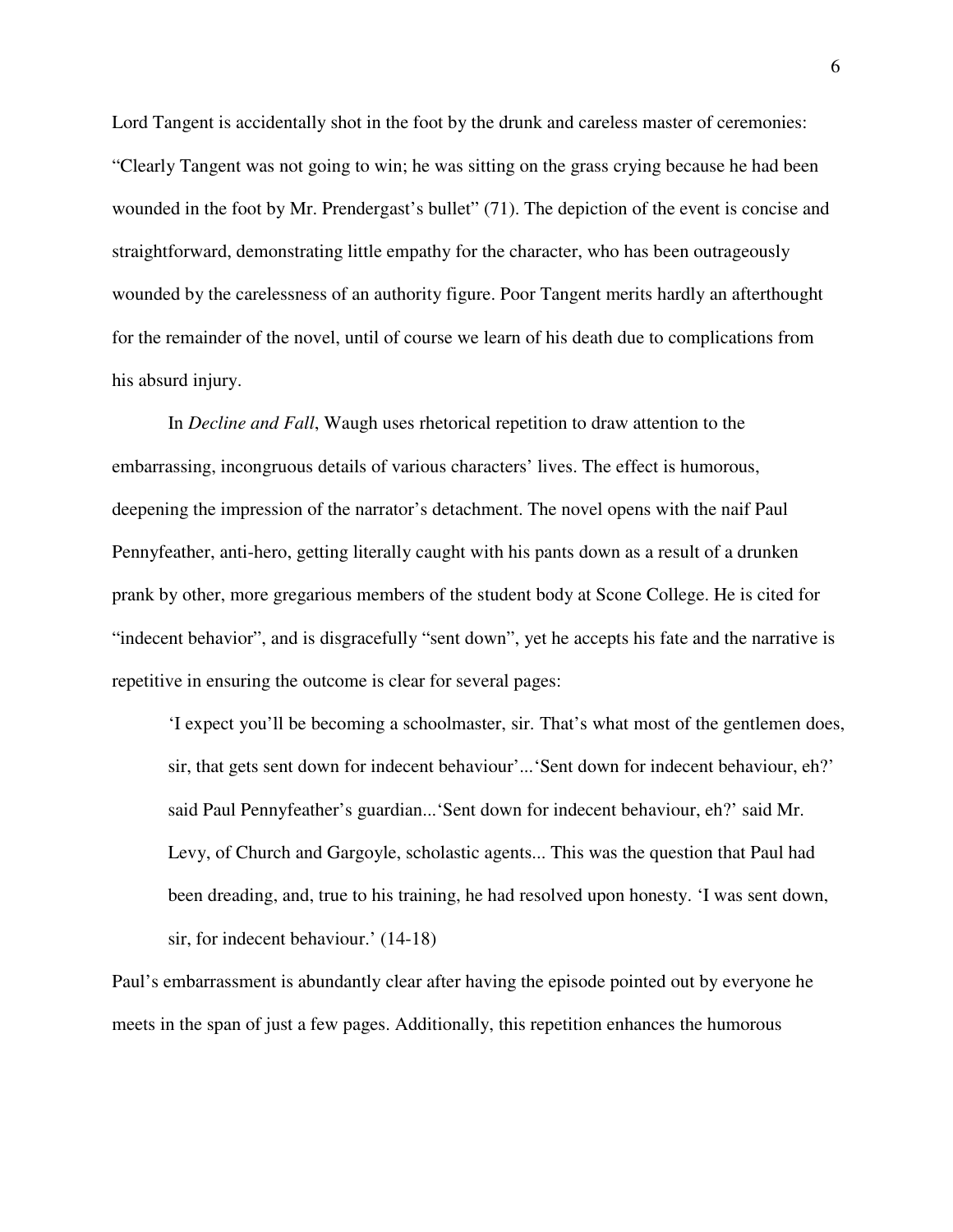narrative effect, by spotlighting the lack of any social tact of anyone he meets in his disgraced state immediately following his dishonorable dismissal.

Waugh's narrative voice tends to present a contradiction between his characters' interior motivations and their social (i.e., actual) behaviors, a reflexive tool of estrangement between storyteller and story, author and reader. The narrator relates the story matter-of-factly, yet the "facts" as they emerge in dialogue between characters and the circumstances of surrounding events collectively destabilize the narrator's authority, rendering him unreliable and, worse still, uninformed. Guilty parties are never found guilty, innocents are punished (specifically the protagonists), incompetents are in positions of power. Waugh's indictment of modernity is subtle but clear. In a social order based on rapacity, mechanization, and avarice, one without a mandate dictated by the traditional moral imperatives (unselfishness, thrift, humility, etc.), facts are jokes and truth is, at best, a well-timed punch line. As Lane Patey affirms, characters in Waugh's novels "seem empty, without psychological depth, because they have no depths to probe; an 'external', un-subjective presentation accurately captures their modern selves" (57). These characters are flat, in the sense that they are hollow representations of people Waugh saw as the modern society – without capacity for depth of feeling, and thus rendered flatly within his novels.

The narrative arcs of Waugh's early protagonists (Paul Pennyfeather, Adam Fenwick-Symes, and Tony Last) are telling in what they do not accomplish. These characters remain relatively static, which is fitting, considering the detachment necessary to sustain the satiric, ironic rhythms that make the novels so effective. If in the beginnings of the novels these characters are naïve, guileless in their confrontations with the madness and decay of the fallen world, they ultimately learn about the absurdity and futility of existence without evolving a capacity to cope with this knowledge. Paul Pennyfeather has journeyed full circle to essentially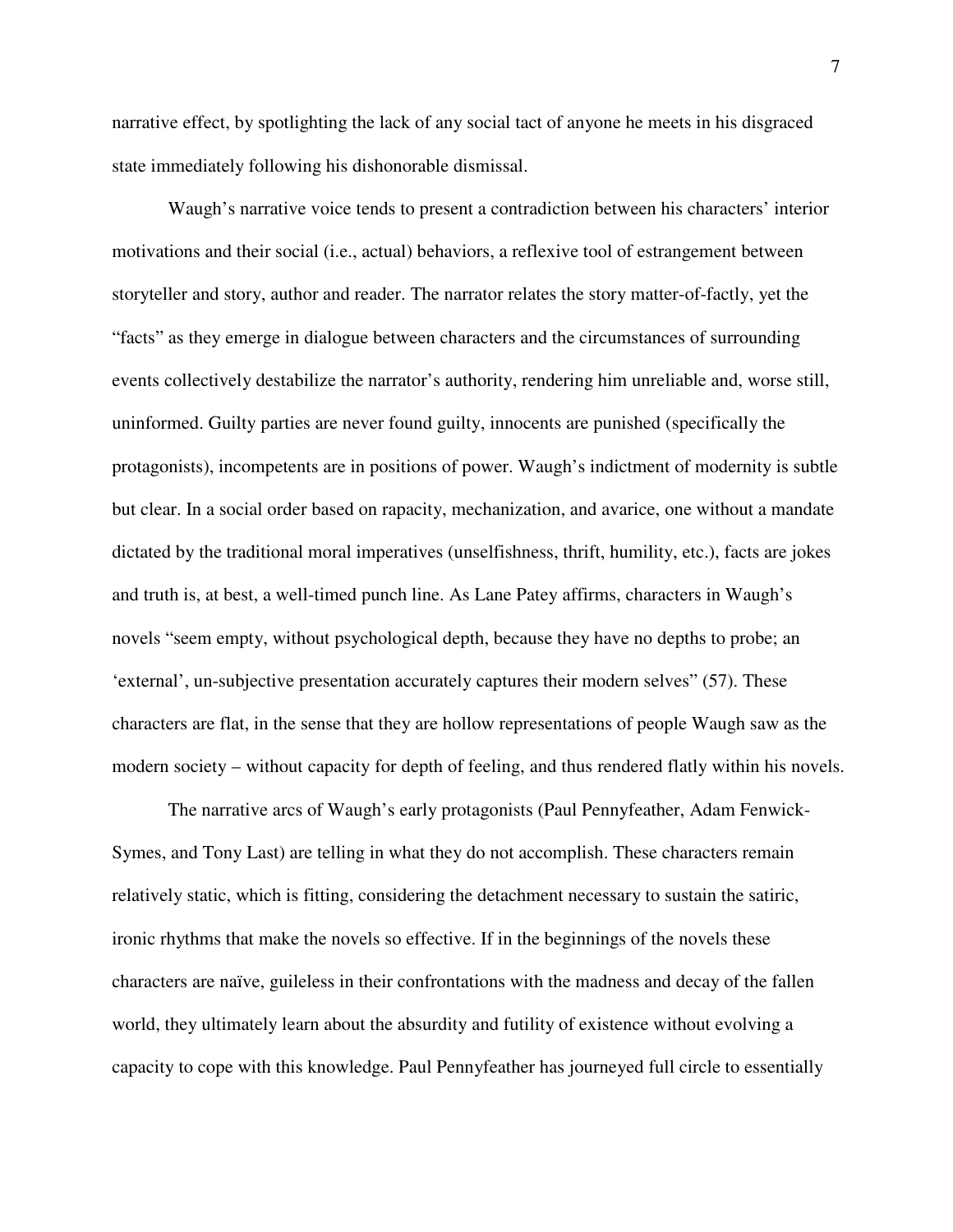accomplish nothing and end up literally where he began, and he recognizes only that he has not evolved in any truly important sense, but that he does at least recognize his own stasis after the events that have befallen him. In the epilogue of *Decline and Fall*, Paul recognizes his changed nature when talking to a former student years later: "'We're different somehow. Don't quite know how. Don't think that's rude, do you Paul?' 'No, I know exactly what you mean. You are dynamic, and I'm static'" (215). Paul's assertion refers back to what he learned earlier about himself at the great wheel at Luna Park. According to Murray Davis, when Paul returns in the full circle of events to Scone College after losing his identity and coming back from the dead, "he assumes an identity which he could not find in the outer, dynamic world. Paul's retreat is not so much a rejection of that world, however, as a recognition that it is not for the likes of him" (66). Similarly, in *A Handful of Dust*, Tony Last removes himself from the familiar, known world and retreats to the jungle to cope with the unfortunate events that have befallen him. He, too, recognizes that the familiar world is rife with amorality and strives to escape, if not reject, the reality of lost tradition.

In his detached narrative tone, Waugh's characters' thoughts are presented in free indirect style, and thus there is practically no distinction between the figures of the narrator and the characters. The characters' thoughts are presented by the narrator, who remains a distant mediator of their interior lives. The characters are detached and aloof in their stasis, even from their own circumstances, which they accept and absorb in spite of their ignorance. For instance, when *Vile Bodies* opens, the central character, Adam, is planning to get married upon the completion of his manuscript, which he is carrying through customs in his suitcase along with some other innocuous books. In the absurd and painfully funny scene, the customs officer seizes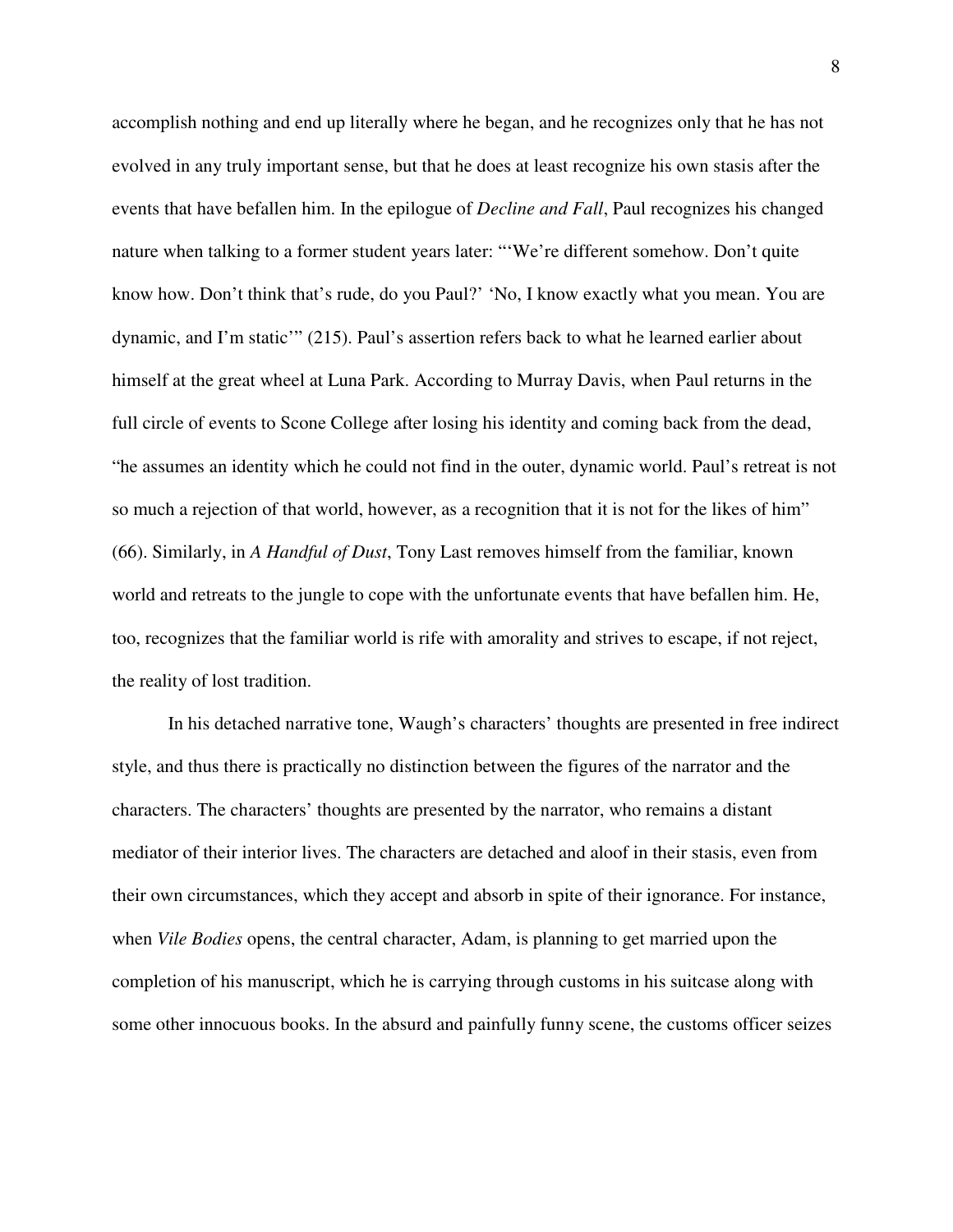Adam's books and burns his manuscript – his livelihood – and sets up the rest of the story involving a series of lost-and-found fortunes effecting an on-again-off-again engagement.

'You can take these books on architecture and the dictionary, and I don't mind stretching a point for once and letting you have the history books too. But this book on Economics comes under Subversive Propaganda. That you leaves behind. And this here *Purgatorio* doesn't look right to me…but as for this autobiography, that's just downright dirt, and we burns that straightaway, see.' (25)

Despite the protestations expected by the absurd dialogue and the ignorant customs officer's character presented in the narrative, Adam blithely accepts his fate.

Waugh does insert some narrative commentary for the sake of clarity. For example, in *Decline and Fall,* after Paul is unfortunately arrested for crimes he did not commit, the narrator explains, "Before this happened, however, a conversation took place which deserves the attention of all interested in the confused series of events of which Paul had become a part" (160). In contrast with other characters in the novel, Paul's psyche alone receives a considered exploration in the narrative. His thoughts are narrated according to the situation in direct or indirect style: "'I wonder whether I'm going to enjoy being a schoolmaster', thought Paul'' (22); and later, the narrator says that "Paul found himself reflecting that on the whole the last week had not been quite as awful as he had expected" (42). Interestingly, on a few occasions, the detached narrator establishes a direct interaction. Toward the end of *Decline and Fall*, he provides some unexpected analysis: "From the point of view of this story Paul's second disappearance is necessary, because, as the reader will probably have discerned already, Paul Pennyfeather would never have made a hero, and the only interest about him rises from the unusual series of events of which his shadow was witness" (123). The fact that Paul's character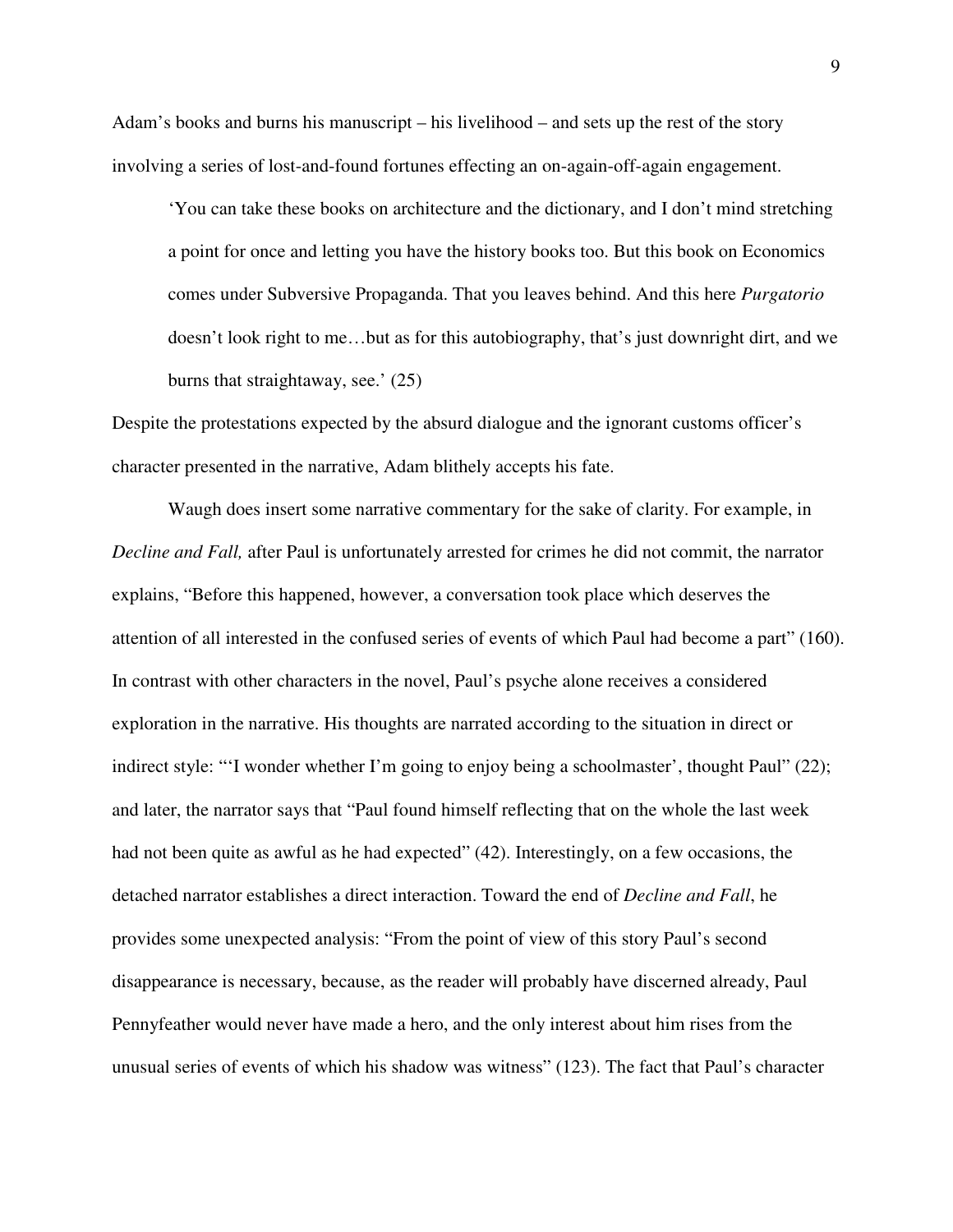is receiving special treatment from the narrator is notable, because it shows the particular irony of a narrator who draws even more attention to the fact that the primary character is essentially a shadow of himself.

Waugh's ironic detachment is the central component of his scathing social critique. His novels offer some of the harshest criticism of the modern culture that the literature of the period affords. He is undoubtedly a master of the aesthetic critique of the social order. His novels offer profoundly corrective insights through his detachment and ironic voice, instructive without being didactic. The withering of moral responsibility and the decay of the social order are apparent in how the novels flow with a sensuous ease, in Waugh's gift for the precise word, and in his remarkable use of the right detail to summarize a place or a person. Consider the revelation in the first two pages of *Decline and Fall*, describing the parade into town for the annual Bollinger Club dinner: "For two days they had been pouring into Oxford: epileptic royalty from their villas of exile; uncouth peers from crumbling country seats; smooth young men of uncertain tastes from embassies and legations; illiterate lairds from wet granite hovels in the Highlands..." (2). This description conveys the sense of absurd pomp and circumstance surrounding the immediate circumstances of the opening scene. In this inaugural novel, his talent for lampooning the conventions of his society and highlighting the absurd shines through in narrative depictions of its high moments, with all their concomitant insanity: public school sports day, prostitution trafficking, white-slave trade operations, bad behavior of elected officials, celebrity hijinks for the press to feast upon, escapades inside prison, antics of Oxford officials – Waugh's succinct narrative choice achieves the effect of placing ironic distance between the audience and characters, and allowing the characters to remain empty and depthless, while still retaining their compelling hilarity.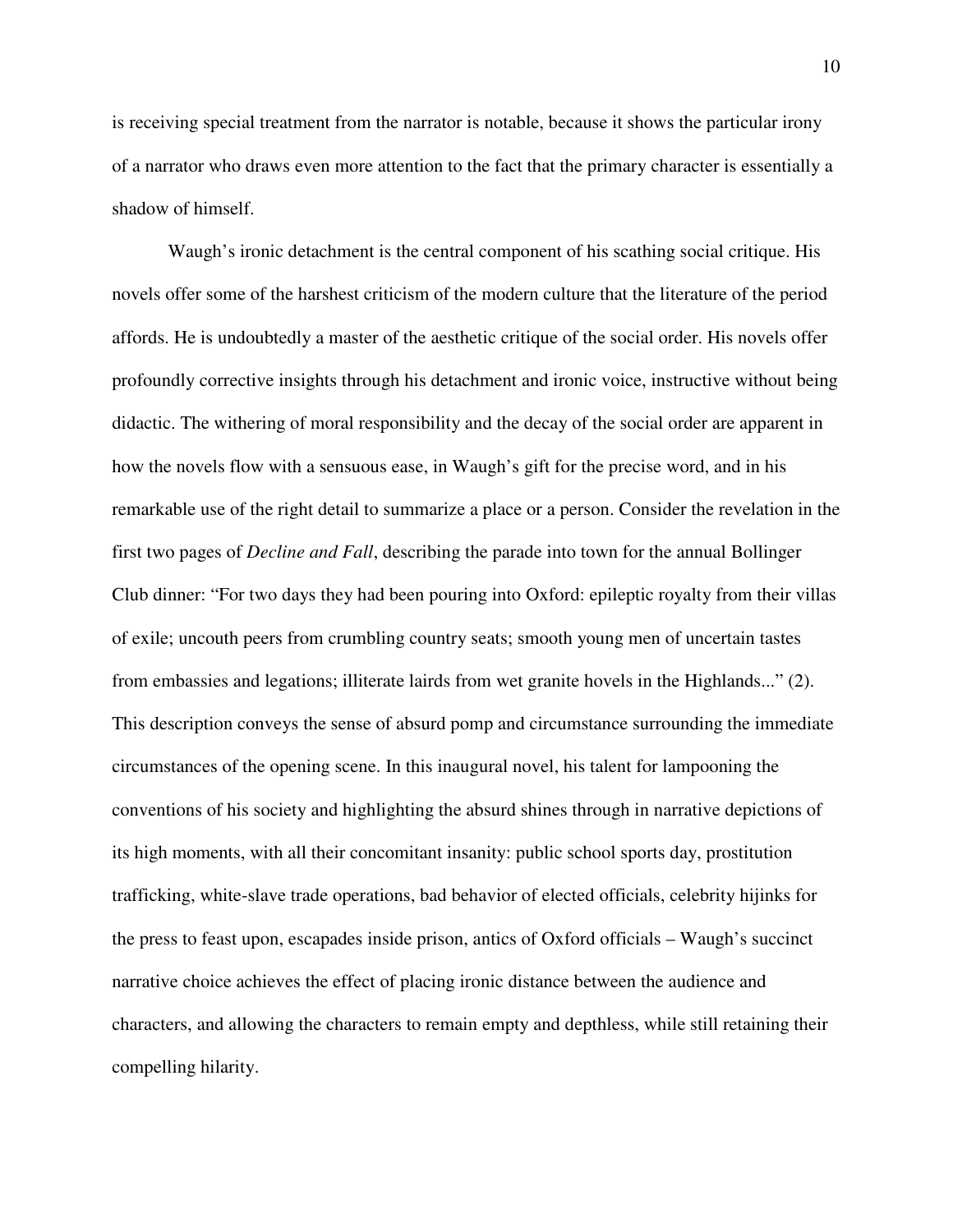Waugh's early novels were better received critically than the later, more serious works. The first two, *Decline and Fall* and *Vile Bodies*, employ objective points of view, and in *A Handful of Dust* the narrator-persona and the protagonist-persona become more complexly identified. The third person narrative voice retains its distance, however, and expands its darkly ironic study in public and private morals. In a *Paris Review* interview in 1963, Waugh states, "I regard writing not as investigation of character, but as an exercise in the use of language, and with this I am obsessed. I have no technical psychological interest. It is drama, speech and events that interest me" (70). Charles Rolo observes, "Waugh's sense of the absurd and talent for lampooning social institutions of the time speak volumes about the grievous social devolution he took as his subject" (80). Waugh himself explains that he did not put stock into the psychological investigation of characters: "All fictional characters are flat. A writer can give an illusion of depth by giving an apparently stereoscopic view of a character – seeing him from two vantage points; all a writer can do is give more or less information about a character, not information of a different order" (70). Waugh's dismissal of the importance of portraying his characters with any depth or complexity is a weak position, indicating that because he creates flat characters, other authors' characters are also flat, even when the reader perceives them as dynamic. His approach is evident throughout his novels and accounts for many of the techniques he employs to ironically distance his characters from the audience. Waugh highlights the decaying morality of twentieth century society, and his early novels capture his repudiation of this time carried to extremes in his characters, descriptions, and dialogue. The following passage from *Decline and Fall* provides as intimate and direct an interpretation of Paul's character as any place in the novel:

For an evening at least the shadow that has flitted about this narrative under the name of Paul Pennyfeather materialized into the solid figure of an intelligent, well-educated, well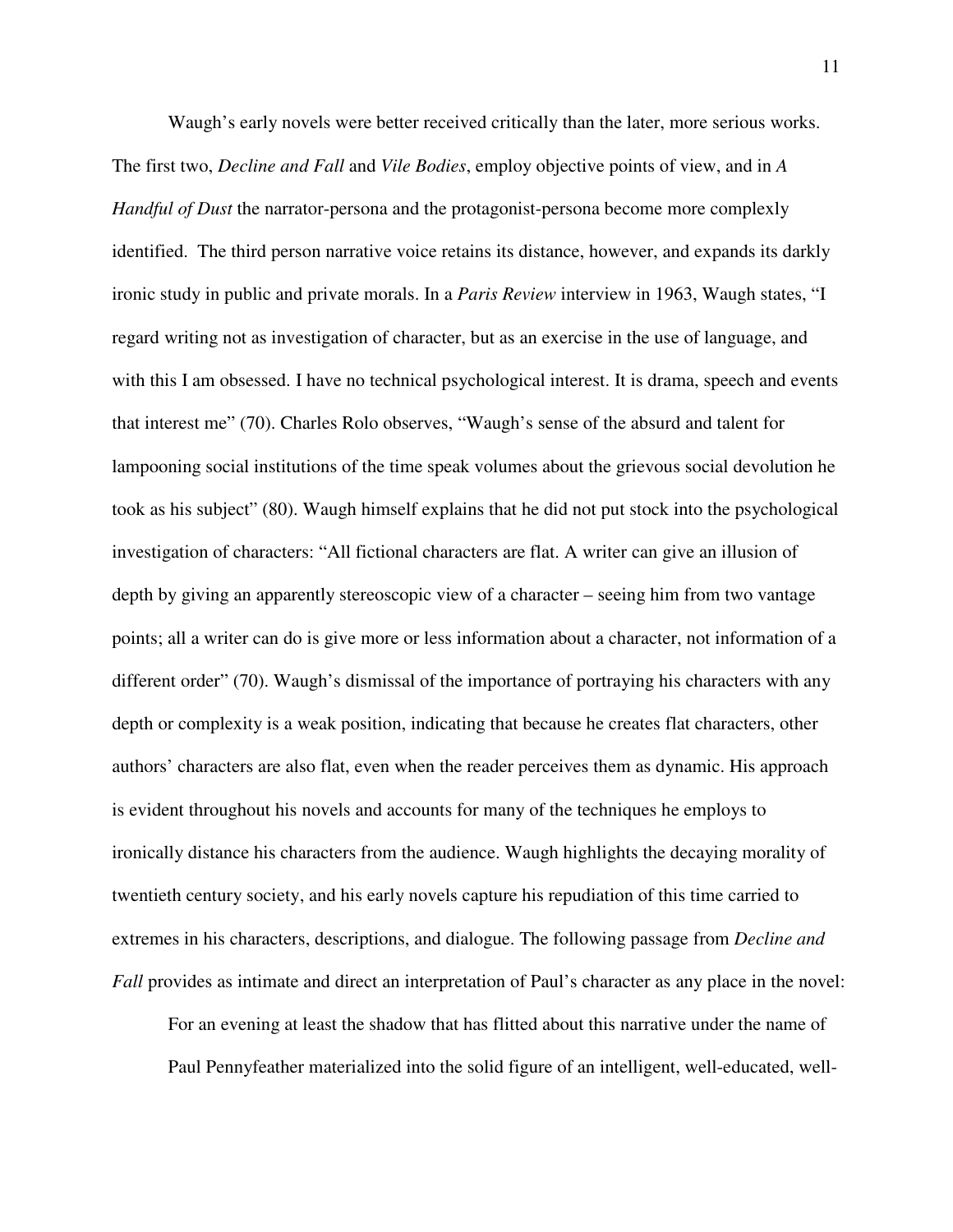conducted young man…the whole of this book is really an account of the mysterious disappearance of Paul Pennyfeather, so that readers must not complain if the shadow which took his name does not amply fill the important part of hero for which he was originally cast. (163)

This peculiar aside adds to the apparent distance the narrator has created for Paul, who is specifically described as hollow and empty, a shadow of the self he once was. Intimacy between the audience and a shadow is impossible and the narrative distance is effectively retained. Modern society has created hollow men: heroes – real and fictive – no longer exist as substantive personalities. Paul Pennyfeather is everyman, and Waugh uses this narrative distance to address the sense of detachment from humanity that, in his view, has become the modern norm.

In *Vile Bodies*, the narrative voice doubles as the unofficial chronicler (in the form of a semi-anonymous gossip-columnist, Mr. Chatterbox) of the Bright Young Things' frivolity – "the hard kernel of gaiety that never breaks" (69). As Mr. Chatterbox, the narrator is riotous and vicious. Retaining his use of the third person, Waugh creates a cast of characters including an evangelist, a corrupt man of the cloth, a group of "former" prostitutes made choir girls, idle gossipers, the reemergence of Margot Beste-Chetwynde (the white slave broker from *Decline and Fall*), and of course the group of hard-partying Bright Young Things, and no character is spared his narrative assault. Waugh's disdain for his society's moral erosion takes shape again in forms of narrative detachment and ironic distance. William Myers likens Waugh's use of "collages of brief scenes and snatches of conversation" in *Vile Bodies* to *The Waste Land*. As in Eliot's poem, Myers argues, "the play of voices is controlled by a presiding voice which combines studied neutrality with a calculated disruption of linguistic expectations" (8). Waugh's brief scenes and short conversational asides are unexpected narrative patterns and create distance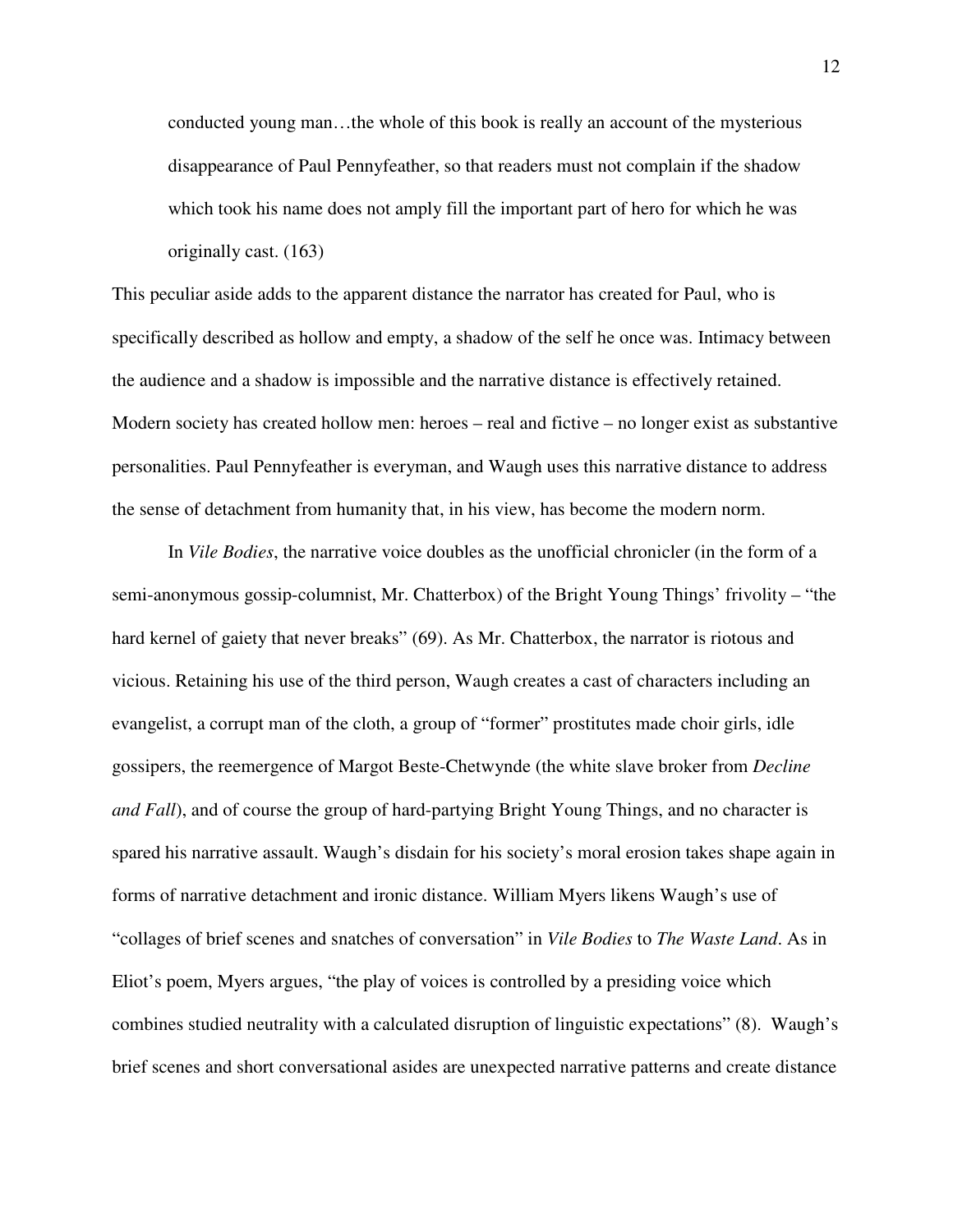and simulate the disruptions rampant in modern life. This similarity in narrative structure is a nod to the themes of Eliot's mythic vision of the fallen modern world.

In *Vile Bodies*, Waugh's depictions of emptiness among the affluent class are as relevant to issues of today as ever. In this novel, too, Waugh examines the extent to which his characterizations comment on the reality of modern ignorance and offer an insight into community and identity as powerful as any from the era. Agatha Runcible, a spoiled socialite, ends up in a nursing home after she drunkenly crashes a racecar she shouldn't have been driving even when sober. Her "bright young" visitors arrive and assemble a loud and drunken party in her hospital room, amid half-hearted attempts from the nurses to explain she should be resting. The narrator's utter detachment from the seriousness of the situation is apparent in this scene, just before Agatha ultimately dies from her injuries: "That evening Miss Runcible's temperature went rocketing up the chart in a way which aroused great interest throughout the nursing home" (272). The nursing home staff are more interested in the curious nature of her rapidly rising temperature, and the fact that a gossip columnist has been in their establishment that afternoon, than the fact that the patient's prognosis is grave.

*A Handful of Dust* provides narrative distance by focusing even more distinctly on the ironic mode. In his extensive study of Waugh's masterful use of irony, Frederick Beaty highlights *A Handful of Dust* as Waugh's most darkly ironic contribution and explains how his ironic tone is facilitated in part through the narrative itself. Beaty explains, "In translating his views [of modern society] into novelistic form, Waugh was able to approach this fashionable, permissible society with an ambivalence highly conducive to irony" (53). These juxtapositions and contrasts allow the ironic distance to effectively bring the characters to life and the stories to their morally instructive conclusions. "It is this ability to identify with the irrational as well as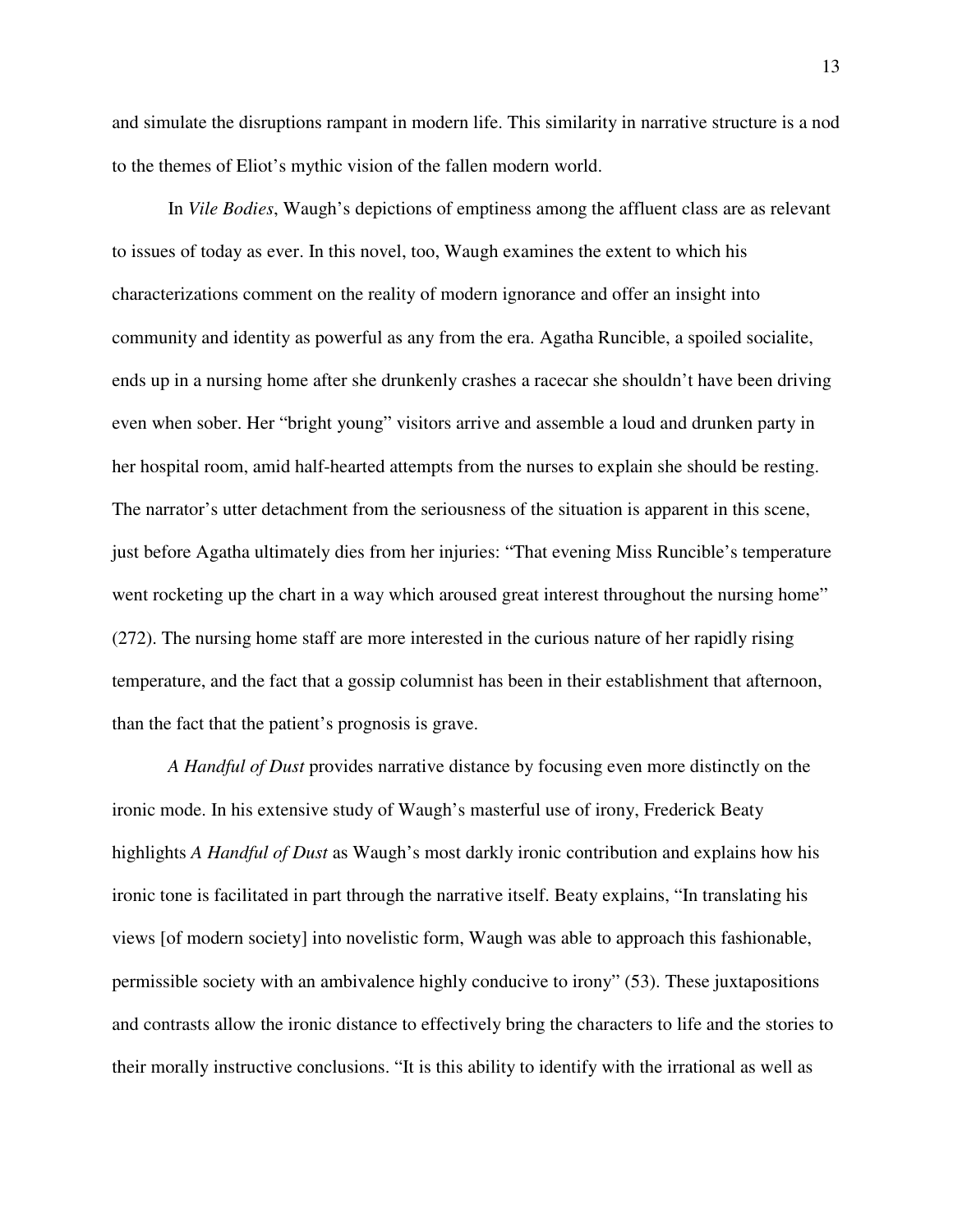the rational, the disorderly as well as the orderly, and to be both antagonistic and sympathetic that makes his ironic presentation of the Bright Young People extraordinarily rich" (53). Beaty specifies the Bright Young People, but arguably, all of Waugh's characters are extraordinarily rich, despite his own claims that his characters are flat. In fact, this is the brilliance of his irony – his characters are hollow, and yet vibrant and compelling.

In his 1954 article "Evelyn Waugh: The Best and the Worst," Charles Rolo observes, "At his best - that is, when he remains detached - Waugh is the finest comic artist...His style is swift, exact, almost unfailingly felicitous. His inventions are entrancing, his timing inspired, his matterof-fact approach to the incongruous produces a perverse humor that is immensely effective" (41). In contrast, and referring to later works that abandon the tone of the earlier novels, Rolo continues, "But when Waugh abandons the detached stance, when he seriously articulates his opinions and attitudes, the results are often distressing, and sometimes disastrous " (41). Rolo extends his discussion to Waugh's effectiveness at using ironic distance: "The artist who repudiates the realities of his time must of necessity…work in the ironic key, as Waugh did in his earlier novels which transmute repudiation into blandly destructive laughter" (42) and writes extensively upon the positive consequences of Waugh's choice of narrative detachment. "Without the restraints of the ironic stance, his critical viewpoint reveals itself as bigoted and rancorous; his snobbery emerges as obsessive and disgusting; and his archaism involves him in all kinds of silliness" (42). There is nothing particularly profound in general commentary on society's moral decline; indeed, the observation that human interaction is increasingly shallow and corrupt is hardly worth noting. But Waugh's gift for portraying depthless characters is wedded to the way he mobilizes that soullessness in the service of literary art. Waugh's contemporaries found his novels intriguing and entertaining, and his body of work endures as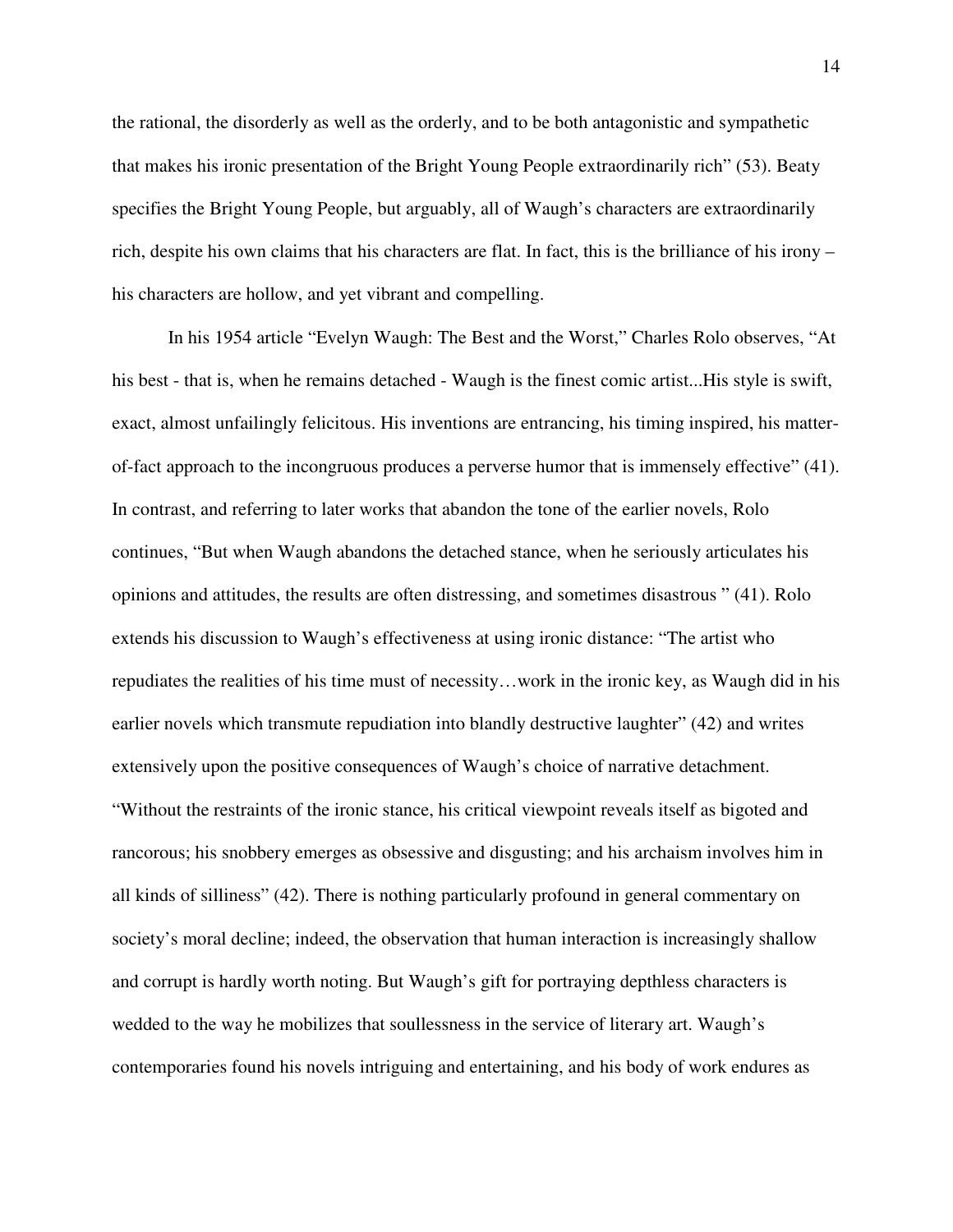first-rate literary social commentary. The genius of his satire endures, though, as a studied disdain for an unprincipled spirit of the time, and that disdain finds full expression in the estranged detachment of his narrative voice.

Waugh's novels proved prescient in some ways - the impending war put an end to the gay times - and, (as Google blogger Keith Law recently noted) "the tendency of economic boom times to spawn legions of wealthy twits doing twitty things" is narrated in today's tabloids with the same sense of narrative detachment and lack of empathy for the moral rot of society. But Waugh perfectly calibrates ironic distance to effectively and economically portray the events and development of his characters within his fictions. *Decline and Fall*, *Vile Bodies*, and *A Handful of Dust* show with clear third person narrative detachment that Waugh's artistry manifests with a talent for precision and craftsmanship, wasting nothing on intimate filigrees of attachment within the narrative. Waugh prides himself on the economy of his prose and, for him, the very flourishes that provide a sense of intimacy in Fitzgerald's novels are considered wasteful and would subtract from his self-described literary precision.

In notable contrast, F. Scott Fitzgerald's rhapsodic engagement is the mark of his narrative voice in *This Side of Paradise*, *The Beautiful and Damned*, and *The Great Gatsby*. While his narratives offer a damning indictment of the American dream and its accompanying imperative of ruthless, consumerist class ambition, they effectively highlight moral decay via the intimacy of poetic language. Fitzgerald's use of the first person narrative and an engaged third person narrator contrasts sharply with Waugh, and the effect is lyrical, even melodramatic, at times.

Criticizing Fitzgerald's misuse of language and technique in *This Side of Paradise*, revered critic and Fitzgerald contemporary Edmund Wilson writes damningly in an essay on

15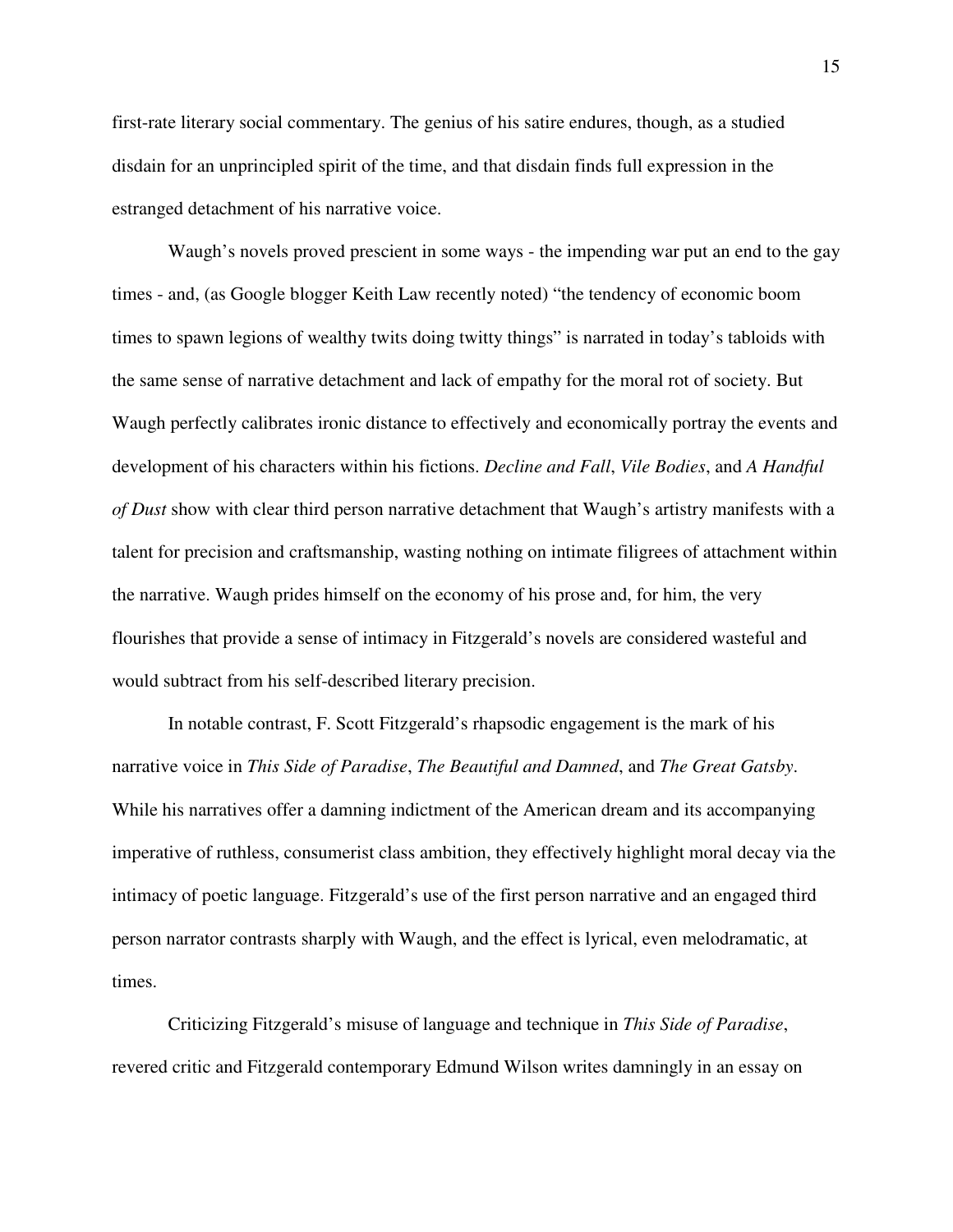Fitzgerald's early fiction: "[it] is one of the most illiterate books of any merit ever published" (40). While this seems excessively harsh as an overall assessment of the novel, Wilson's discussion highlights the approach that becomes better honed in Fitzgerald's later works. He continues, "Not only is it ornamented with bogus ideas and faked literary references, but it is full of literary words tossed about with the most reckless inaccuracy" (40). Indeed, Fitzgerald's showy narrative technique is less mature in *This Side of Paradise* than in later works, but the poetic language contributes, for others, to sensory delight in the prose. In an oft-cited passage, Fitzgerald describes Princeton's Ivy Club through Amory's experience as "detached and breathlessly aristocratic" (41). While his overwrought descriptions come across as merely immature at times, they add a heightened sense of excitement to the words on the page.

Of Fitzgerald's social commentary, Marius Bewley observes, "In Gatsby's America, the reality is undefined to itself. It is inarticulate and frustrated…the reality is a thing of the spirit, a promise rather than the possession of a vision, a faith in the half-glimpsed, but hardly understood, possibilities of life"(32). It is fair to suggest that this inarticulation and frustration may be seen in print in some of the very passages to which Wilson refers. Fitzgerald's tendency toward overwrought prose and rhapsodic poetry pour onto his pages with mixed results, but ultimately creates a sense of intimacy with the audience that is lacking in Waugh. Edmund Wilson indicts *This Side of Paradise* further: "It has almost every fault and deficiency that a novel can possibly have…its intellectual and moral content amounts to little more than a gesture- a gesture of indefinite revolt" (80-81). But for all its weakness, Fitzgerald's writing endures and compels – it is attractive, if seriously flawed.

Fitzgerald's narrative proves poetically extravagant. After the death of Amory's revered friend Humbird in a reckless driving accident (due to his own stubbornness and drunkenness) in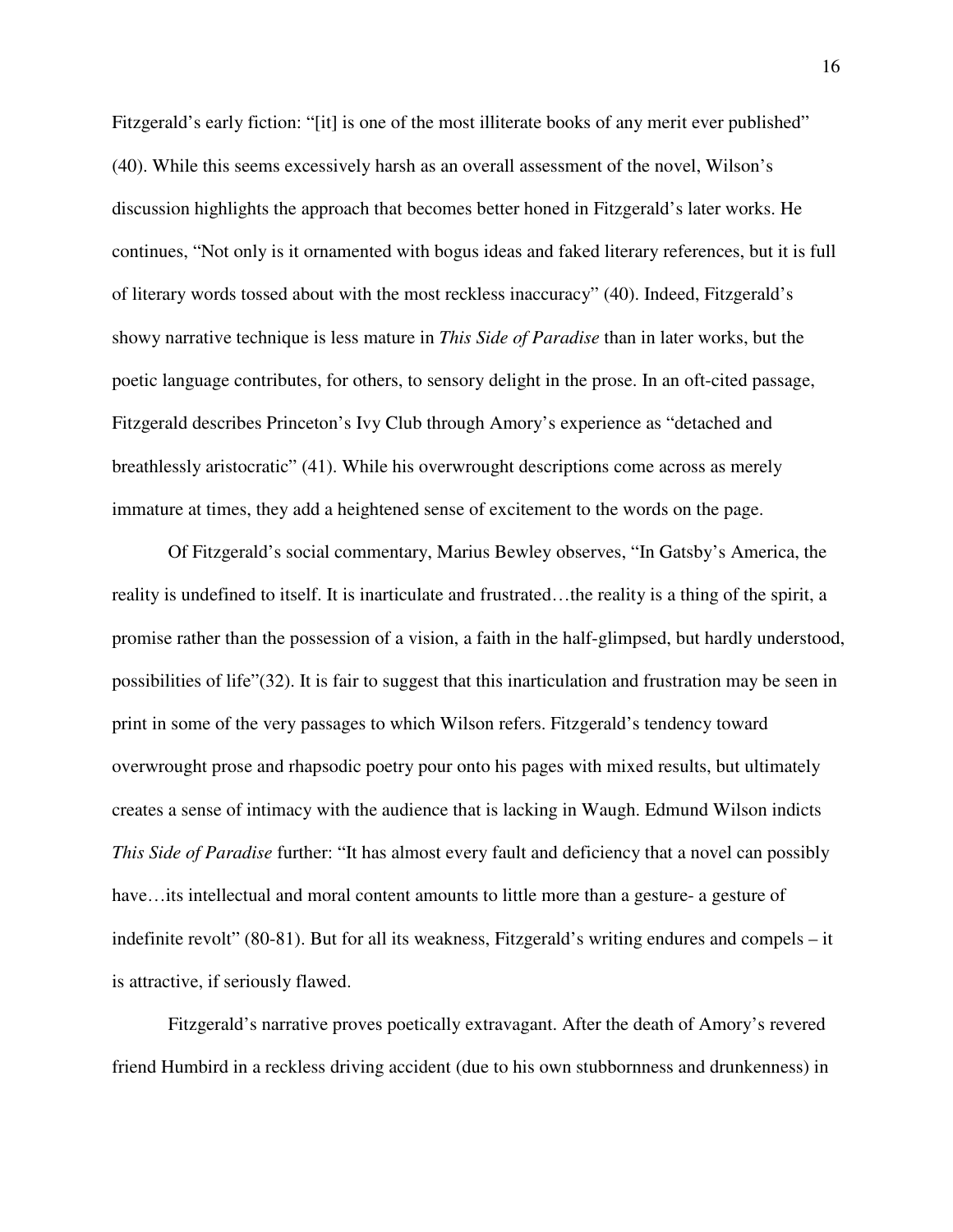*This Side of Paradise*, Amory is badly shaken and describes the accident as "horrible and unaristocratic" (79). While of course the accident is horrific, the juxtaposition of the realization for Amory that it is "unaristocratic" belies his horror is more in the facts surrounding the death of a friend he revered for his stylish and seemingly dignified existence – he is horrified more at how undignified Humbird's life ends, than the fact of his death. Fitzgerald's choice of language is indulgent but enhances the intimate tone. "All tragedy has that strain of the grotesque and squalid – so useless, futile…" (79). In *The Art of Social Fiction*, Way notes, "[Fitzgerald's] sense of excitement could carry him too easily into self-indulgence, and his feelings of disappointment or revulsion could result in melodramatic extravagance" (51). In contrast to Waugh's narrative detachment, here is another instance of Fitzgerald's poetic engagement, however immature it might prove in literary retrospective. And Bewley writes, "What Fitzgerald is intent on is a revelation of the emptiness of those so-called values by which the American world lived, and he makes it by revealing the grotesquerie in which its implications, if extended far enough, would inevitably end…The grotesquerie, and also the inhumanity" (31).

 Way contrasts Fitzgerald's lack of ironic voice (the counterpoint to Waugh's ironic distance) with his different but equally effective approach:

Fitzgerald's own kind of wit – and especially his ability to write good comic dialogue – appear in other ways…he shows a talent for the grotesque – the almost Dickensian sense of comic vulgarity…Irony itself as a mode of writing Fitzgerald learned to use only with difficulty. Being ironical has little value unless it is a form of intellectual and moral control over experience (67).

And Way agrees with the technical criticism that Wilson puts forth, but softens the critique with the assertion that passages of the novel are poetically intense: "*This Side of Paradise* is formless,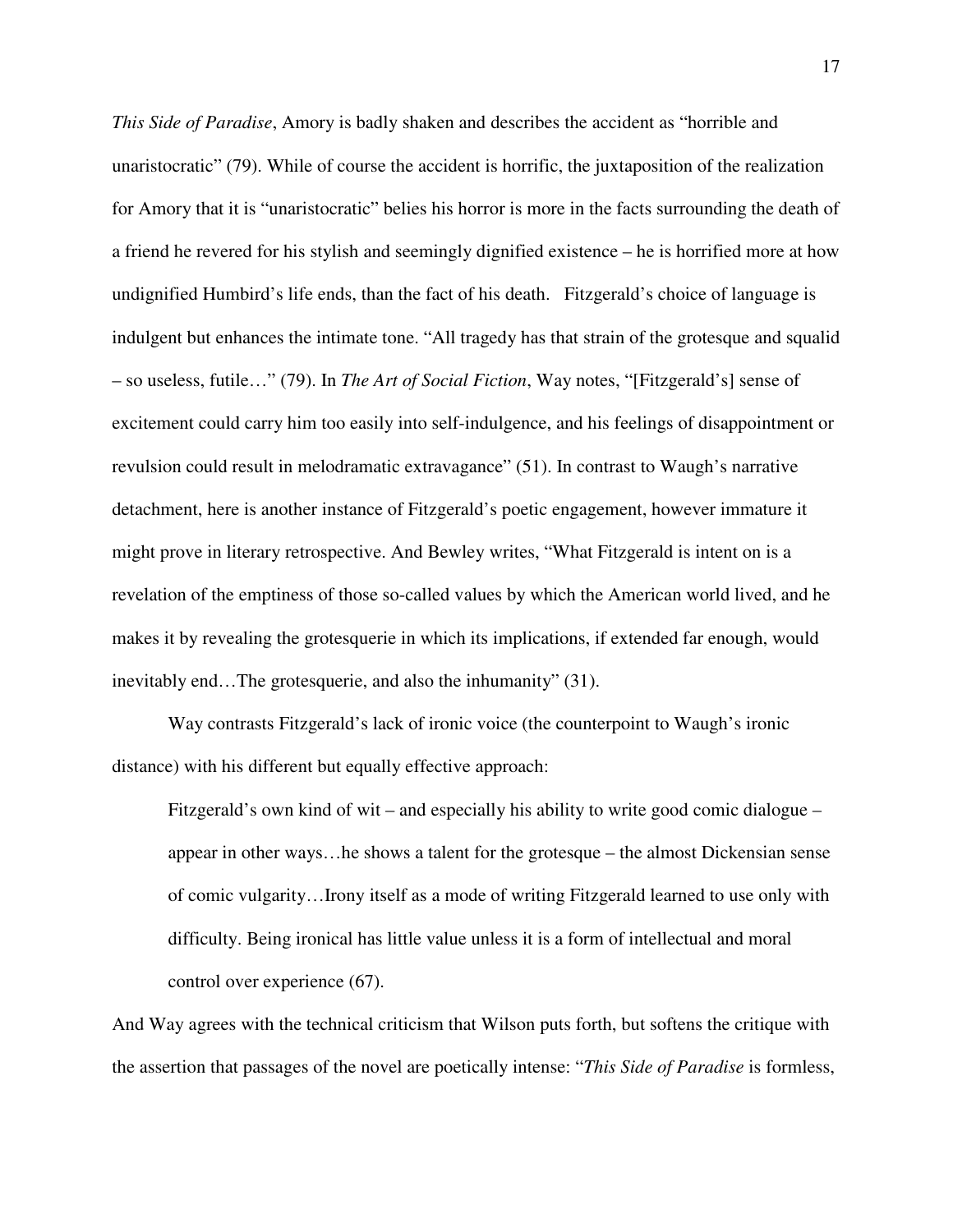pretentious, sentimental, self-indulgent, and intellectually weak: at the same time, it contains a few passages of true poetic intensity, some isolated moments of keen perception, the first signs of a capacity for acute social observation, and occasional gleams of an exquisite comic sense" (49). There is redemption in Fitzgerald's early writing, despite its literary flaws. There is much to criticize, but his work is praiseworthy in equal measure.

 Fitzgerald's talent for descriptive narrative within his early novels commands attention. His descriptions convey the social scenes and manners of the time with astonishing detail. Lionel Trilling describes the sense of manners to which Fitzgerald was so attuned in his essay "Manners, Morals and the Novel":

What I understand by manners, then, is a culture's hum and buzz of implication. I mean the whole evanescent context in which its explicit statements are made. It is that part of a culture which is made up of half uttered or unuttered or unutterable expressions of value. They are hinted at by small actions, sometimes by the arts of dress or decoration, sometimes by tone, gesture, emphasis, or rhythm, sometimes by the words that are used with a special frequency or a special meaning  $(206-7)$ .

This technique is particularly noteworthy in Fitzgerald's illustration of the emptiness of Daisy's character. Her assertions of bored sophistication ("I've been everywhere and done everything.") are drawn with such depth of critical understanding that she becomes a multi-faceted character despite her vapid shallowness. And when she is no longer out of Gatsby's reach, the dimensions of her real character become less enchanting. "Possibly it had occurred to him that the colossal significance of that light had now vanished forever. Compared to the great distance that had separated him from Daisy it had seemed very near to him, almost touching her. It had seemed as close as a star to the moon. Now it was again a green light on a dock. His count of enchanted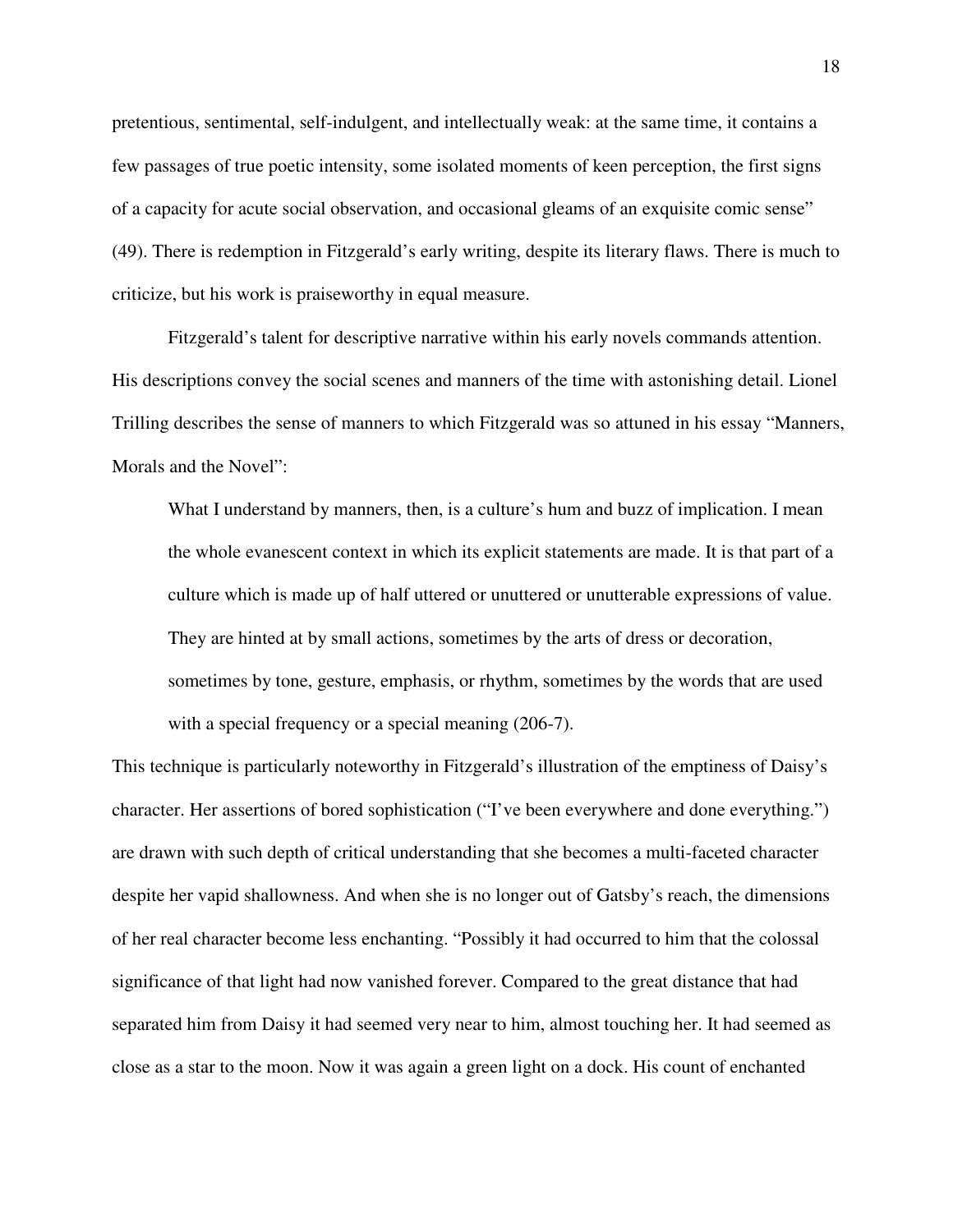things had diminished by one" (98). The narrative engagement here is rich and engaging and unmistakably Fitzgerald. The detail and unspoken elegance that Trilling describes is conspicuous in passages such as this.

 Fitzgerald's choice of narrative mode is wholly unlike Waugh's. In *The Great Gatsby*, Nick Carraway's first person narration provides the rhapsodic engagement that Fitzgerald favors. From the beginning of the novel, Nick's poetic descriptions and florid language weave a sumptuous texture that fosters intimacy as opposed to the ironic distance of Waugh. From the opening line of the book to the final paragraph, poetic drama permeates the text. The technique is effective for Fitzgerald's purposes, for it insulates Gatsby himself, effectively protecting his "greatness" while revealing him piecemeal through Nick's narration. And Nick's descriptions are highly evocative; his impressions of Gatsby and the other characters are vivid and provide rich sensory details. His speculations as to what the characters are thinking and feeling are revealed without hesitation.

An excellent example is Nick's palpable description of the trauma from which he has emerged in the wake of tragedy and transformation: The "foul dust" which "floated in the wake of [Gatsby's] dreams" has "temporarily closed out [Nick's] interest in the abortive sorrows and short-winded elations of men"(7). Such a description draws one closer to the character of Gatsby before the story even begins, and here is an instance where Fitzgerald's technique creates an intimate portrait of a character whose distance is effectively maintained throughout.

In *This Side of Paradise* and *The Beautiful and Damned*, the narration is in the "close" third person, directly reporting on the central characters' feelings and opinions, emotions and desires. Their perspectives and biases are recorded by the narrator in a manner quite different from the detachment of Waugh's ironic and purposefully unreliable narrators. This narration is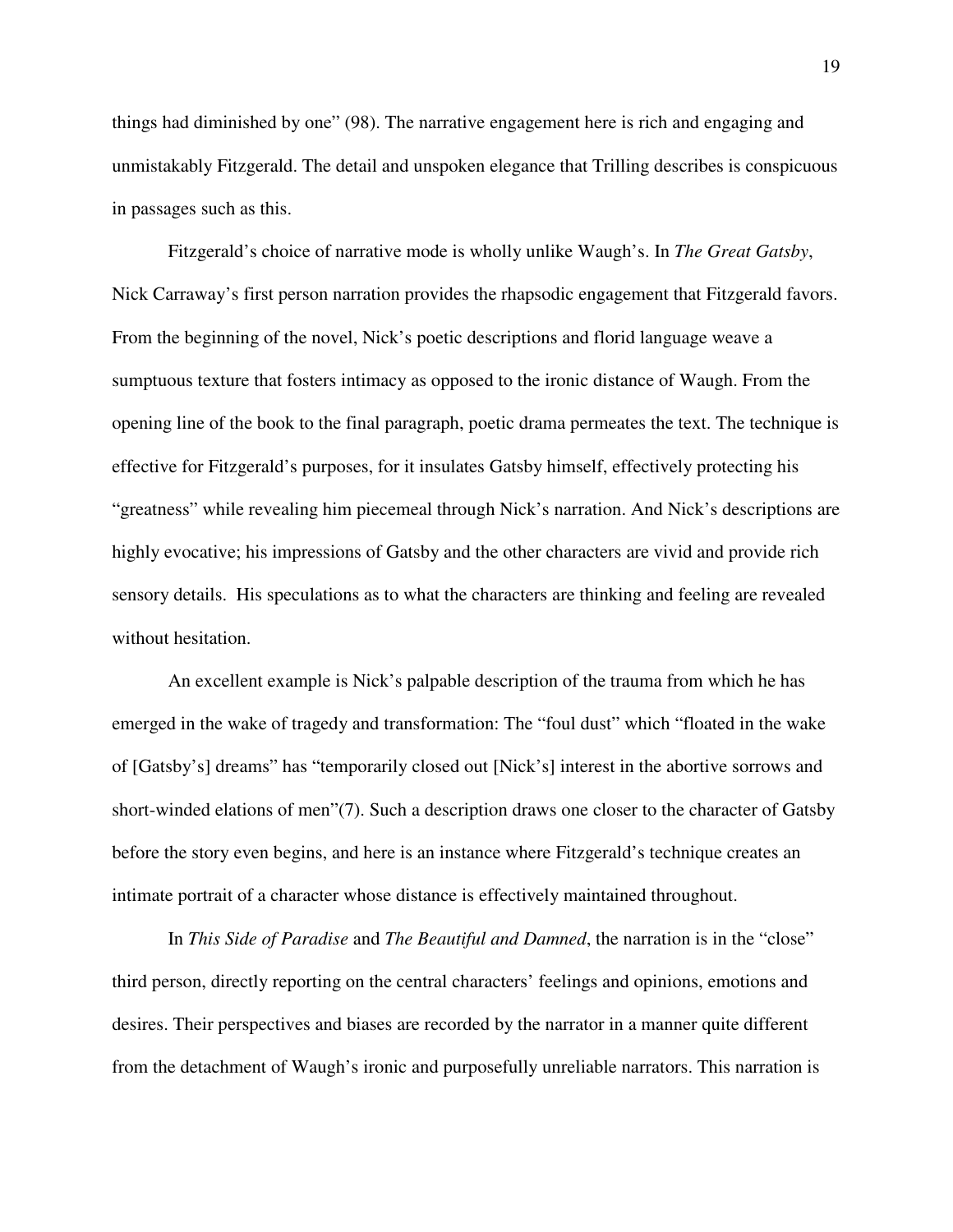rhapsodic and verges at times on the melodramatic. His characters' sense of themselves in these first two novels is entirely egotistical and immature, yet communicated with such force of imagery that the poetic language drives the otherwise ridiculous character development. Toward the end of *This Side of Paradise*, the narrator directly describes Amory Blaine's perspective as he reflects upon his evolving character and sense of disillusion. He, like Nick in *Gatsby*, has undergone a transformation, and his disappointment with the world in which he finds himself is jarring, but is conveyed lyrically:

His youth seemed never so vanished as now in the contrast between the utter loneliness of this visit and that riotous, joyful party of four years before. Things that had been the merest commonplaces of his life then, deep sleep, the sense of beauty around him, all desire, had flown away and the gaps they left were filled only with the great listlessness of his disillusion. (214)

Images of beauty and lush imagery convey a sense of narrative intimacy, and Amory's impressions of that moment in time vividly illustrate his own privileged, if unrealistic, perceptions. The italicized passage that closes the section of the book titled "The End of All Things" is a mournful panegyric to Amory's last night at Princeton:

*The last light fades and drifts across the land – the low, long land, the sunny land of spires; the ghosts of evening tune again their lyres and wander singing in a plaintive band down the long corridors of trees; pale fires echo the night from tower top to tower: Oh, sleep that dreams, and dream that never tires, press from the petals of the lotus flower something of this to keep, the essence of an hour.* (138)

As much a lovely standalone prose poem as a chapter coda, the generous intimacy of Fitzgerald's lyricism in this passage is palpable. We are enfolded within the narrator's rapturous distillation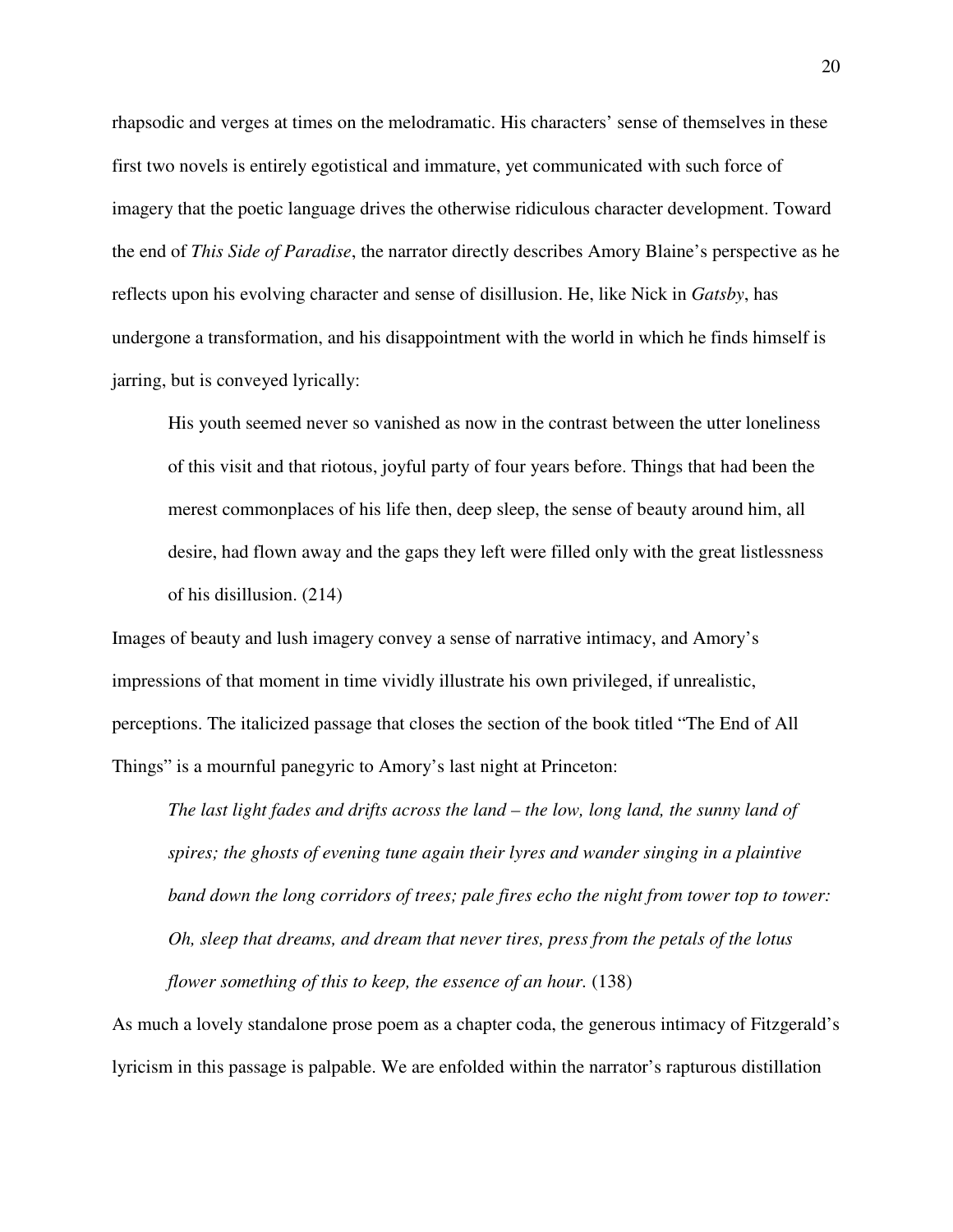of what it means to leave an enchanted place and period of one's life. The sensuous image of a sunset on a college campus engenders a reverie that transmits something universal and ineffable about time's passing. We sit awash for one brief moment in the tranquility that the imminent Great War will shatter, and an implicit closeness is shared between reader and narrator. This idea – that the reader is the narrator's confidante – is the underlying narrative premise of *Gatsby*, the foreground that grants Nick Carraway the freedom to tell his story. Mirroring this structure is Nick's relationship with Gatsby, his role as repository for Gatsby's lacquered memories and inarticulate desire to recreate the past. Nick divulges the unifying secret of these abstract longings in a recollection of what Gatsby shares with him:

…One autumn night, five years before, they had been walking down the street when the leaves were falling, and they came to a place where there were no trees and the sidewalk was white with moonlight. They stopped here and turned toward each other. Now it was a cool night with that mysterious excitement in it which comes at the two changes of the year. The quiet lights in the houses were humming out into the darkness and there was a stir and bustle among the stars. Out of the corner of his eye Gatsby saw that the blocks of the sidewalk really formed a ladder and mounted to a secret place above the trees – he could climb to it, if he climbed alone, and once there he could suck on the pap of life, gulp down the incomparable milk of wonder. (117)

The power of this intimate passage (alluding to the earliest days of Gatsby's relationship with Daisy Buchanan) stems from its status as a twice-shared memory, first between Nick (the character) and Gatsby, secondly between Nick (the narrator) and the reader. This irrecoverable moment is the fulcrum of Gatsby's existence, the instant at which his faith in possibility overtook the reality principle as the dominant logic of his life. As Nick subsequently shares with us, by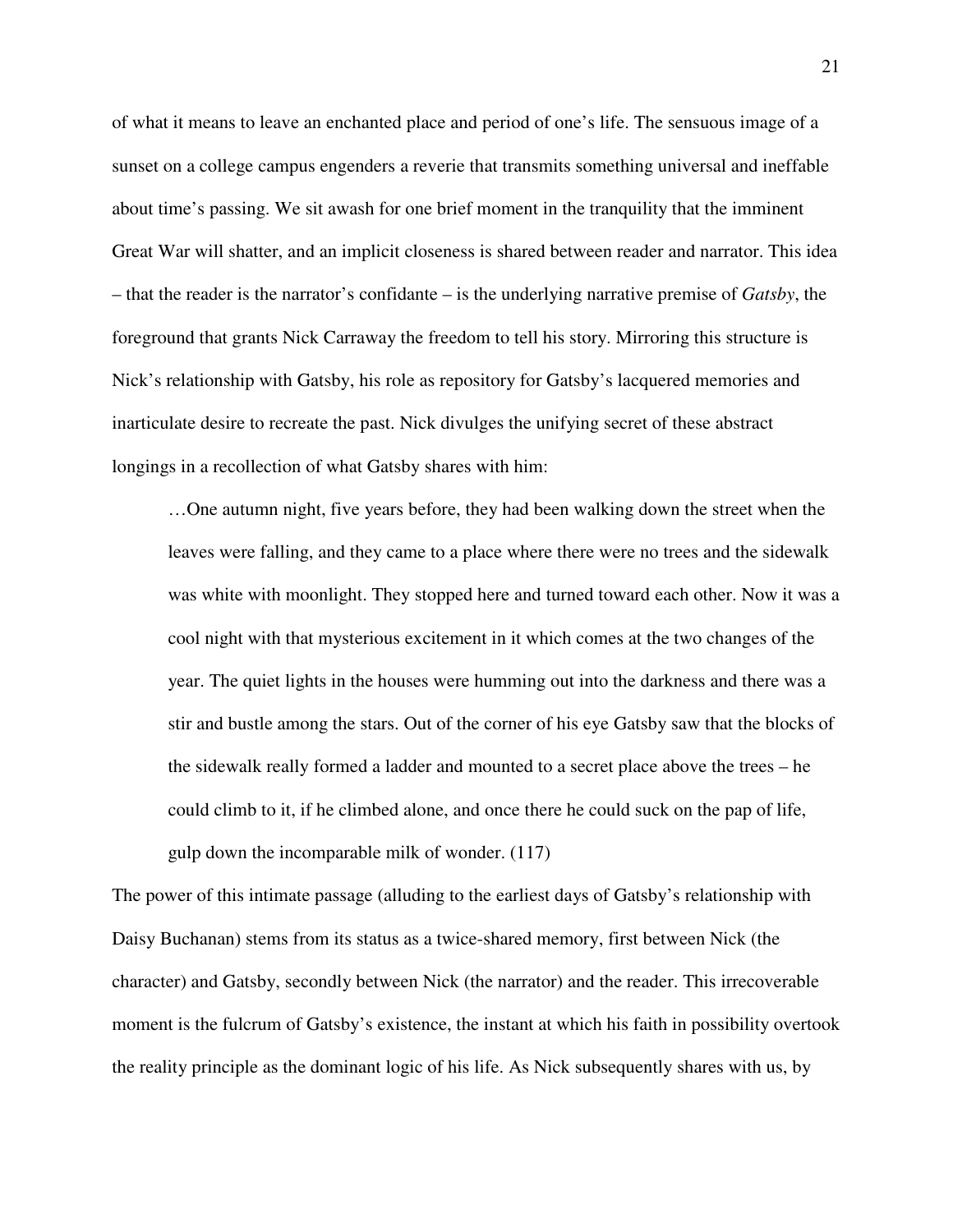kissing Daisy in the moonlight that night in Louisville, Gatsby "forever wed his unutterable visions to her perishable breath" (117). The lavish trappings of his West Egg existence are a mad attempt to somehow woo Daisy once more and, with her, regain the vanished time and vast possibility immanent in the memory he relates to Nick. Fitzgerald's poetic recreation of Gatsby's most cherished memory – so central to understanding his desperate motivation – is an inclusive act of narrative intimacy that defines the novel's style.

 Way writes that Fitzgerald "shows, in certain scenes, the complex attitude to the American rich which is so characteristic of his best work…he is already interested in the history of manners: this is reflected not only in the detail of the novel…but in its structure" (50). This is a trademark of Fitzgerald in all of his early novels, and one detail that makes them so compelling. Even in *The Beautiful and Damned* (Fitzgerald's experiment in naturalistic writing), his narrative technique is rhapsodic and creates a poetic effect, creating more intimate portraits, however unlikable the characters remain: "Your life on earth will be, as always, the interval between two significant glances in a mundane mirror" (20). Such sentences are the trademark of Fitzgerald's style and provide intimate glimpses into his characters' thoughts.

Complex and descriptive, Fitzgerald's narrative voice in all three novels is distinctly effective in conveying the empty and shallow sense of modern society, albeit in an entirely different approach from Waugh. He works in intimacy, not distance; his irony can be found but is not overt, and he prefers the confidentiality produced by the first person narrative mode. These first person narrators encompass a range of tones, from the romantic, imaginative tone evoking lyrical prose: "The wind had blown off, leaving a loud, bright night, with wings beating in the trees and a persistent organ sound as the full bellows of the earth blew the frogs full of life" (*Gatsby* 25), to skepticism which evokes doubts about the sincerity of other characters "And with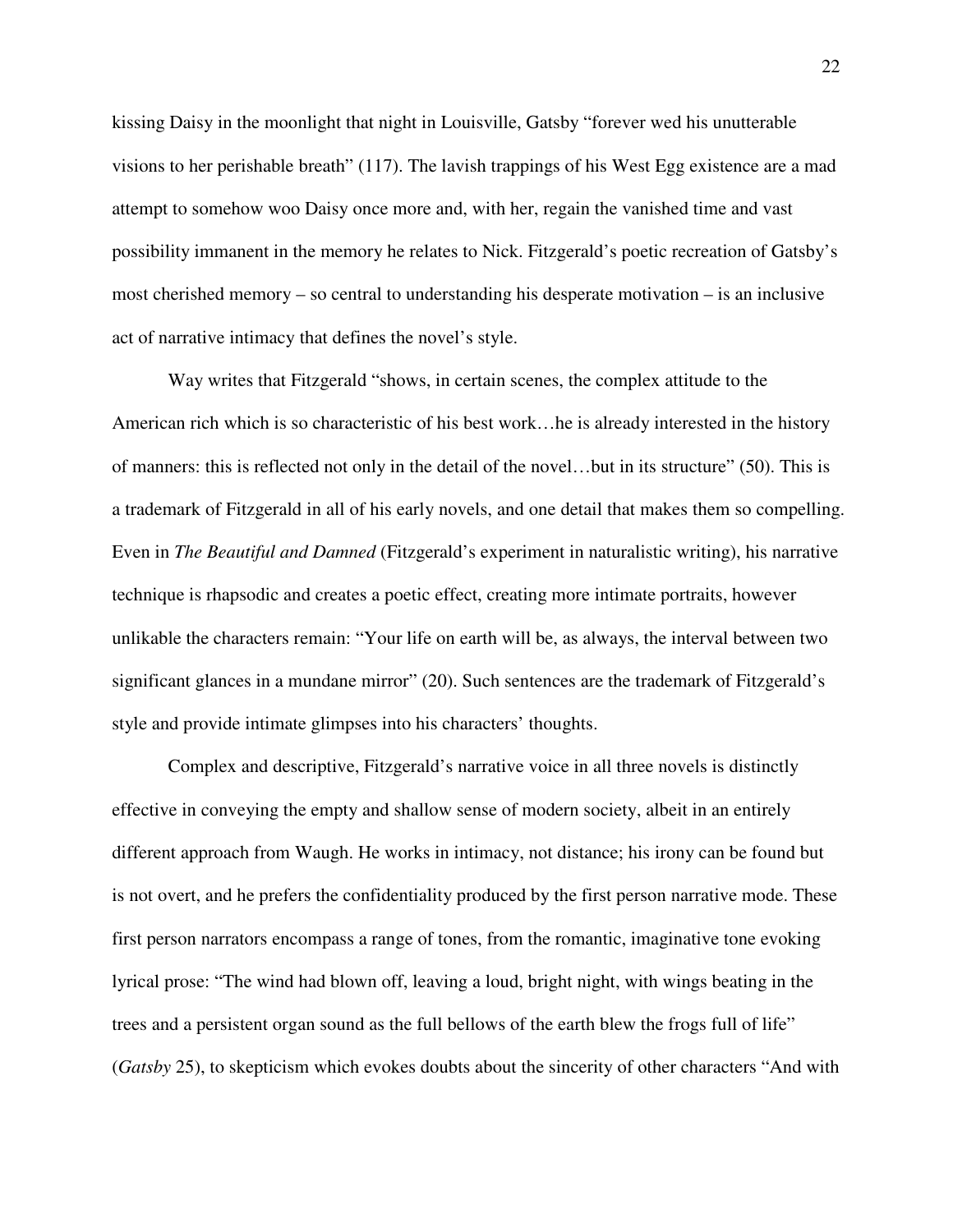this doubt his whole statement fell to pieces and I wondered if there wasn't something a little sinister about him after all" (*Gatsby* 69). These differences in tone account for the depth of character produced by Fitzgerald's consistent narrative engagement and rhapsodic prose. Fitzgerald's use of irony is not as sophisticated as Waugh's, and does not achieve, or aim to achieve, the same effect.

*The Great Gatsby*'s use of first person narrative demonstrates occasional attempts at irony, particularly in Nick's perceptions – of himself as "one of the few honest people I have ever known"(64). But, Fitzgerald's use of images in his narrative descriptions provides a richer texture than his attempts at irony. Nick's descriptions are imbued with colors, textures, sounds. The fabric of the images is woven entirely out of rich and varied materials, providing depth and removing any sense of narrative distance. His prejudices and class-biases prove convincing in that Nick himself becomes real and trustworthy for the most part, unlike the third-person narrators of the Waughsian world. The novel's narrative structure unfolds with bits of information that are woven into a poetic tapestry which engages and creates the sense that the world of the characters is annihilating and tragic:

I couldn't forgive him or like him, but I saw that what he had done was, to him, entirely justified. It was all very careless and confused. They were careless people, Tom and Daisy—they smashed up things and creatures and then retreated back into their money or their vast carelessness, or whatever it was that kept them together, and let other people clean up the mess they had made. (187)

This appraisal of Tom and Daisy can be easily accepted as honest, from Nick as an honest narrator, even if his perceptions are more dubious in other cases. The fact that he attempts to put the reader at ease regarding his honesty is a telling example, and the personal nature of his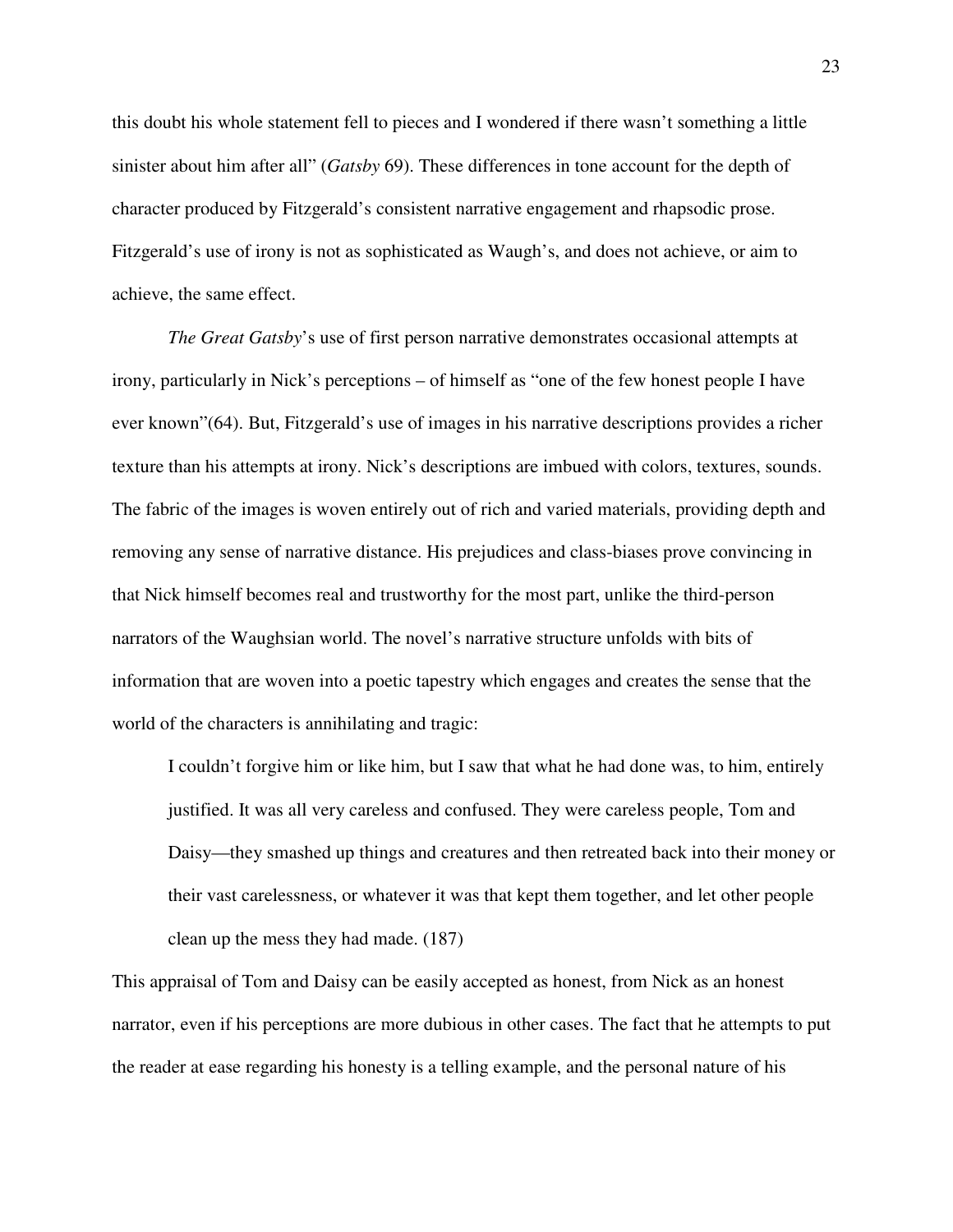relationships to the other characters make it difficult for him to truly provide an objective point of view.

Though Fitzgerald's narrative voice in *The Great Gatsby* is engaging, full of intimate, poetic flourishes of confession and social commentary, we are not to place unquestioning trust in the narrator. Nick Carraway possesses a highly romantic view of Gatsby. The contradiction between his version of events and his claims to be the only forthright and honest character in the novel, gives rise to questions regarding Gatsby's ultimate greatness and Nick's reliability. Caren Town proposes that, "[w]ords may lack the power to express objective truth, but Nick believes in their power authentically to embody emotion in metaphor and in his power therefore to be true to his story, an account of strictly emotional truth" (497).

F. Scott Fitzgerald's style is richly symbolic. He uses symbols to complexly illustrate the major themes of his early novels. His layers of symbolism create worlds of meaning within the basic text that are enriched by his rhapsodic narrative and engaging descriptions. He is more direct in his approach to using symbolism to depict moral groundlessness than Waugh, and more masterful at using these subtle symbols to imbue his novels with the sense of moral rootlessness with literary subtlety and engaging motifs.

For Fitzgerald, cars are extensions of moral agency, glittering symbols embodying American recklessness and aspirational mobility. The act of driving, for some of his characters, represents loss of control and descent into ultimate carelessness. Automobiles are inextricably linked to the idea of consumerism in his early novels, and with good reason. The car has evolved as a status symbol throughout American history, and its novelty in the early twentieth century made it the natural choice to represent morally careless behavior amongst the wealthy.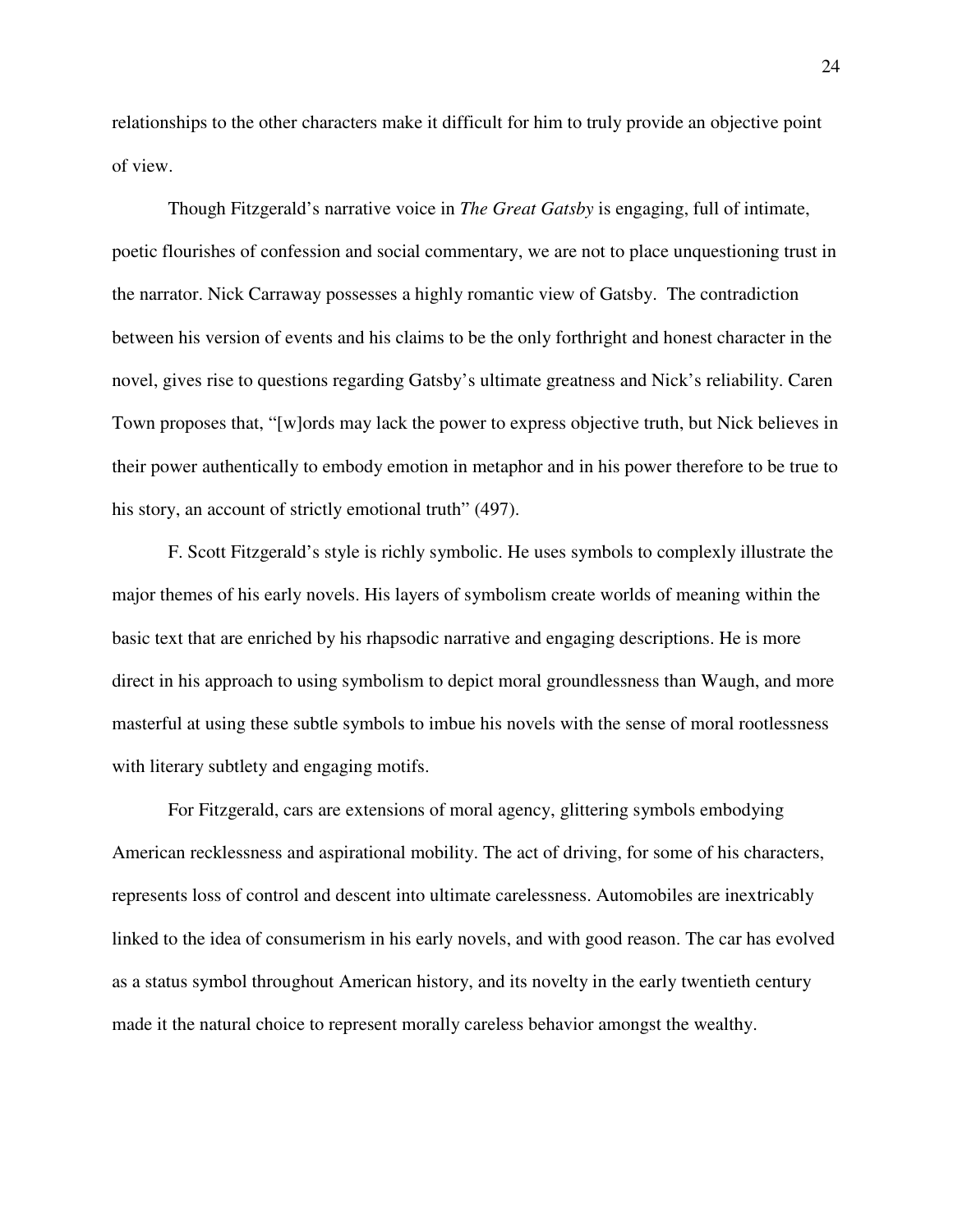In *The Great Gatsby*, Fitzgerald connects cars as objects to a person's social status and wealth. The sole car in Wilson's garage is "the dust-covered wreck of a Ford which crouched in a dim corner" (25). Personifying Wilson's weak character, the car cowers in its failed, wrecked condition, out of favor with the world. In contrast, Gatsby's car has a "three-noted horn" (63) and "it was a rich cream color, bright with nickel, swollen here and there in its monstrous length…" (64). The rich description is sensual and alive, exuding wealth and pulsing with phallic extravagance and hope. The opulence embodied by Gatsby's car symbolizes his self-creation – his artificial identity. He needs the object to ground his sense of himself, and who he has become. The car, and the constructed sense of identity it symbolizes, becomes an agent of destruction, resulting in Gatsby's own eventual demise.

Almost universally, cars are symbols of destruction in Fitzgerald's early novels, but he employs them more subtly to link wealth and the destruction of social morality in modern society. In *This Side of Paradise*, Isabelle states that she only dates men that are "terrible speeds" (76). Notably, Dick Humbird, Amory's idealized friend, is killed in a car crash when he "was driving and he wouldn't give up the wheel, [though they] told him he'd been drinking too much" (96). The car wrecks in both *This Side of Paradise* and *The Great Gatsby* play an important function in the creation of moral clarity – the wreckage of selfish choices and the consequences of careless people. More than "accidents," they are intentional pivot points. Myrtle's accidental death at the hands of careless Daisy is unbearable for Nick in the end. It transforms his view of the people he has surrounded himself with and enables him to clearly see the consequences for humanity in the face of eroding moral codes. The accidents represent, in a broader sense, the recklessness and irresponsibility of the society upon which Fitzgerald hoped to impactfully comment. Materialism is clearly symbolized with the possession of automobiles, but the people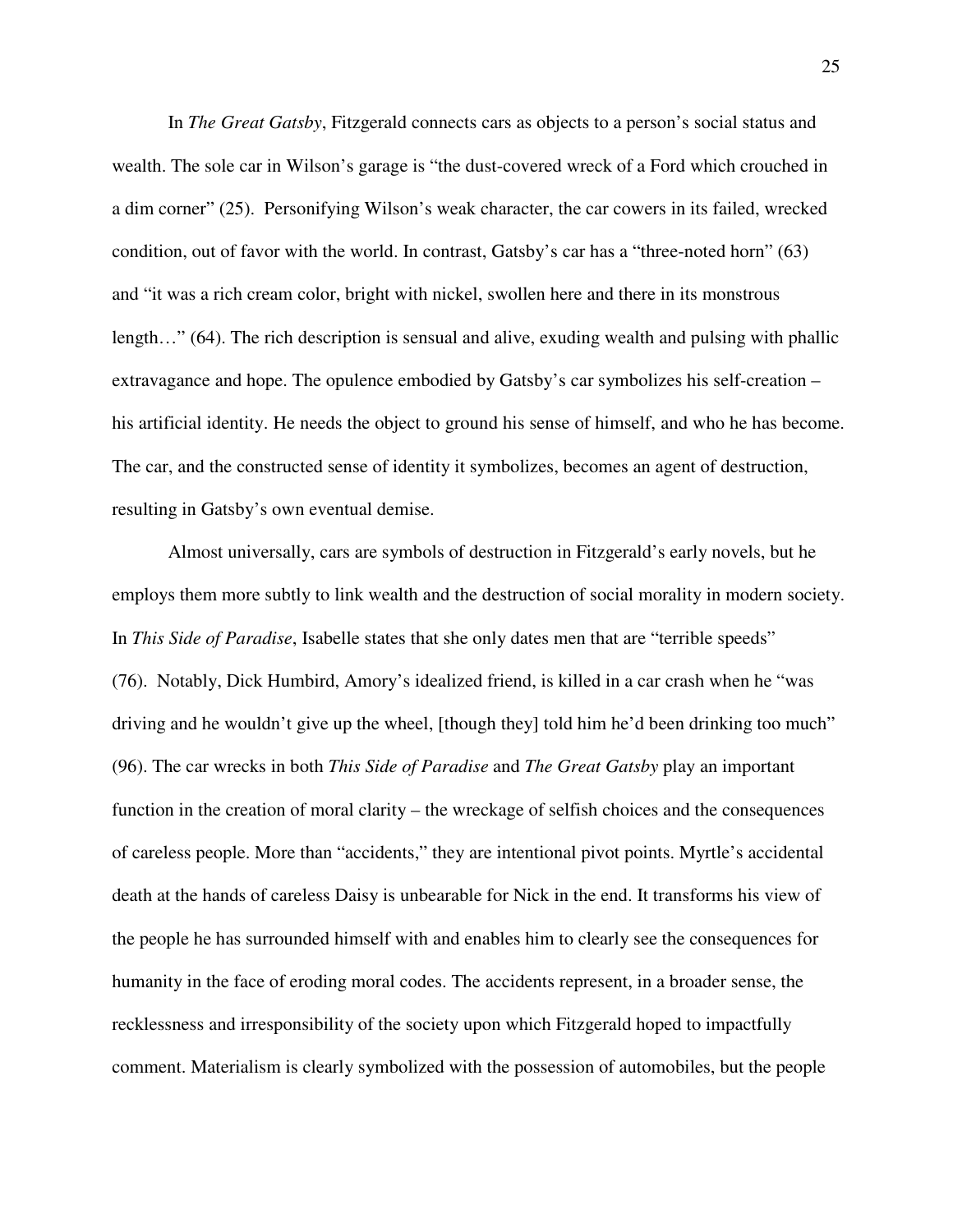at the wheel are ultimately proven irresponsible and dangerous. Symbolically, their choices and resulting actions are fatal. In *The Great Gatsby*, Nick and Jordan discuss her carelessness behind the wheel:

'You're a rotten driver…Either you ought to be more careful or you oughtn't to drive at all.'

'I am careful.'

'No you're not.'

'Well, other people are,' she said lightly. (63)

Jordan's flippant attitude about driving can easily be applied to the moral attitude of irresponsibility that Fitzgerald perceived in modern society. Why be careful or take personal responsibility? That should be someone else's job.

The green light on Gatsby's dock is an oft-cited symbol of hope for Gatsby himself, and for Nick as well, but ultimately, the light comes to represent failed hope for the future. As the novel begins, Nick notices the light: "I glanced seaward and distinguished nothing except a single green light, minute and faraway" (22). Hope for the future, hope for the morality of the people around him, and hope for himself are all possible, but the fact that the light is "dim" foreshadows the unlikeliness of a hopeful outcome. After all is said and done, though, Nick tells us in the end that, "Gatsby believed in the green light, the orgastic future that year by year recedes before us" (189). He remained hopeful in the face of the decline of modern society, and whether the light symbolized Daisy or the future or an idealized version of both for him, perhaps that constant hope is in part what made him "great" in Nick's estimation.

As in Waugh's early novels, Eliot's "waste land" of modernity features prominently in Fitzgerald's *The Great Gatsby*. A symbol of the moral and social decay of society is the "valley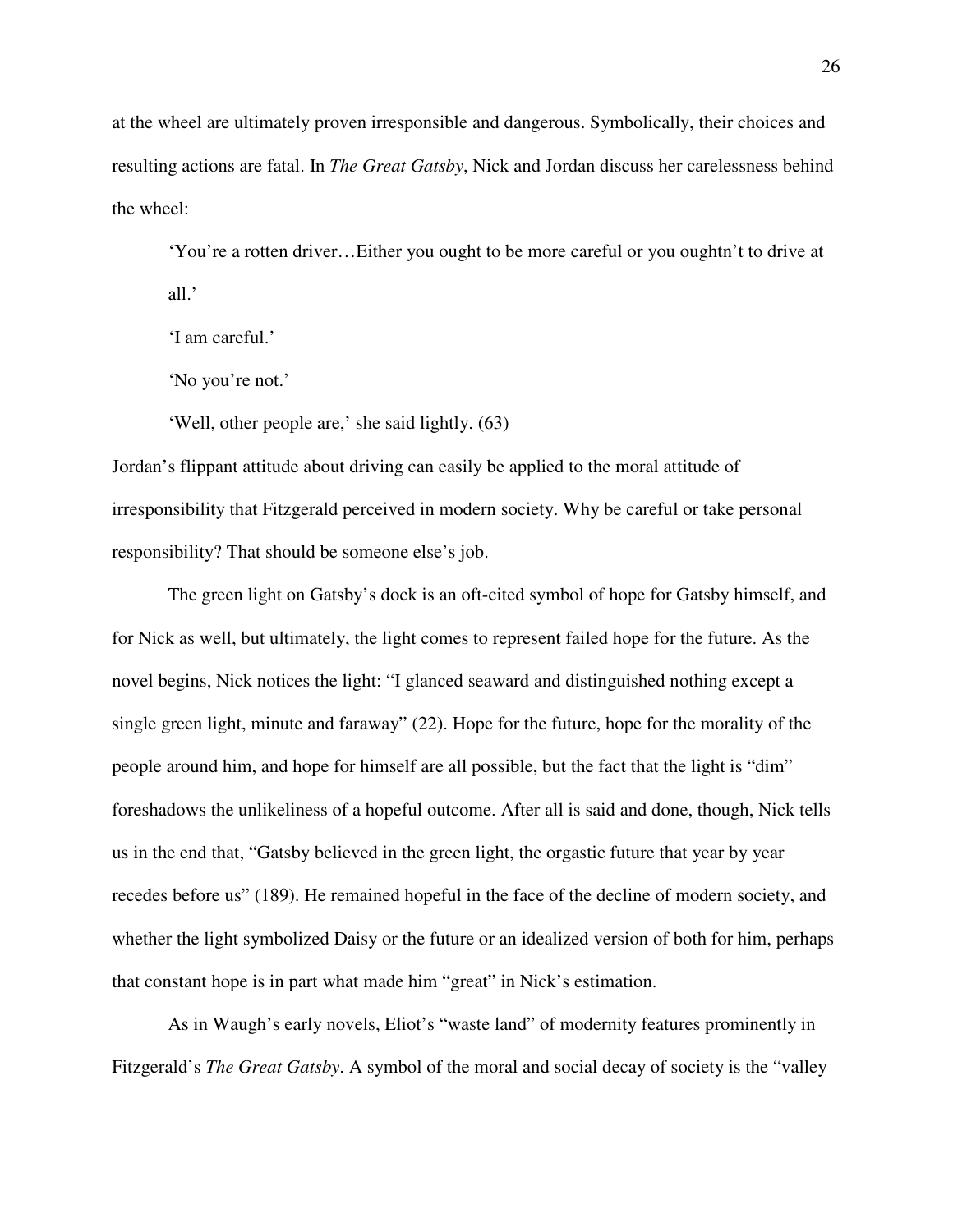of ashes" which is located half-way between prosperous West Egg and New York. In this waste land of ash heaps, everything is falling apart and "ashes grow like wheat into ridges and hills and grotesque gardens" (23). Fittingly, the valley of ashes is where Tom conducts his affair with Myrtle. In stark contrast to the sumptuous wealth of New York and the glittering extravagance of Gatsby's parties, the valley of ashes is a symbol of lost hope, waste, barren dreams, and poverty.

Fitzgerald augments the wasted symbolism of the valley of ashes with the additional overlay of the vision motif. A billboard (another modern symbol of consumer culture) featuring the giant eyes of Dr. T.J. Eckleburg keeps watch over the unsavory activities of the characters in the valley. "They look out of no face, but, instead, from a pair of enormous yellow spectacles which pass over a non-existent nose" (23). This disembodied symbol of a watchful deity passes silent judgment on the empty moral character of the burnt out inhabitants and activities of the valley. "[H]is eyes, dimmed a little by many paintless days under sun and rain brood on over the solemn dumping ground" (23). Additionally, the "owl-eyed man" makes appearances at fleeting, yet significant moments in the story, highlighting the wise and watchful gaze of judgment as it is passed on Gatsby and his peers.

Alcohol as a symbol of waste and oblivion flows throughout *This Side of Paradise* and *The Beautiful and Damned*. Youth and beauty are paramount to any moral substance throughout both novels, and the characters drink to dull the sense of emptiness which permeates not only their own shallow lives, but the broader implications of fallen society. Amory Blaine drinks uncontrollably to "shield himself from the stabs of memory" (226). When drinking becomes outlawed by prohibition, Amory's options become limited and his alcoholic binges give way to actual character development: "the advent of prohibition…put a sudden stop to the submerging of Amory's sorrows" (226). His disillusion with the way he expected his life to unfold must be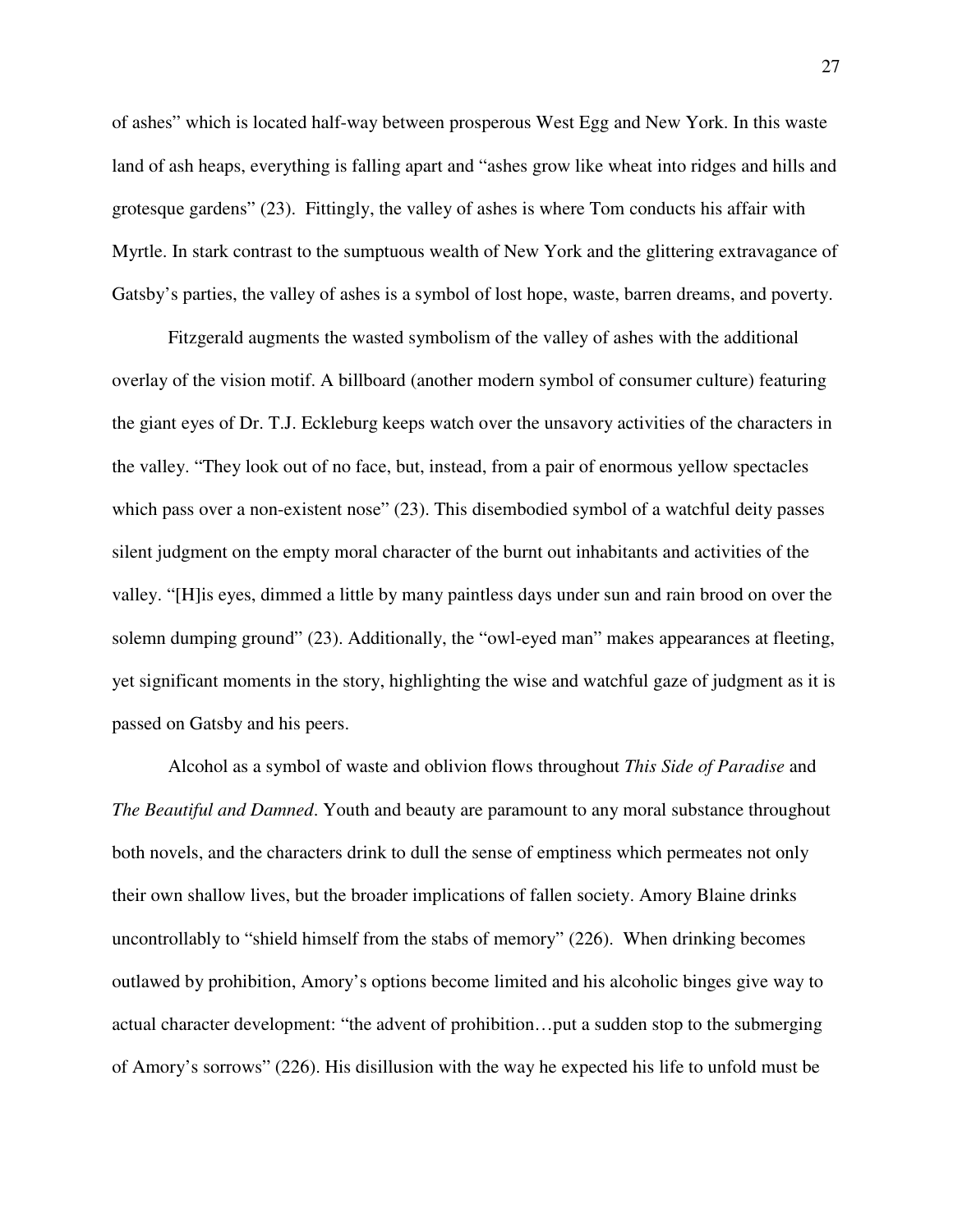faced, though his perceived disappointments and his sense of failure are symbolic of the loss of the fog of alcohol and the reality which lies in the future for all of modern society. If somewhat lacking in interesting plot, *The Beautiful and Damned* is a poignant and haunting portrait - Fitzgerald's personally ardent meditation on marriage and social conventions vividly portraying a world that has lost its freshness, and the hopelessness of the future.

Waugh's novels are far less overtly symbolic. *Vile Bodies* also includes a car accident that can be attributed to nothing short of purely preventable consequences of a careless character's actions, his style relies more heavily upon allusion and abstraction than direct symbologies. His use of allusive irony, the titles of his novels, and suggestive naming are all techniques contributing to a style in which allusions foreground the symbolism of decay in Waugh's society. Rolo explains, "Crazy accidents; cannibalism; cadavers. They are merely *outré* symbols of the theme, often explicitly stated, which underlies all of Waugh's work - that our twentieth-century civilization is a decaying corpse" (82). The events, characters, titles themselves, however obviously displayed, are outward manifestations of the ominous theme that runs throughout the comical veneer of the stories. Underneath is something more sinister, and far more telling for the state of modern society. Waugh possessed a great disdain for modernity; even modern conveniences, for him, were symbolic of a fallen society.

His article goes on to reveal that at the time Rolo interviewed him, Waugh himself had affirmed with pride that he is "two hundred years" behind the times, he found politics underwhelmingly irrelevant, and he refused to learn to drive a car. (Here the car reemerges as a potential symbolic agent of destruction.) He dips his pen in an inkwell, and he prefers to communicate even with his neighbors by written message rather than using the telephone. References to modern inventions and technological entertainments are handled and mentioned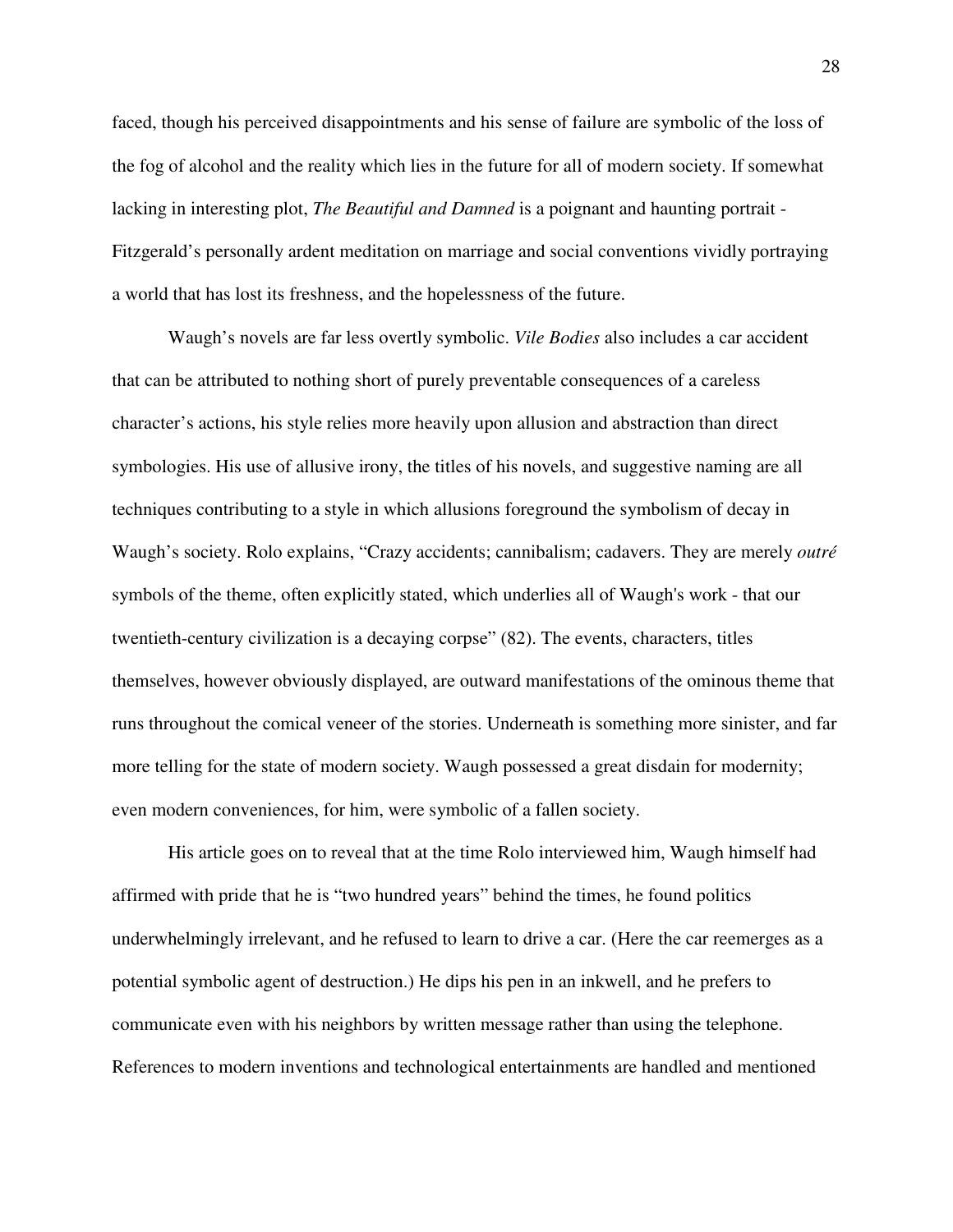with disdain. The cinematic sequences and dialogue conducted via telephone further cleverly enhance the sense of disdain for modern advancements within the structure of the text. In these notable ways, the text is additionally innovative.

Waugh uses suggestive naming throughout his early novels, loosely recycling characters and employing ironic allusions in certain of the more peculiar names. The effect of this technique is that naming becomes a device to render characters hollow and flat rather than fully unique – the name becomes a deadpan, a throwaway. And the names are never overtly comical; they hint at the joke but never specify exactly how the suggestion suits the character, which adds to the sense of an inside joke that the character himself isn't in on. By recycling characters in a general sense (i.e., with just enough consistency to re-present the same character across different works, but with minor allowances for varying biographical details), Waugh plays games with notions of fictive identity and integrity, ultimately reducing the idea of "character" to an interchangeable abstraction. Miles Malpractice, Lady Circumference, Lord Tangent, Mrs. Ape, Otto Silenus – these names suggest the playfulness of chaos and absurdity, and cannot be taken seriously as moral agents or human beings. Even when the name is nonsensical rather than suggestive or allusive (Chokey, Sir Humphrey Maltravers, Paul Pennyfeather), it obliquely hints at the ridiculous nature of the character's predicament. Then there are the mildly dirty names - Fanny Throbbing and Kitty Blackwater, Viola Chasm – whose actions are not explicitly sexual, but the dialogue with which they are involved is full of innuendo:

"Fanny, surely that is Agatha Runcible, poor Viola Chasm's daughter?"

"I wonder Viola allows her to go about like that. If she were my daughter…"

"*Your* daughter, Fanny…"

"Kitty, that was not kind." (26).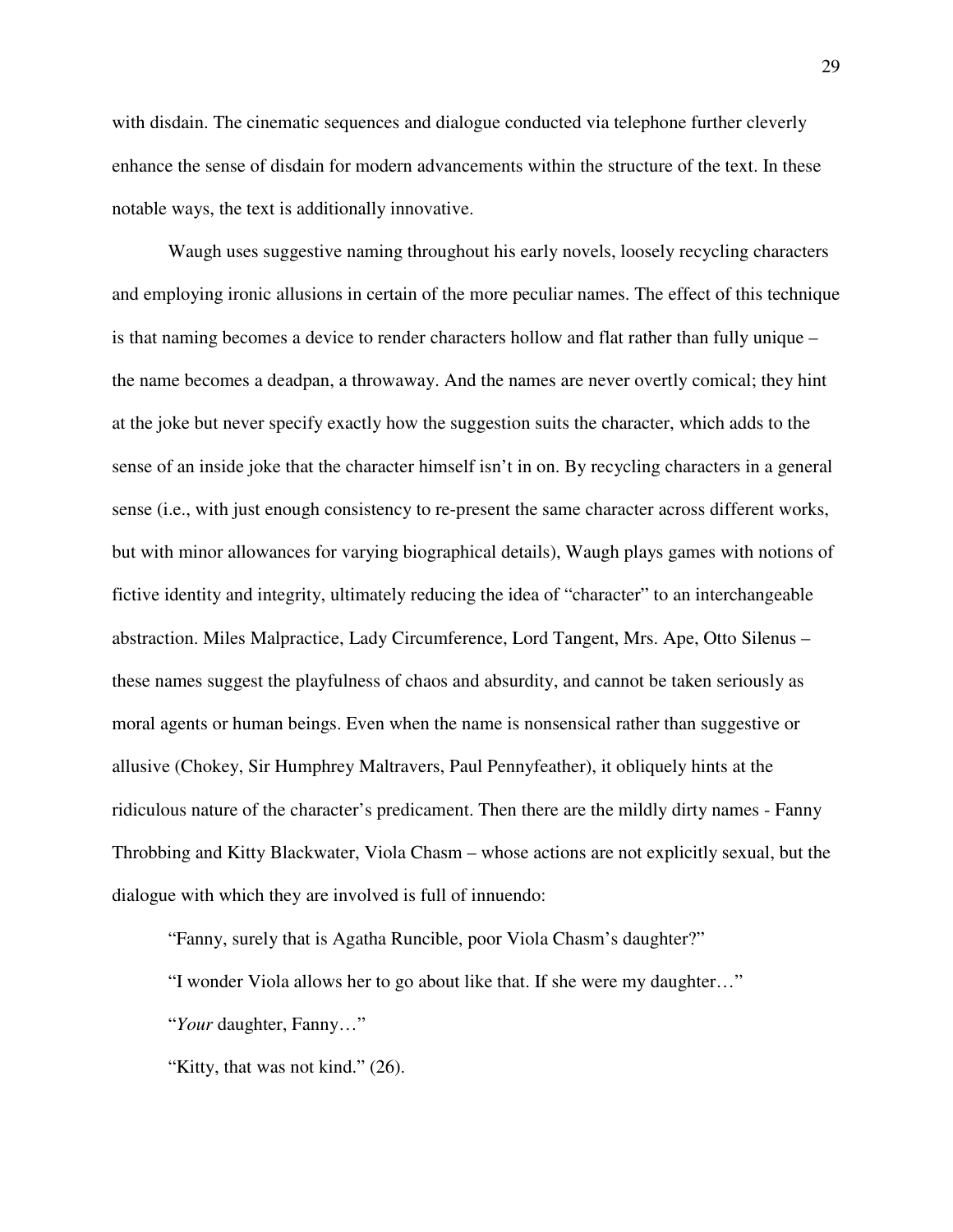Waugh uses comic inventiveness to expose the moral rot of society, and he highlights the abandonment of tradition and lack of appreciation for anything substantial in modern life. The use of the telephone for structuring his dialogue in *Vile Bodies* symbolizes his disdain for modern conveniences. A study of human society moving toward wasteland and utter devastation has little consequence for many of his characters, but damning implications for society of the twentieth century and leaves much to be desired in the emptiness of the twenty-first.

The titles of Waugh's novels are themselves interesting studies in allusion. *Decline and Fall*, *Vile Bodies*, and *A Handful of Dust* are all transparent references to moral decline and decay, though they also serve an intertextual purpose, alluding to other literary works that deepen the context of Waugh's social commentary. The titles of these early novels carry the weighty implications of society's willing veneration of "vile" bodies (and vapid minds), its indifferent acceptance of the precipitous decline and fall of rarefied civilization, and its vain reaching for crumbling ideals, all precursors to the inevitable outcome – figurative handfuls of dust. Selfish and shallow, Waugh's characters are not evil, but they are ignorant of the solid values Waugh sees as declining, and they portend society's eventual collapse.

Take for example Margot Beste-Chetwynde's choice of a modern remodel for her ancestral inherited house in *Decline and Fall*. The estate, King's Thursday, is a beloved symbol of her late husband's heritage, and represents tradition and morality in the novel, and she has decided to have it completely demolished and rebuilt. Upon seeing it for the first time she says, "It's worse than I thought, far worse" (155). She hires a modern performance artist-architect with a depressingly philosophical attitude, who takes a modern approach to the rebuild: "Something clean and square…all ill comes from man" (159). The new home is ridiculous and ugly, and the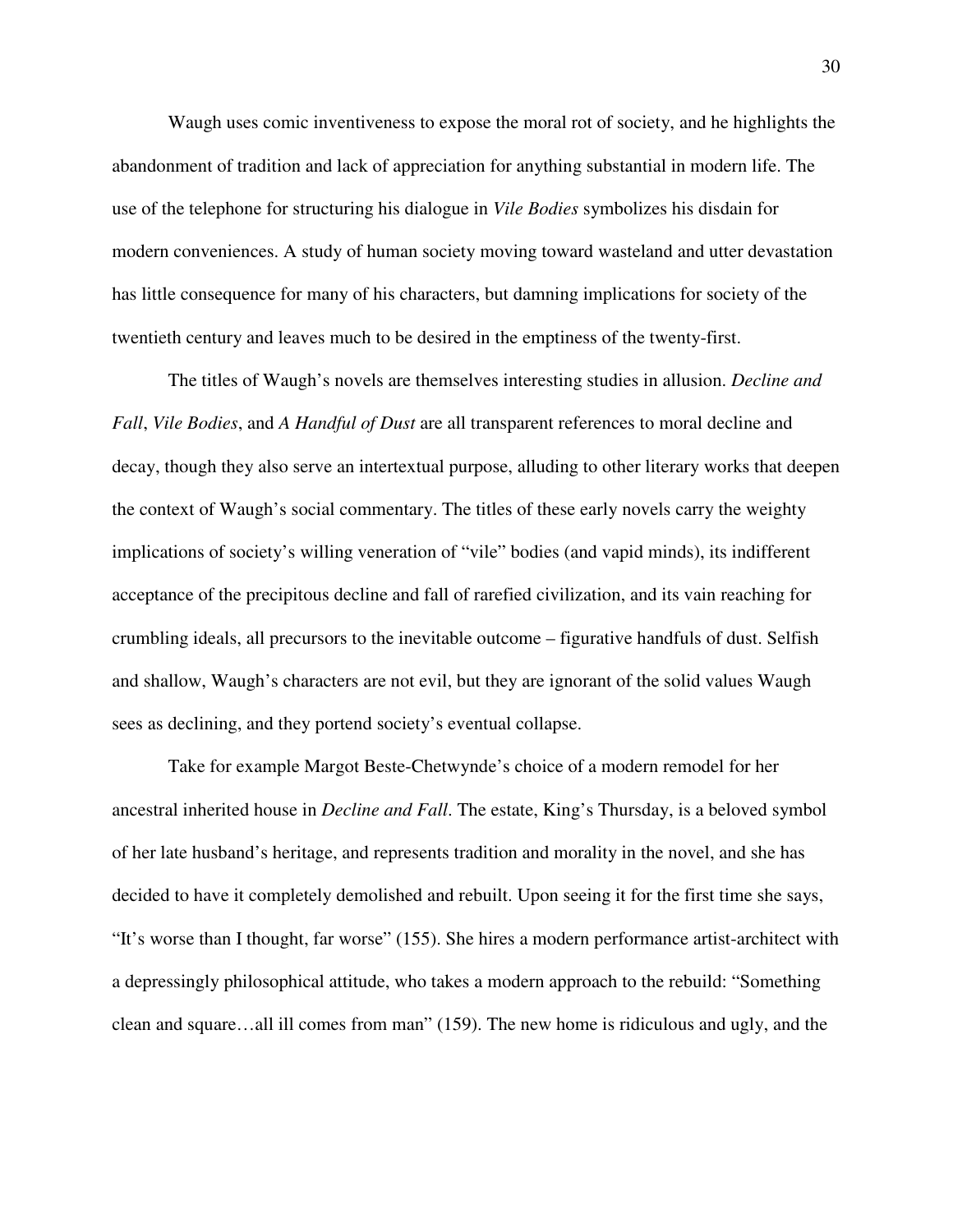message is that the old, traditional, dignified building was cleared with carelessness and replaced with fashionable modern facade.

*A Handful of Dust* is an obvious allusion to Eliot's *The Waste Land*, and certain features of his prophetic modernist poem re-emerge in Waugh's novel. Waugh's novels comprise a form of humor that is trenchant and ironic, but the stark terror implicit in the quote from Eliot's work – "I will show you fear in a handful of dust" – dominates the ending of Waugh's eponymous work. Where Eliot's waste land represents the degradation of fertility myths into culturally bankrupt practices like fortune-telling, Waugh recycles this idea with amusing vulgarity: the fortune teller in *A Handful of Dust* reads the soles of her clients' feet. "'She is very thorough,' said Polly, 'and it tickles rather'…Mrs. Northcote laid the foot on her knee and gazed at it with great solemnity…Brenda wriggled her toes luxuriously and settled down to listen" (159). *A Handful of Dust* produces an aptly modern pastiche of the Arthurian story-cycle. Waugh's novel ends with his hero, Tony, seeking his mythical city like a knight in search of the holy grail, and finding nothing but his personal version of a mad hell on earth. Waugh summarizes his exhaustion and disillusion with the whole modern world thusly: "A whole Gothic world had come to grief … there was now no armour glittering through the forest glades, no embroidered feet on the green sward; the cream and dappled unicorns had fled" (209). The world is fallen, empty, barren at the end of the novel, just as in Eliot's vision of modernity, and it is terrifying. Waugh expresses a genuine fear for modern society's prospects, a fear his gallows humor throughout the novel does little to truly obscure. There is tragic awareness in his comic vision, a sober glimpse into the irrevocably rotted core of modern life.

Of course, apart from the allusion to Eliot, the title is a self-contained and self-sufficient reference to grasping at nothing – the desolation, waste, and decline of the modern world. This is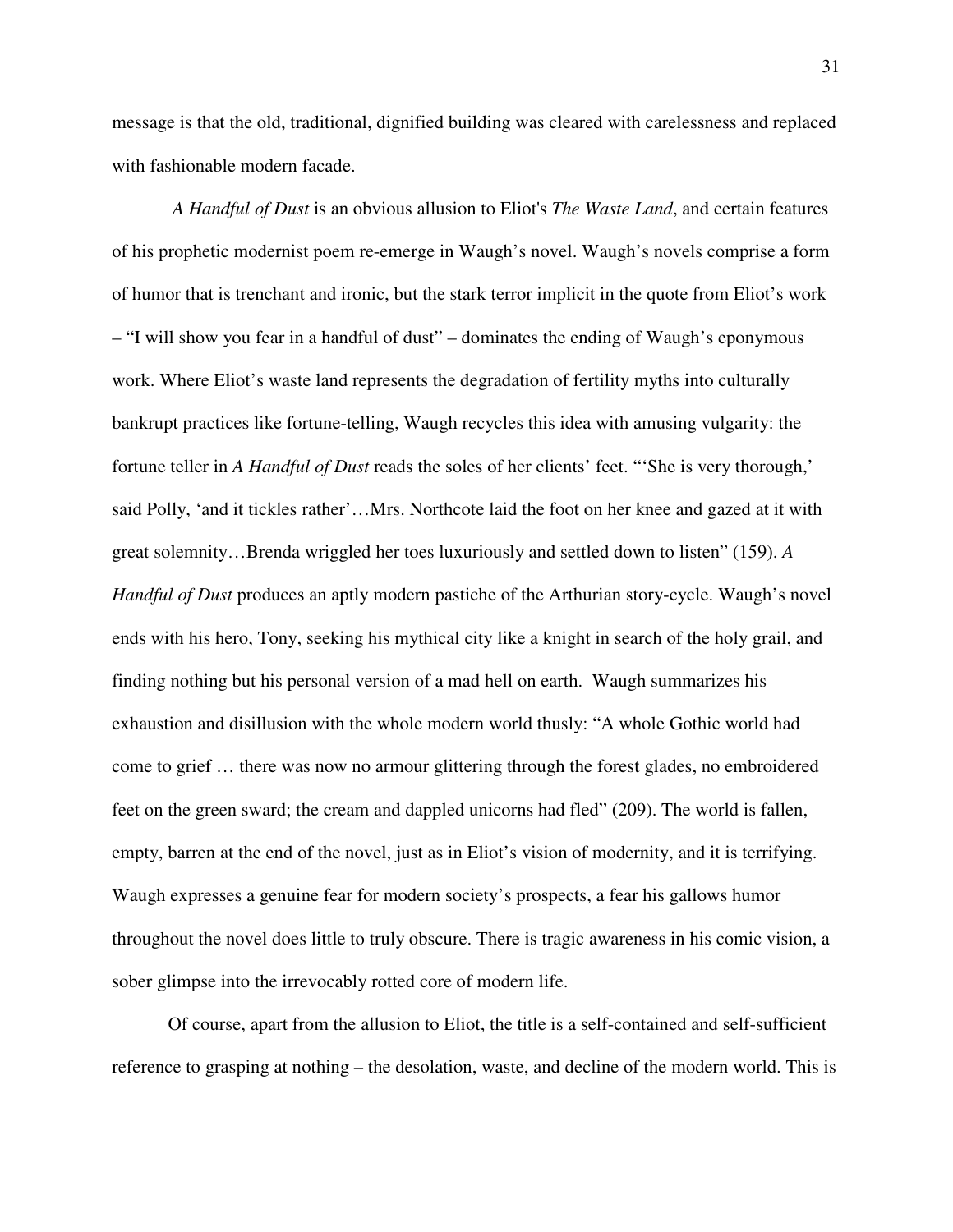also echoed in the symbolic Hetton Abbey, Tony Last's ancestral home, described in guidebooks as "formerly one of the notable house of the country, was entirely rebuilt in 1864 in the Gothic style and is now devoid of interest" (13). The building is what Tony cherishes most, and its fall into disrepair represents the loss of tradition and morality which eventually befall his broken family as well. In the end, his expensive divorce costs him his beloved crumbling estate.

The characters themselves in the form of the unified grouping the "Bright Young People" in *Vile Bodies* also function as conspicuous symbols. They represent an obvious collapse in traditional values, their attitudes and actions are flippant, and they all pursue careless, irresponsible lifestyles and their vapid and self-centered existences effect no sense of morality or obligation to upholding values at all, traditional or otherwise. Here, in *Vile Bodies* too, an allusion to the Arthurian story-cycle is echoed, with Adam's quest for the drunk Major's fortune remaining forever just out of reach, until the ending, at which point obtaining the object of his quest is rendered pointless because the world has come to an end.

 The title *Decline and Fall* owes attribution to Gibbon's *The History of the Decline and Fall of the Roman Empire,* as well as to Spengler's *The Decline of the West*. As man in Western society evolved away from moral foundation and slides ever more rapidly into social and moral decay, he will ultimately fall individually within the fallen civilization. Directly, Waugh's title refers to the decline and fall of a naïve young man who is a victim of circumstance and is an unsuspecting pawn. But the social commentary of the novel provides a much richer subtext, providing the foreboding moral message of decaying society.

 As disparate as Waugh and Fitzgerald are in their methods of approach, both authors are prophesying social decay in their works. With their early novels, the two men create decadent worlds peopled by hollow men and women who seem to evade the clutch of consequence. The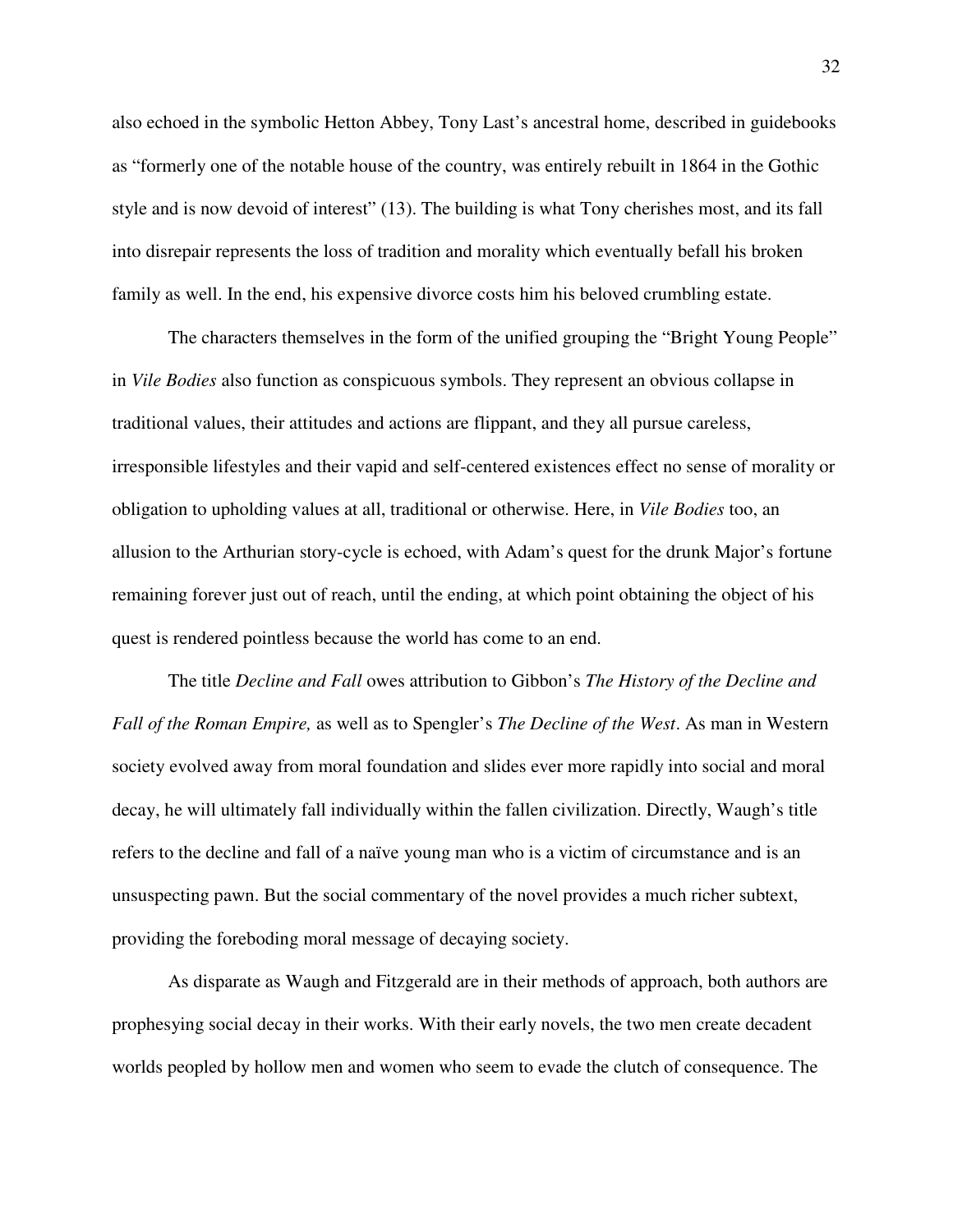novels all follow a similar trajectory, dramatizing the fatal flaw in (and ultimate collapse of) the social geometry that has protected the characters from apprehensions of reality. The stories seem less serious on the surface, some filled with glittering imagery and other with humorous facade. The ominous consequences, though, lie just beneath the surface. All of the novels have endings that fracture the diegetic world in one way or another – psychologically, existentially, homicidally, or apocalyptically – and these representations of breakage are equally representations of modernity. Both Fitzgerald's and Waugh's early novels arrived in the wake of the "Great War," history's first dalliance with the mechanized rationalization of brutish, nihilistic violence on a global scale. Here, the concept of modernity signifies – among other things – a rupture in the social fabric of the early twentieth century effected by rapid technological and industrial development, new modes of scientific and philosophical perception, the widespread bureaucratization of everyday life, and the logic of capitalism and free markets, and all of these new, modern perceptions are, in the view of these authors in particular, leading to moral erosion depicted in the novels by tragedy and apocalypse.

Perhaps predictably, Fitzgerald and Waugh approach their endings differently, both with dramatic effect. Fitzgerald's characters ultimately come to some sort of understanding of themselves and of the world, and their realizations (however shallow or fleeting) are tragic epiphanies. His are endings that extend the growth or understanding within the character, and they evoke a sense of hopelessness for the individual and for the future, advancing themes of moral decay. With regard to the ending of *Gatsby* in particular, the fates of the characters most exposed to the capricious forces of organized capital (including Myrtle Wilson, George Wilson, and the self-made Gatsby) suffer the most, while the representatives of the moneyed elite (Tom Buchanan, Daisy Buchanan, and Jordan Baker) sail obliviously into the (one assumes)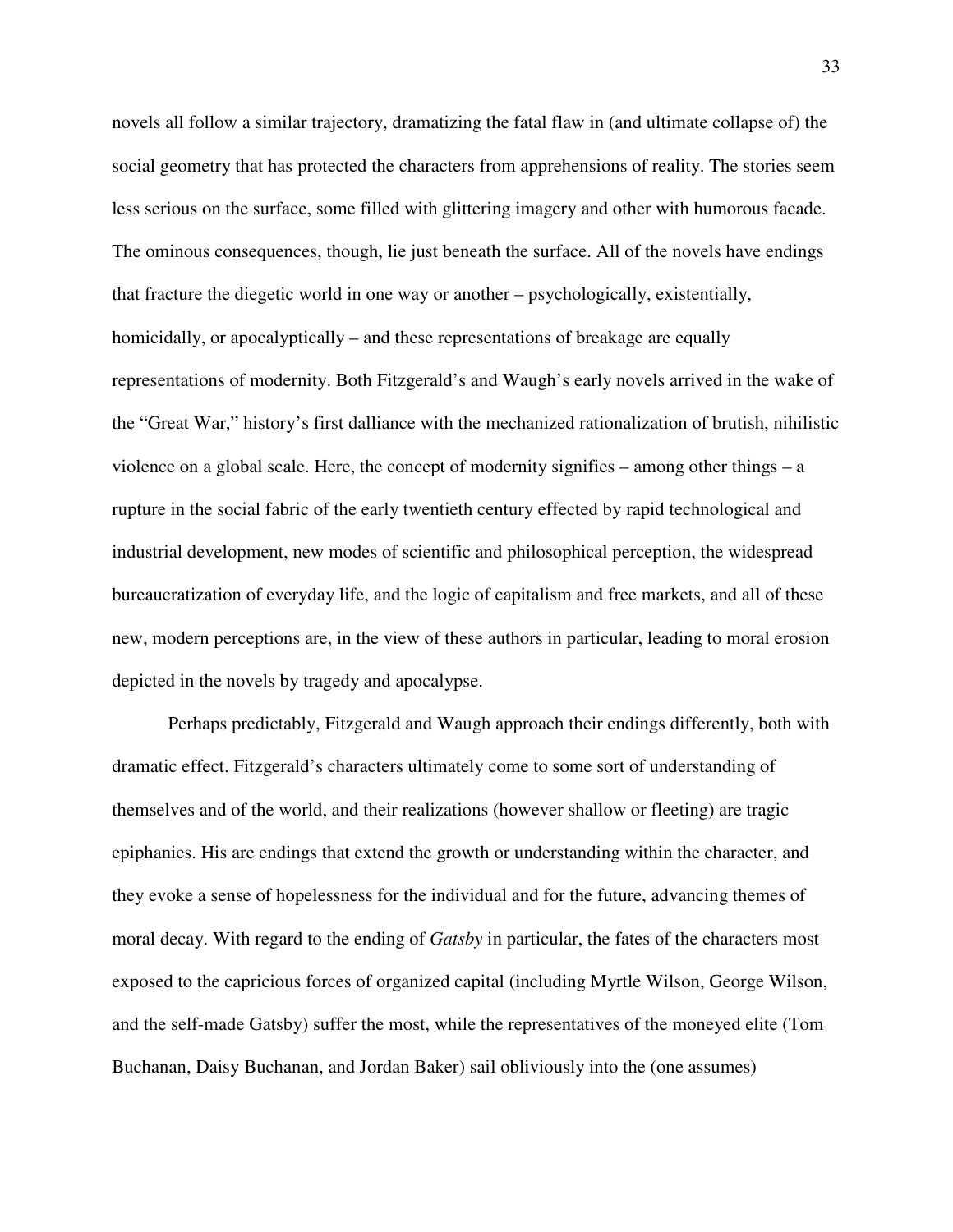catastrophic future. Nick Carraway's privileged position as the seat of narrative consciousness is one of ironic freedom; his poetic reveries about a once virginal America at the novel's end only serve to situate the fallacies of social possibility within the larger matrix of American selfdelusion. Fitzgerald's endings reinforce themes of modern waste, shattering the brittle facade of rhapsodic delusion. Once stripped away, there is little upon which to hang hope for the future. In his work on social fiction, Brian Way postulates that, "Fitzgerald's concern with the quality of American civilization places him in a clearly defined literary tradition. A similar awareness makes his feelings of moral failure and self-disgust the more bitter and unrelieved" (30). The foundational American irony - that its national enterprise was built on unspeakable violence and inhuman oppression - haunts Fitzgerald's early novels as the fiction that makes other American fictions possible. His main characters find themselves adrift in their own lives, floating symbols of a fragmented modern landscape. Timeless manifestations of hopelessness - existential realizations, careless accidents, alcoholism, loss of youth and beauty, murder, and suicide reinforce the hopelessness that Fitzgerald sees in the modern world.

*This Side of Paradise*, the story of Amory Blaine's passage into manhood, mirrors Fitzgerald's own experience of humanity in a failing modern society. Fitzgerald wrestles with the problem of abandoned moral responsibility within modern society, and this plays out in the lives of characters who lack moral substance or the capacity for thinking beyond their own selfish and egotistical expectations. For the primary character, Amory Blaine, this produces a terribly cynical worldview and loss of innocence that calcifies while he is still a young man. He is lazy, self-indulgent, entitled, arrogant, and careless. Mid-way through the novel, he says, "I was perhaps an egotist in youth, but I soon found it made me morbid to think too much about myself" (107). This is reflexively ironic, as only an incurable egotist would reveal such self-satisfaction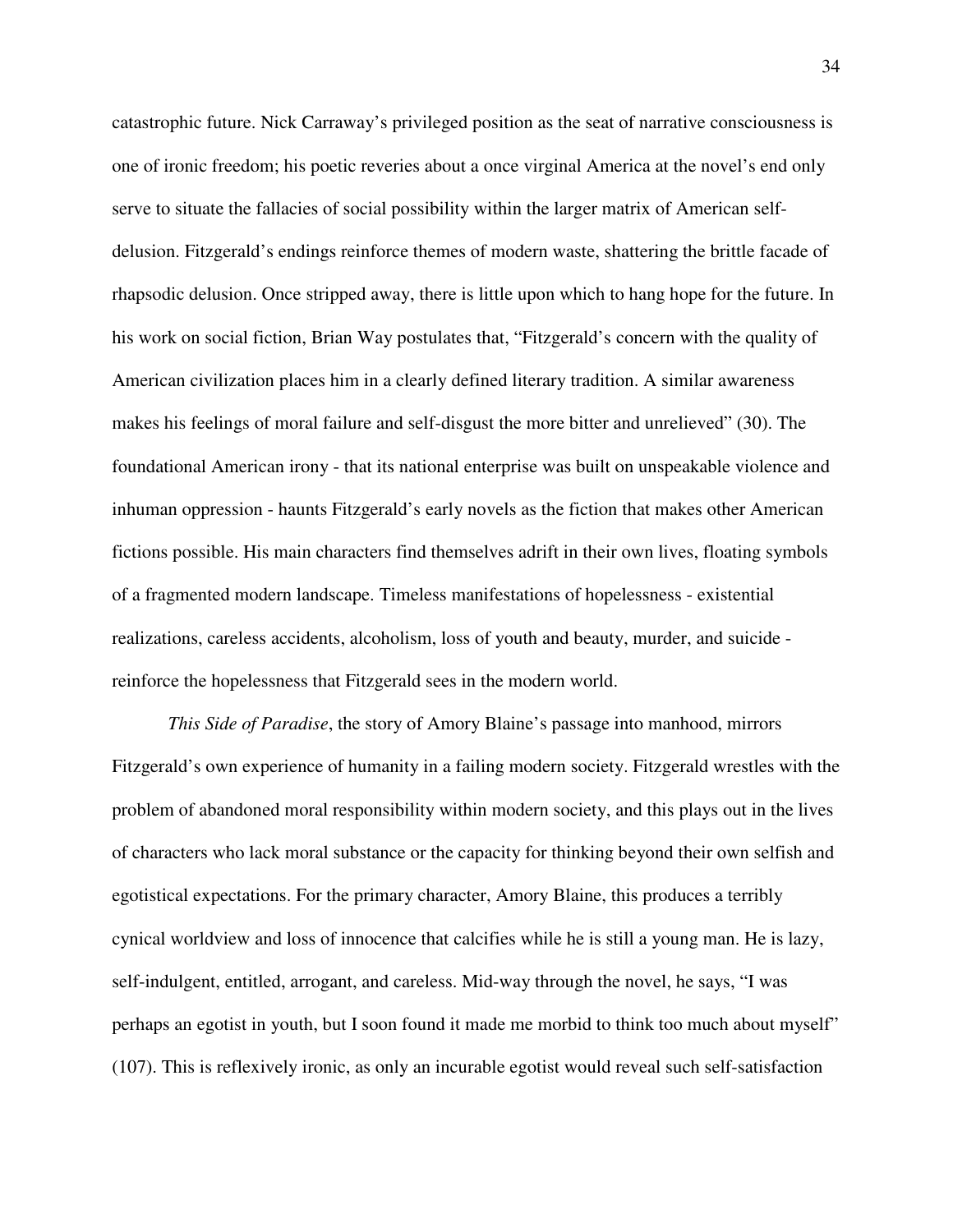with his own self-assessment. Only by surviving some dramatic heartbreak after his pedestrian love affairs does he come to the conclusion that life is a series of empty encounters, ultimately meaningless, and wrought with pain. In the end, the narrator observes, "Its very momentum might drag him down to ruin - the passing of the emotional wave that made it possible might leave the one who made it high and dry forever on an island of despair...Sacrifice by its very nature was arrogant and impersonal; sacrifice should be eternally supercilious"(216). Amory perceives himself as a martyr. He sees life as emotionally draining because his lack of depth and moral development prove unfulfilling and disappointing. Throughout the story, the narrator shows glimpses of his disappointment with himself: "Where now he realized only his own inconsequence, effort would make him aware of his own impotency and insufficiency" (50); "If we could only learn to look on evil as evil, whether it's clothed in filth or monotony or magnificence" (137), but his disappointment is not fully realized until the ending:

There was no God in his heart, he knew; his ideas were still in riot; there was ever the pain of memory; the regret for his lost youth-yet the waters of disillusion had left a deposit on his soul, responsibility and a love of life, the faint stirring of old ambitions and unrealized dreams...And he could not tell why the struggle was worthwhile, why he had determined to use to the utmost himself and his heritage from the personalities he had passed...He stretched out his arms to the crystalline, radiant sky.

"I know myself," he cried, "but that is all." (248)

This is juvenile and melodramatic to an astonishing degree, as Amory ultimately declares that his generation has "grown up to find all Gods dead, all wars fought, all faiths in man shaken" (247), and yet a searing truth that Fitzgerald's generation *had* lost faith – in God and in man, in any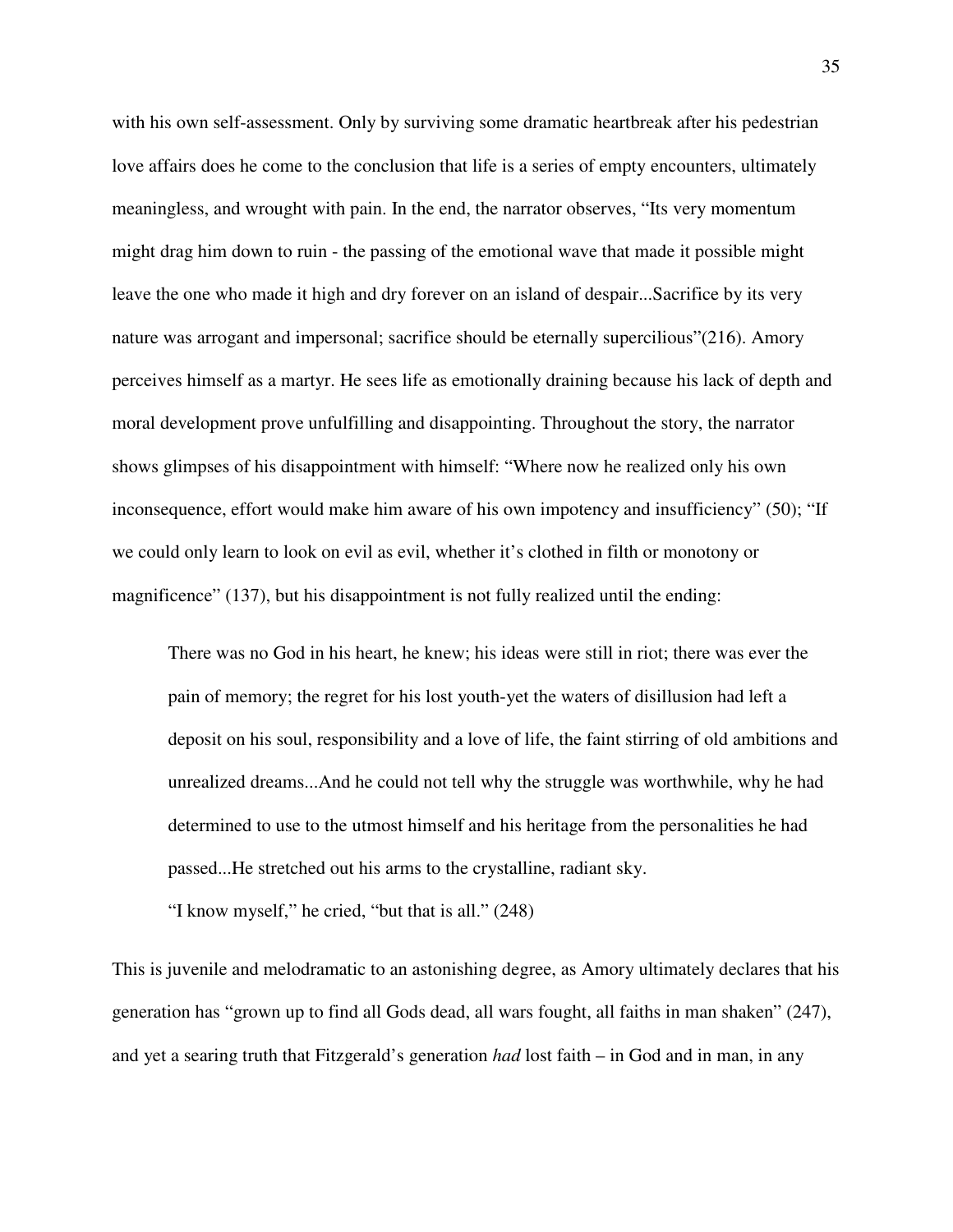sense of moral good or responsibility – is what emerges, and there is something inherently melodramatic in that recognition.

*The Beautiful and Damned* struggles to overcome some of the sophomoric mistakes Fitzgerald was heavily criticized for after his first novel. Arguably, he achieves a more serious and mature tone, but the ending and what it imports are strikingly familiar. Henry Seidel Canby's early review of the novel concludes, "This novel is another picture of a society upset by modernism" (152). Fitzgerald was torn between his attraction to the modern lifestyle and his sense of loyalty to the moral tradition of the past, and this is the central conflict of the novel. Way concludes that "Fitzgerald believed that life – especially social life – could be intensely enjoyable; at the same time he was temperamentally a conservative, with a deep affection for the American past and with no wish to destroy the moral traditional at the heart of the culture…the pleasure seeking impulse…acquired the character of a destructive force" (63). Indeed, here, as in *This Side of Paradise*, the characters are driven by short-term desires and fleeting impulses toward money, youth, beauty – all superficial and all, ultimately, destructive.

 Anthony and Gloria Patch's depressing life revolves around Anthony's hopes to inherit his grandfather's vast fortune and Gloria's withering identity as a great beauty. It is a story of character deterioration and decline. Their days are filled socializing, drinking, and worrying about growing old, and when they do begin to lose the bloom of youth, their lives essentially collapse. Again in this second novel, Fitzgerald's characters come to melodramatic conclusions about themselves, conclusions which betoken the moral bankruptcy of modern society. "It was a self-absorption with no comfort, a demand for expression with no outlet, a sense of time rushing by, ceaselessly and wastefully - assuaged only by that conviction that there was nothing to waste, because all efforts and attainments were equally valueless" (83). This description of Anthony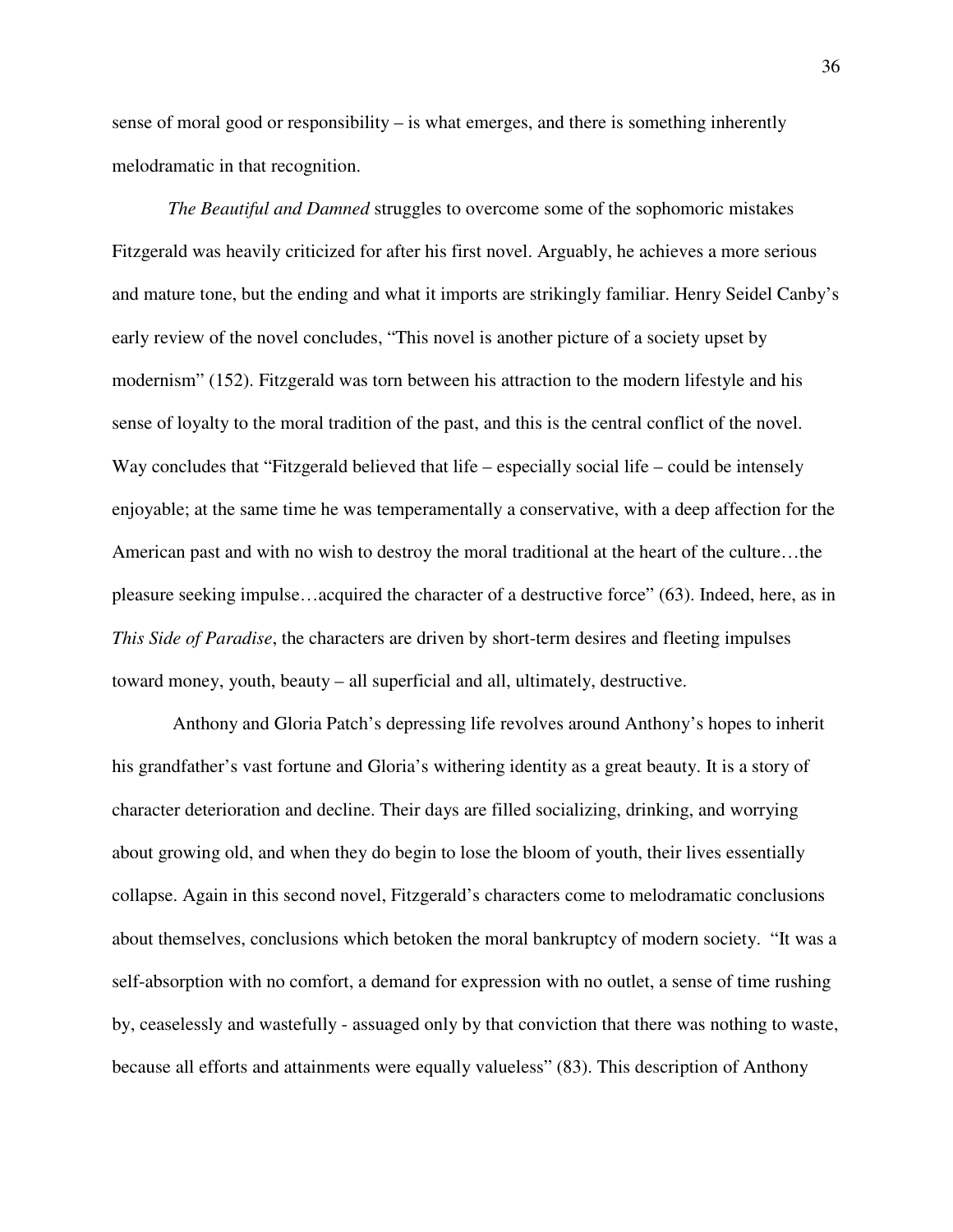could be applied to modern society with damning implications. Of *The Beautiful and Damned*, William Troy writes that it "is not so much a study in failure as in the atmosphere of failure – that is to say – of a world in which no moral decision can be made because there are no values in terms of which they may be measured" (225). In a valueless society, morality has no relative referent, so Troy sees the characters themselves not as failures, but rather doomed to the failure all around them. Loss of innocence and the process of aging prove particularly unpalatable if one has not developed a life's purpose through meaningful experience. There follows an overwhelming sense of hopelessness in innocence lost: "Then I grew up, and the beauty of succulent illusions fell away from me" (213). In his essay on the novel, Curnutt asserts that, "*The Beautiful and Damned* depicts wasted youth as a lifestyle adopted by dilettantes and bacchantes as well as romantic egoists. Nevertheless, the book elaborates upon Fitzgerald's belief that, given the temporal fixity of youth, its only practical value is the brief pleasure offered by its consumption" (296). To contrast *The Beautiful and Damned* with *This Side of Paradise*, he continues, "Fitzgerald's debut novel can be classified as a coming-of-age story in the sense that it attributes youth's problems to the uncertainty of the *paysage moralise* into adulthood. But coming of age evokes something far more ominous in *The Beautiful and Damned*" (297). In "Crisis in American Identity", Stavola explains that the main character "recognizes the ultimate power of time and death, he remains a staunch Romantic irrevocably committed to the attainment of his ideal world of leisure. It is clear that Anthony has an immature grasp of human and social values. He lacks self-knowledge. His fate is one of substantial deterioration" (112).

*The Great Gatsby* has garnered much more critical acclaim than the two earlier works, and scholars have speculated abundantly upon the multitude of potential meanings to be found or invented from the ending of Fitzgerald's most celebrated novel. Stavola's view is that Gatsby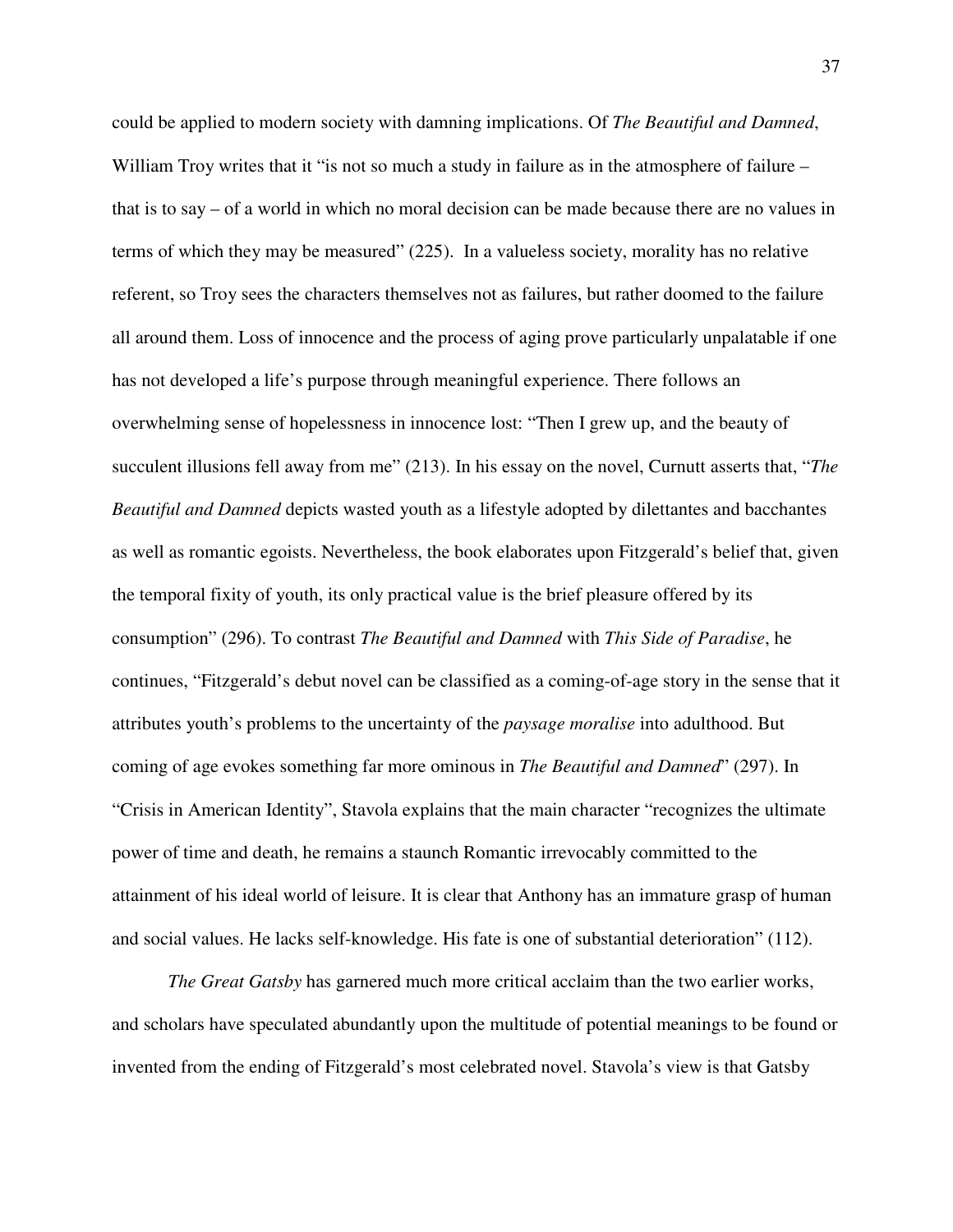suffers as a result of his struggle with outside reality: "When an individual like Gatsby strives on Earth for an ideal world of youth and beauty that is beyond time, he is both overwhelmed and damned" (131) and to give context to Fitzgerald's aims, he adds, "Fitzgerald, unlike Gatsby, knew that man was always engaged in a struggle with time and decay" (131). "He (Gatsby) defeats himself internally because he lacks a firmly developed set of moral standards whereby to judge the limitations" (132). Marius Bewley notes, "The Great Gatsby is an exploration of the American Dream as it exists in a corrupt period, and it is an attempt to determine that concealed boundary that divides the reality from the illusions…In Gatsby's America, the reality is undefined to itself. It is inarticulate and frustrated...the reality is a thing of the spirit, a promise rather than the possession of a vision, a faith in the half-glimpsed, but hardly understood, possibilities of life"(32). These "half-glimpsed" possibilities are, however, willfully unseen and unarticulated. If *Gatsby* is the representative fiction of American aspiration in the dawn of late capitalism, it represents a narrowly defined notion of America. The idea of the early twentieth century as a uniquely corrupt era is both quaint and absurd. The novel's principal characters are part of a miniscule overclass - like Manhattan, a small island of glittering fiction - oblivious to the blood and tissue of history that underlies their entitlement. Perhaps Jay Gatsby's dream of self-made belonging is best read as an allegory of American rapacity, with the tragedies wrought by his ambition serving to mirror the tragic circumstances of American development more generally.

In contrast, Seshachari believes Gatsby escapes moral judgment by getting mistaken for a killer and being murdered. She writes, "It is a tragedy of society, of its shallowness, of its false values, and of its blindness" (36). Other critics claim that the Buchanans essentially escape blame and guilt, or that the association with them represents society's abandonment of morality.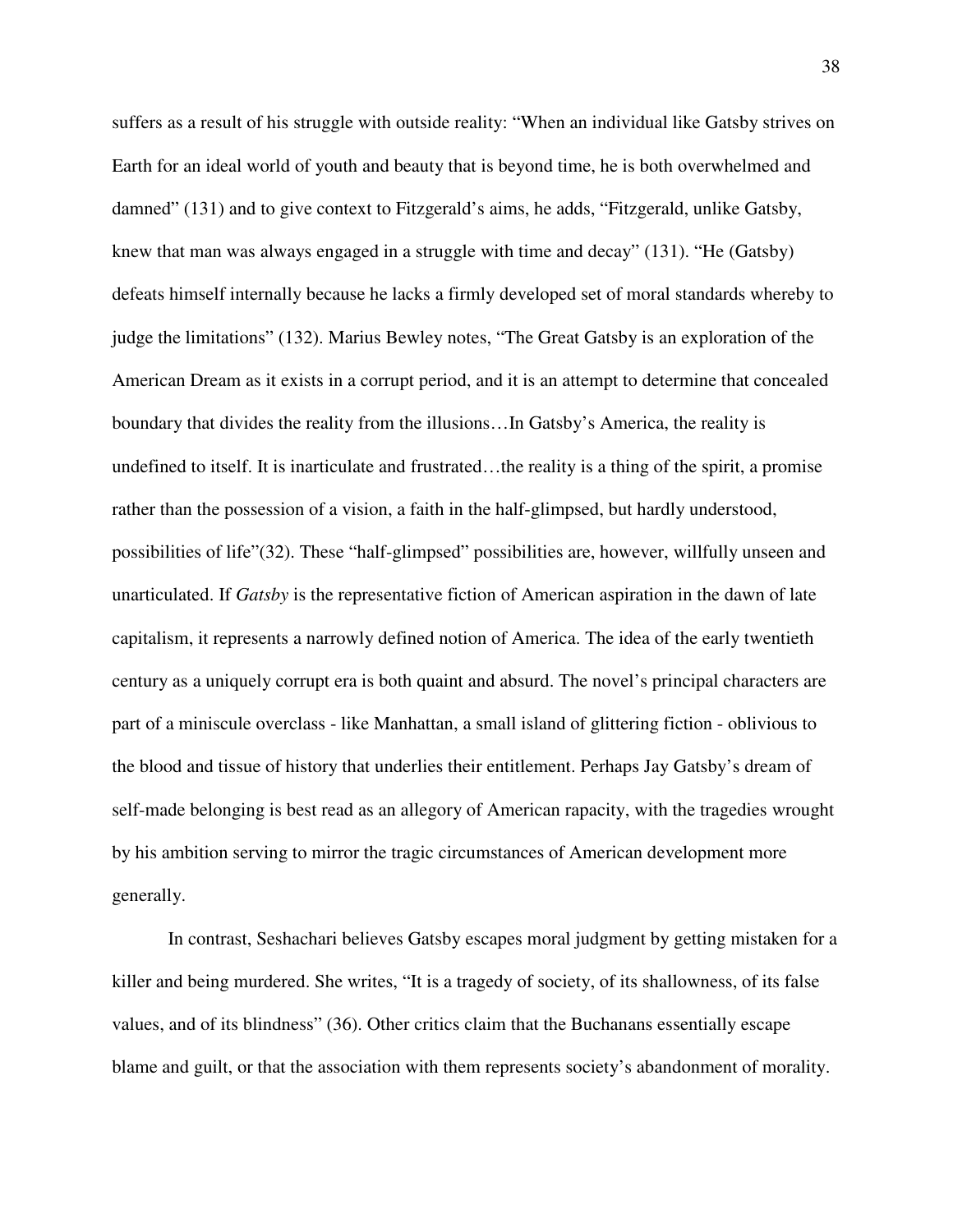Myrtle's death is an oft-cited example of the entitled rich literally and figuratively running over the less fortunate. The ending can be interpreted in a variety of equally plausible ways, but it is clear that Fitzgerald's ultimate aim was to portray a hopeless outlook for the future of American society. The tragedies at the end of the Fitzgerald novels are rooted in the weaknesses Fitzgerald gives his characters, but also in a more fundamental weakness in the American (modern cultural) belief in unlimited possibility. In *Some Sort of Epic Grandeur*, Bruccoli describes it: "*The Great Gatsby* is about love and money, but its greater subject – the tragic nature of aspiration – links these two in ways that deepen in the broadest, profoundest way our sense of who we are" (82). The characters themselves suffer the consequences of moral decay in a variety of ways: from escape and eternal ignorance of moral boundaries in the case of the Buchanans, to fatally tragic in Myrtle's case, to self-created, to psychological, manifest in Nick's hopeless sense of where we are headed in the future. "So we beat on, boats against the current, borne back ceaselessly into the past" (189). The final line holds poignant truth. Nick's lost innocence is reveled in the beginning, retrospectively emerging at the end as well, echoing Amory's hopelessness in *This Side of Paradise*: "I felt that I wanted the world to be in uniform and at a sort of moral attention forever; I wanted no more riotous excursions with privileged glimpses into the human heart" (6).

Waugh's endings are of an entirely different flavor, and they portend horror for society's future with an entirely different approach. The horror and consequences in these endings are uncommonly gruesome, altogether unexpected, and they are juxtaposed sharply with the largely lighthearted nature of the novels. Of Waugh's complete emotional removal from his characters, Dyson observes, "How often his leading characters have suffered a total destruction, inadvertently, in which he appears to find nothing objectionable" (72). In his essay "America and the Comic Vision", Malcolm Bradbury points out that, "…black comedy has become…one of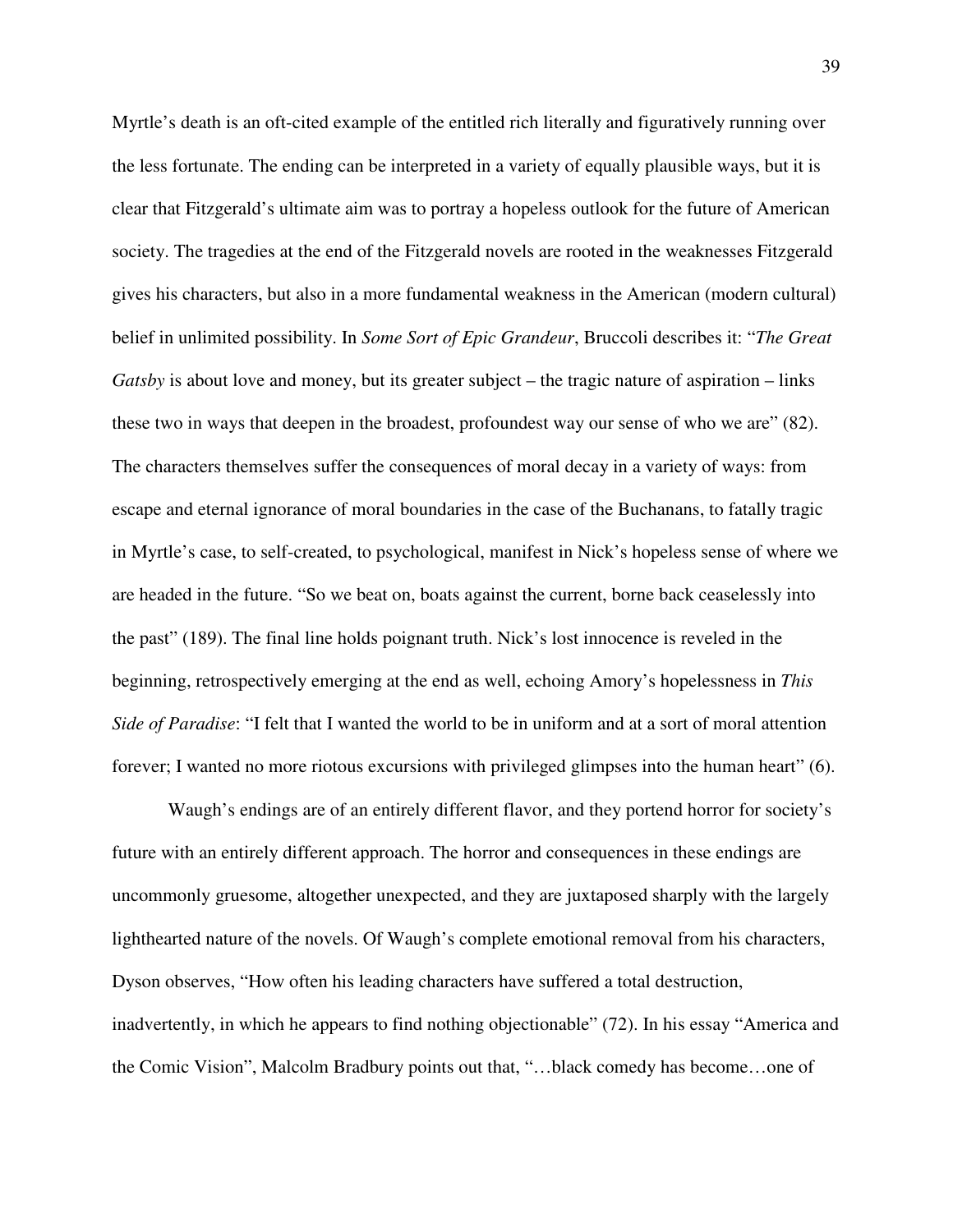the pre-eminent forms for dealing with the dehumanisations of a disintegrating world" (173). Indeed, Waugh's choice of comedy as a vehicle for exposing the disintegration of society carries through to the literally bitter end.

In terms of grotesque consequences, *Decline and Fall* has a rather mild ending, though the main character has come full circle in a Sisyphean hell of his own. Paul Pennyfeather is expelled from Scone College for indecent behavior when he is absurdly depantsed by his rowdy and drunken classmates, and ends up the victim of circumstances in a series of unfortunate events thereafter. After having endured arrest for crimes of which he was completely unaware (and complicit in only by virtue of his naivety), he goes to prison, taking the fall for his corrupt fiancée's prostitution and white slave-trafficking business. After eventually faking his own death and escaping from prison, Paul returns to Scone College, where the novel began, with Paul beginning again at the beginning. In the epilogue, Paul discusses his static nature as a spectator on the wheel of life with an old student (and the son of his former fiancée) who is now a college contemporary. The mad world has come full circle, progress is rendered impossible.

A side plot in *Decline and Fall* involving Waugh's use of counterpoint – which allows him to escape chronology and provide subtle irony – ends tragically for a minor character, Lord Tangent, the youth who is shot in the foot by Prendergast (a drunken, careless schoolmaster), in the absurdly hilarious Sports Day sequence early in the novel. He is mentioned in passing a few times throughout the story to provide the information that he is not healing but becoming progressively more ill as a result of Prendergast's recklessness and incompetence. "Clearly Tangent was not going to win; he was sitting on the grass crying because he had been wounded in the foot by Mr. Pendergrass's bullet. 'Am I going to die?' said Tangent, his mouth full of cake" (80). Ultimately, he does die from the injury, a fact that isn't given any grave attention. The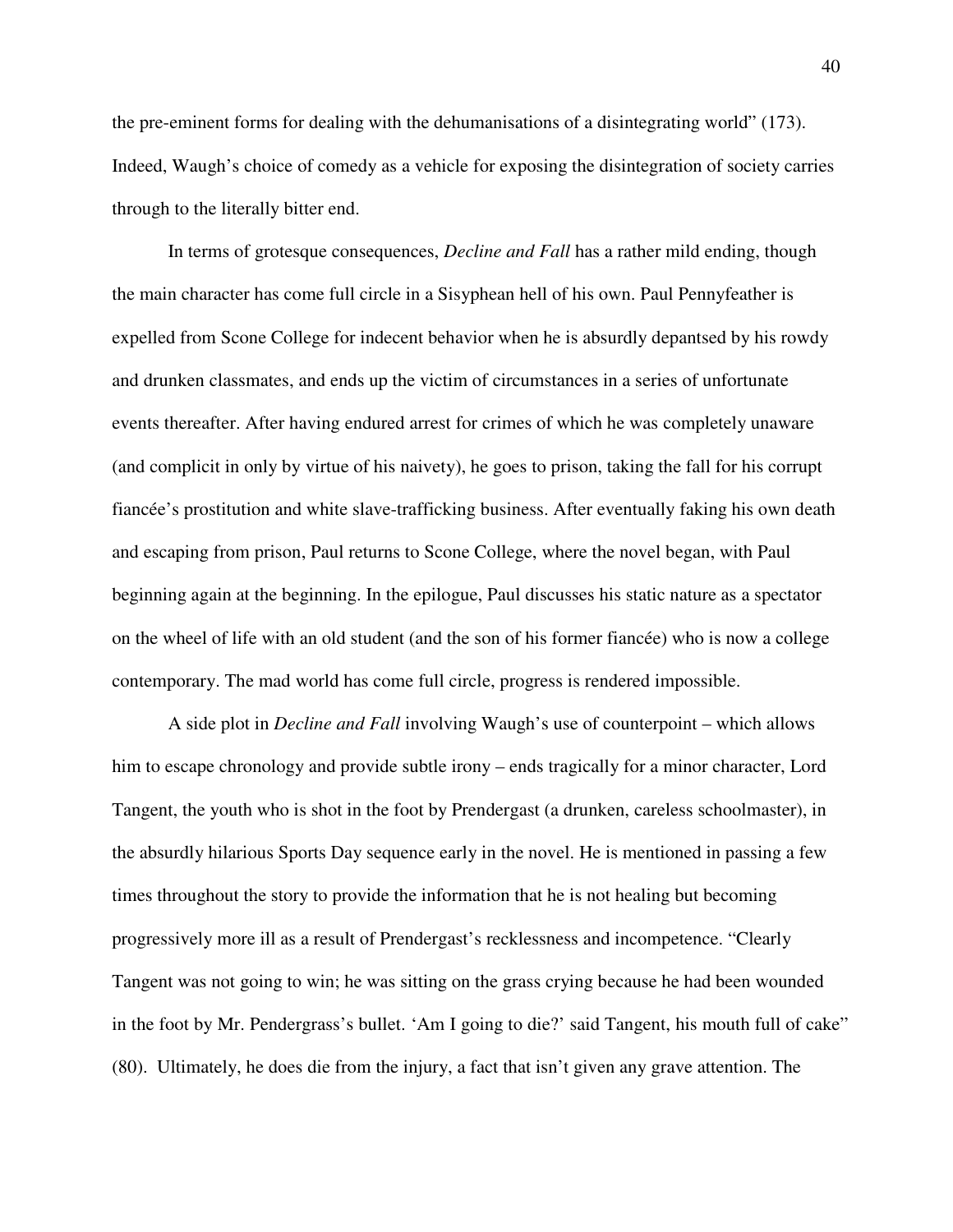subtext of this minor plot point is that humanity's thoughtlessness and irresponsibility can prove tragic for innocent bystanders. For Waugh, this is a particularly effective technique for presenting a gruesome outcome without much dramatic attention, contrasting the horror of the event with the comically minor attention it draws from the characters or the story.

The ending of his second novel is notably darker. The tone of *Vile Bodies* shifts notably two-thirds of the way through the book. Attributed to his own personal state of mind and the emotionally difficult dissolution of his marriage during the writing of this section, Waugh contends that the entire book itself is ill-conceived and its execution poorly planned. Whatever the reason for the shift, the ending is entirely unexpected, and transforms the novel's significance from a work of lighthearted satire to a dire jeremiad of apocalyptic proportions. First, there is an uncommonly violent car accident built around bizarre circumstances. Agatha Runcible, notoriously careless and spoiled party-girl and central to the Bright Young Things, is partying with several other characters at an auto race, and drunkenly staggers into an unattended racecar. DJ Taylor's hilarious observation describes the scene well: "The car race, featuring our feckless, Champagne-sodden heroes as the world's crappiest pit crew, is a great piece of situational invention" (14). In typical Waugh fashion, the scene is written with wit and precise irony, but the outcome is horrific. She joins the race, blindly drunk (and untrained to drive racecars in any case) and predictably crashes off the course. During her convalescence, she hallucinates and dreams repeatedly about her contemporaries all racing round and round in a mad race until ultimately they crash and burn. Her hallucinations intensify, and, after a final party in her hospital room, at which no one seems concerned about her condition and all are more concerned with the social gathering and "fun-making", she dies. In *The Picturesque Prison*, Jeffrey Heath examines why the message of the novel endures: [It]"endure[s] because of [its] stylistic vivacity and comic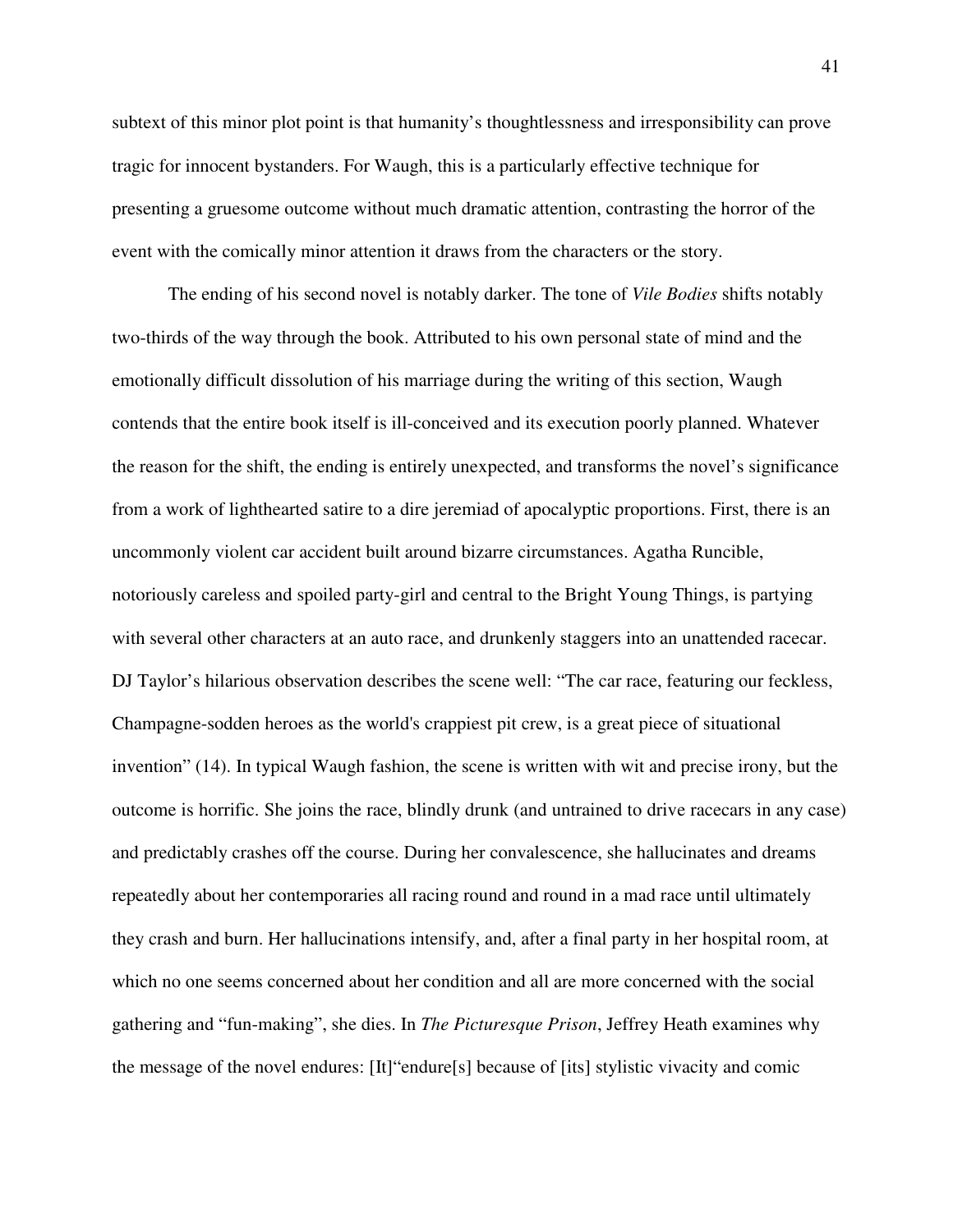inventiveness, and because of the underlying seriousness which removes [it] from the world of 'entertainments' and places [it] firmly in the tradition of moralists. Waugh's novels document an age and they contain a share of human truth" (xiv). Despite its absurd circumstances and hilarious situations, grave and tragic outcomes such as Agatha's terrifying hallucinations and her eventual death are always waiting in the wings.

The final scene depicts Adam, the main character, on an apocalyptic battlefield of utter destruction. A nihilistic holocaust has destroyed the world he once knew. The hopelessness for humanity is described unflinchingly as "the biggest battlefield in the history of the world" (313) and a scene of "unrelieved desolation" (316). These sweeping and poignantly sad descriptions are outside the style of the rest of the novel, and impart a weight impossible to convey with images of careless frivolity. In the end, the desolation of modern man cannot be escaped. Taylor writes, "the book's shift, about two-thirds in, from reasonably light satire into a darker, more dramatic mode, has a truly bleak ending which even evinces a hint of the dystopic sci-fi to emerge from Britain in decades still to come" (22). This tonal shift is highly effective in attracting the intended attention to the dire consequences of modern moral bankruptcy. Of the novel as a whole Taylor concludes, "Beneath the gossip and frivolity of its subject matter lay a sense of disquiet and impending tragedy" (26).

In his critical study of Waugh's use of irony, Beaty illuminates the connection between *Vile Bodies'* ending and Waugh's worldview:

The last chapter of *Vile Bodies*, ironically entitled "Happy Ending", represents the nadir of Waugh's disillusionment with the society of his day. Adam surveys the ruin of a gigantic battlefield, the values of Western Civilization have suffered total collapse, and nothing in this modern wasteland has any significance or coherence…since the author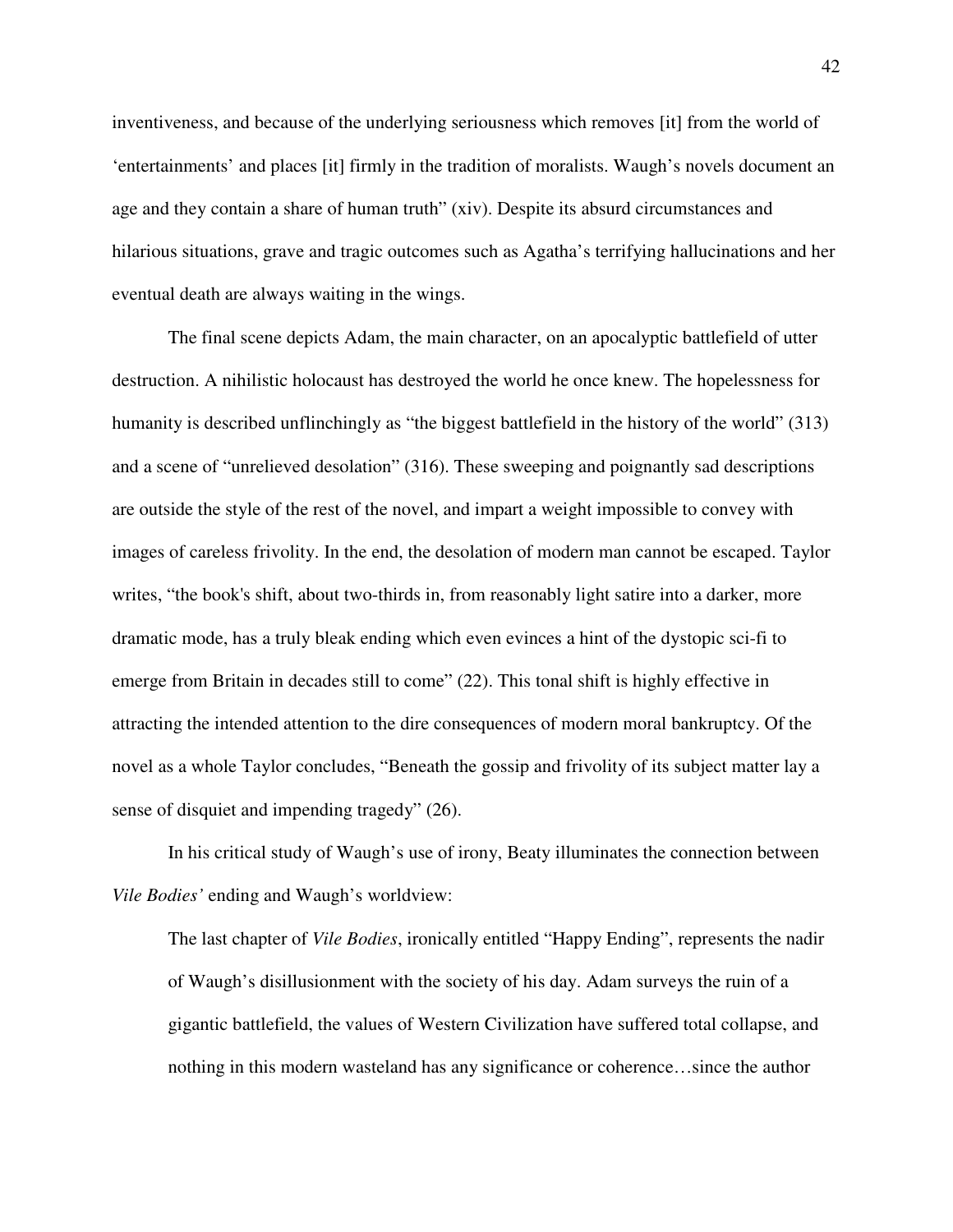offers no remedy, even by implication, to rectify the tragic absurdity of the situation, the scene moves toward complete nihilism…with nothing to live for, Adam grows oblivious to all that is going on around him and merely falls asleep, becoming one more sacrificial victim in a world gone mad (66).

The ending is jarring, sad, and hopeless – it condemns us all to the modern world without the possibility of parole.

The ending of *A Handful of Dust* is just as bizarre in its bleakness. After the tragic death of his young son, Tony Last has been sued for divorce by his unfaithful wife, for an amount that will prohibit retaining his beloved Hetton, the crumbling estate of his ancestors and his home. Various critics have pointed out that Hetton may well represent the old order and tradition for Waugh, and that its loss is Tony's forceful and unwilling participation in modern society's fallen corruption. He embarks upon a journey to the Amazon, where he falls ill and is abandoned by his guide, and is then "rescued" by an old hermit who essentially imprisons him during his convalescence and forces him to read the complete works of Dickens, word for word, again and again. The absurdity of this scenario is hilarious, then sobering. Again, Waugh employs a Sisyphean theme of futile repetition, an inescapable and very personal hell that results from one's own complicit participation in simply being human in an age of madness. Beaty observes:

Tony's romanticism is not necessarily absurd for contributing to his defeat any more than society's predatory materialism is commendable merely for proving successful…what permits society to carry off reprehensible behavior with impunity is a dubious value system, in which the externals are all that matter…by showing the disorder wrought through living according to either instinct or hollow tradition, the novel demonstrates, by negative implication, the need for something higher than man-made ideals (110).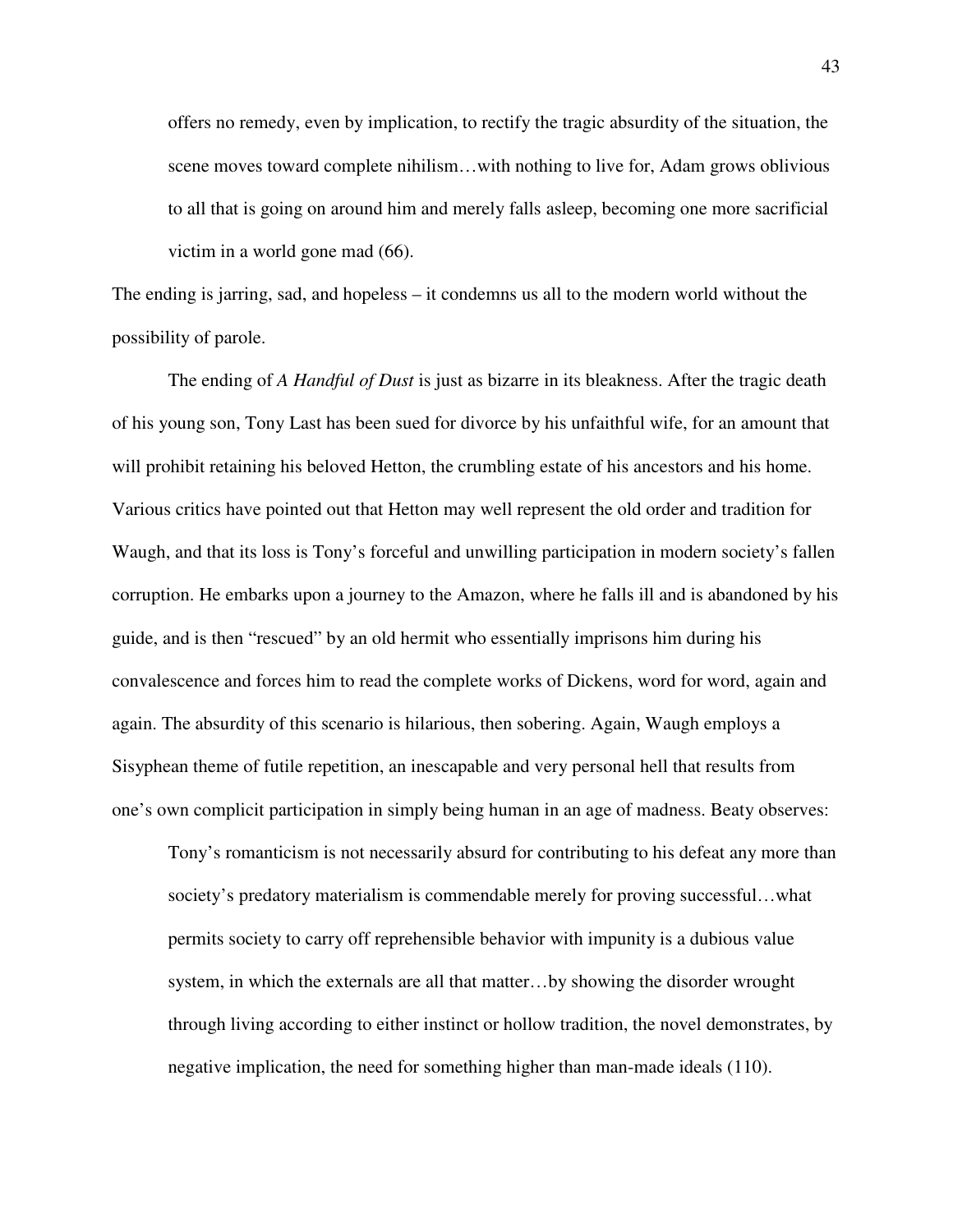Here, Waugh's concern with society's prospects – in observing the decay of tradition, order, and even civilization itself – is clear in the ending of this novel as well.

Fitzgerald's and Waugh's early novels indulge in depictions of the casual social and moral standards of their day, but they clearly transmit a hopeless lamentation for humanity's future. Heath explains that Waugh's novels "dramatize, often in a mode of fantasy which cuts closer to the bone than realism can, the desolate world of routine betrayals and casual injustice…in the measured language of civilized outrage" (xiv). Minus the mode of fantasy and absurdity, Fitzgerald accomplishes much the same.

Taylor identifies the moral locus of Waugh's themes, but his evaluation can be equally applied to Fitzgerald's as well. The novels describe the uniqueness of the time produced in part by the historical circumstances. These authors describe:

> a world coming to terms with the consequences of one world war while living in the shadow of another, whose entertainments, however outrageous, rarely disguised the deep vein of collective insecurity that ran beneath. The fundamental concerns of Bright Young novels turn out to be those of the movement itself: generational conflict; doubts about the value of human relationships; the resigned expectation of unpleasant things to come. The future, as conceived by…Waugh, is never a rosy blur but something sharp, hard and ominous (26).

The moral void which seems to govern the lives of Fitzgerald's flappers and Waugh's Bright Young People is but a flimsy overlay concealing deeply consequential outcomes.

Symbolically, both authors depict lives that are frivolous and full of gaiety, but ultimately, like all lives, must come to an end. As in the American admonition about "hard living," consequences will catch up with the novels' characters. More disturbing, though, is the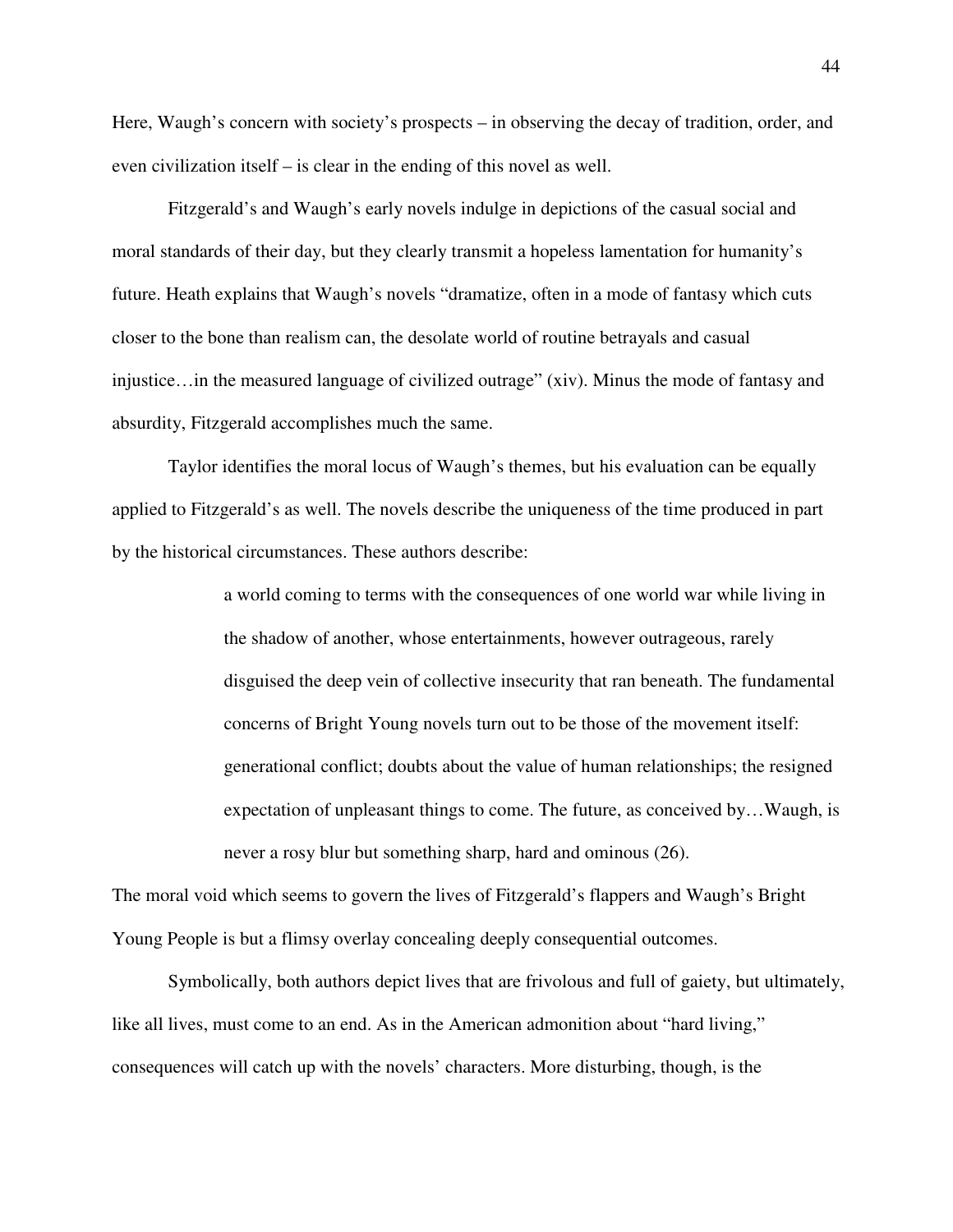realization that whole cultures can slide into moral collapse, that the aggregate consequence of bad moral actors is a morally capsized society. Regarding the behavior of Waugh's characters (but certainly applicable to Fitzgerald's as well), Rolo notes that "People behave with awesome inconsequence" (82). These images of carnage and decay collide with the sparking, glittering illusions of beauty and gaiety that permeate the novels. The inconsequential choices made by the characters in their carelessness bring mortal consequences to the novels' endings.

Evelyn Waugh and F. Scott Fitzgerald were preeminent social chroniclers of their time. Working during the same time period in history, they both accomplished acclaim and success with their earliest novels – enchanting literary social documents that captured an era and their authors' respective concerns for the future of society. The six novels considered in this study illuminate the formalized moral considerations of two literary contemporaries during the Jazz Age. In my comparative approach, I have explored similarities within both men's portrayals of a morally degraded society lacking traditional guidance or concern for the future. The modern youth of the early twentieth century (as seen in these six texts) care only for the moment –for the immediate gratification of selfish caprice – and their lives resound with hollowness. Each of the six novels discussed represents some facet of that impulse toward instantaneous self-gratification, and each provides a scathing social critique through differing and highly stylized consequences. The lasting effect of both authors' works, however, remains the same: in their literary depictions of "careless people," both Waugh and Fitzgerald encoded the toxic class anxieties of their era into myths of social betrayal.

The novels illuminate the gravity both Fitzgerald and Waugh succeed in conveying with their respective approaches and literary techniques. Their portrayals of manners in society are at once dazzling and scathing, and they highlight the absurdity that defined the social circles to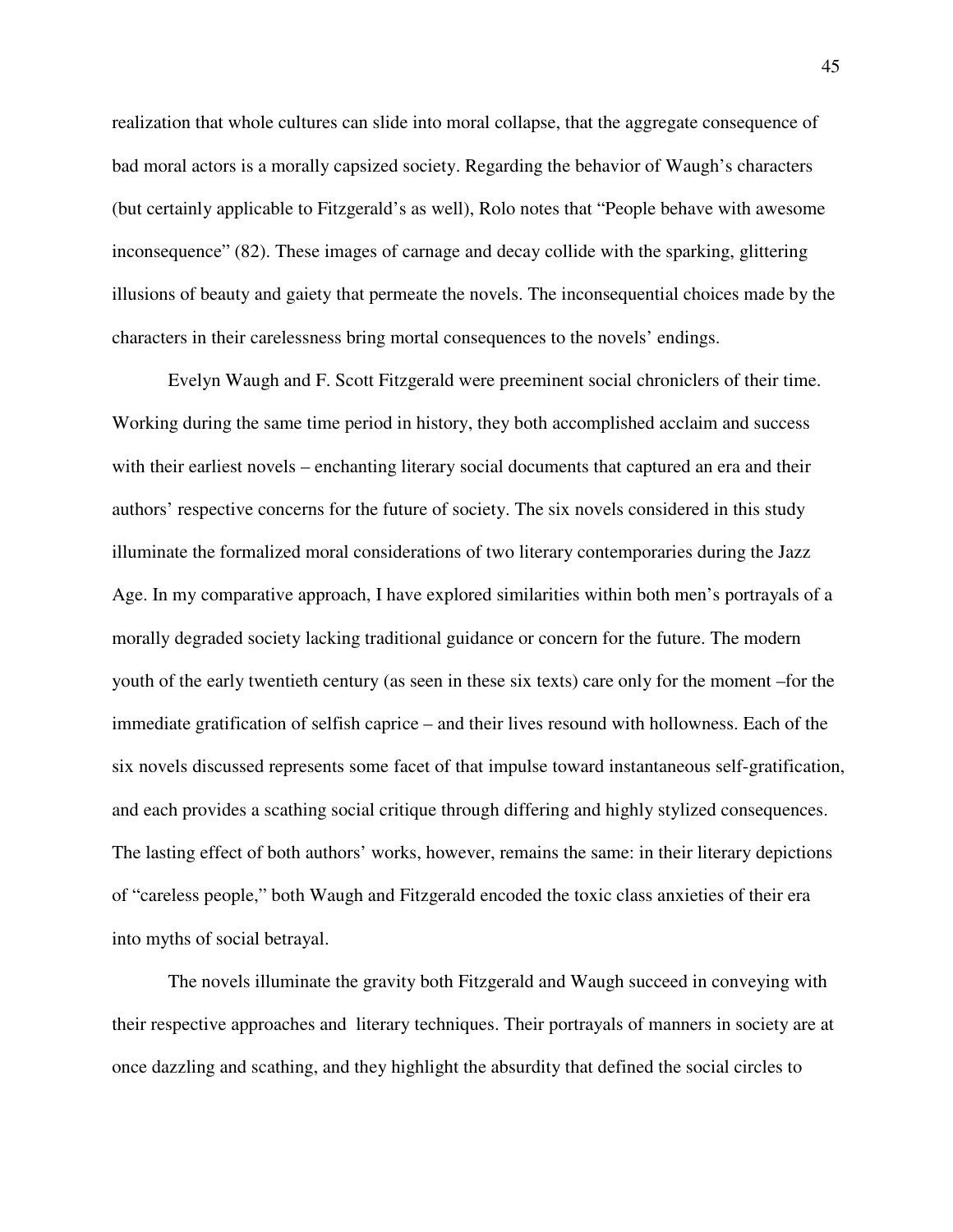which both men were drawn. Both authors straddled the desiccated line between commitment to the traditional social order, with its concomitant (im)moral imperatives of stolid class distinctions and rigid socioeconomic hierarchies, and with headlong abandon into modern capitalism's competitive arena of impulse and avarice in the name of aspiration.

In many ways, the early novels of these two men provide some of the most unforgiving social criticism of early twentieth century Western culture. Waugh and Fitzgerald are both masters of social critique as literary art. While Fitzgerald emerges more symbolic and thematic and Waugh more satiric and ironic, these novels all attempt a criticism of illusions and ideals, and of the attitude toward existence found amongst the young and wealthy in America and Britain in the 1920s.

Both authors' characters display naivety, callousness, insensitivity, insincerity, flippancy – qualities which determine their destinies. Though in no way unique to the kind of fractured consciousness that evolved with modernity, these characteristics are best seen as adaptations by which the men and women of the novels parse the realities of modern life. They lack seriousness and are devoid of reflective judgment, using distancing techniques as defense mechanisms against assimilating social change. They are relatively unaware of (or unconcerned with) the conditions of possibility that have buoyed their privilege, a repression which expresses itself in terms of various violent returns in each of the novels. Their relationships and dreams fail, and the future is a precarious game of chance. What binds people to one another is not, it turns out, some eternal and indestructible moral code but, rather, a web of contingent self-interest. These characters represent, in short, the freighted arrival of modernity.

 The authorial perspective of each writer, each man's willfully blind and embedded participation in the narratives themselves, is another distinguishing trait of the fragmented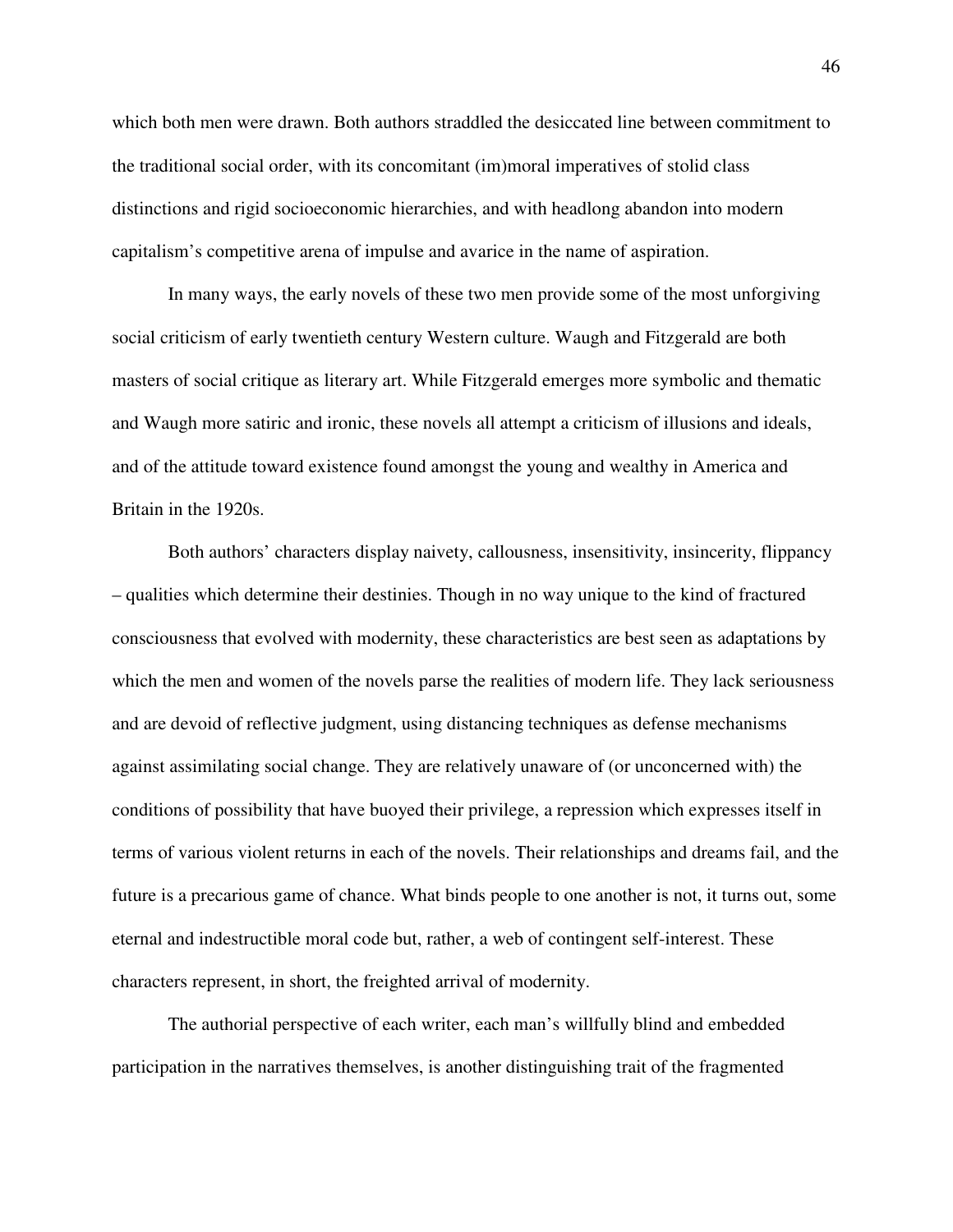modern consciousness. Taylor writes, "What gives [Waugh's novels] their conviction is the sense of a world seen from within, whose chronicler is aware of his own proximity, and so bound up in the environment he surveys as sometimes to compromise whatever judgments are being made" (46). These authors are close to their subjects; they live in the same world as their characters, and they are able to depict them with such exquisite precision that even the caricatures are realistic and believable, effecting the sense that we know these people. Their novels highlight the authors' complicity in the compromised moral fiction of "traditional society," belying the anxiety both men felt with regard to the shifting sands of social cohesion.

Though Waugh and Fitzgerald both reveal their preoccupations with youth, wealth, beauty, carelessness, and entitlement; though there is a sparkling overlay of glamour on the surface of the novels; beneath that polished veneer is the unmistakable rot of consequence. And, as shown through the revelatory endings of both authors' novels, the consequences are manifest implicitly and explicitly to varying degrees in the novels, and with richly diverse effects in the lives of the different characters. In Waugh's endings, the consequences are vicious events – deaths, accidents, gruesome outcomes unexpectedly revealed – and the abrupt incursion of the endings is precisely what makes them so effective. Fitzgerald's endings are not so jarring, but their unsettling reflective insistence requires another look at the moral core of society, at the tragic grandeur of what has been sacrificed in the name of progress.

Among the many needs it meets, and aside from the sheer joy it provides, literature embodies the "narrative voice" of a culture as no other art form can. When effective, it sears the consciousness of an entire social order, articulating truths or demands of a universal nature. With regard to Waugh and Fitzgerald, both authors produced significant literary documents of the culture's collision with excess, of the complex and evolving relationships between social and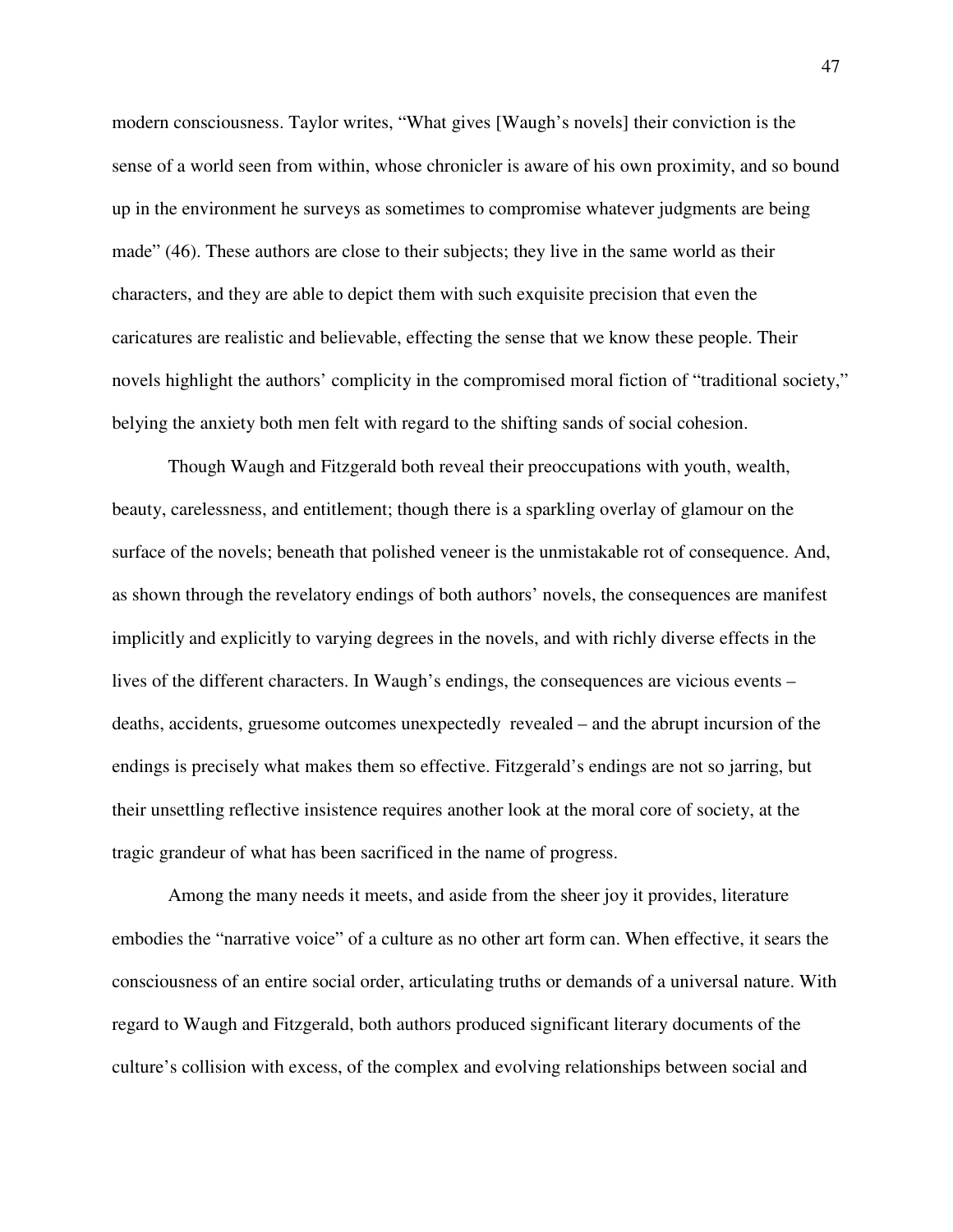moral responsibilities in early twentieth century America and Britain. Both authors sought to express their shared disappointment (and disgust) at the ruthless and worshipful nature of class aspiration, and in that, both succeeded beyond doubt. We are drawn to literature to learn about the ineffable inner workings that make up all kinds of human life – the lives of others, our own lives, the lives we do not want, the lives we wish we had – and, with any luck, we leave a text with a stronger sense of who we are, alone and together. For both F. Scott Fitzgerald and Evelyn Waugh, the energy emitted by that collection of lives in conflict produced definitive portraits of an era that continually reemerges today, all around us.

### Works Cited

## Primary Sources

- Fitzgerald, F. Scott. *The Great Gatsby*. 1925. New York: Scribner-Simon, 1995.
- Fitzgerald, F. Scott. *This Side of Paradise*. 1920. Ed. James L.W. West III. Cambridge: Cambridge UP, 1995.
- Fitzgerald, F. Scott. *The Beautiful and Damned*. 1922. Ed. Alan Margolies. Oxford: Oxford UP, 1998.

Waugh, Evelyn. *A Handful of Dust*. 1934. New York: Back Bay-Little, 1999.

Waugh, Evelyn. *Decline and Fall*. 1928. New York: Back Bay-Little, 1999.

Waugh, Evelyn. *Vile Bodies*. 1930. Boston: Back Bay-Little, 1999.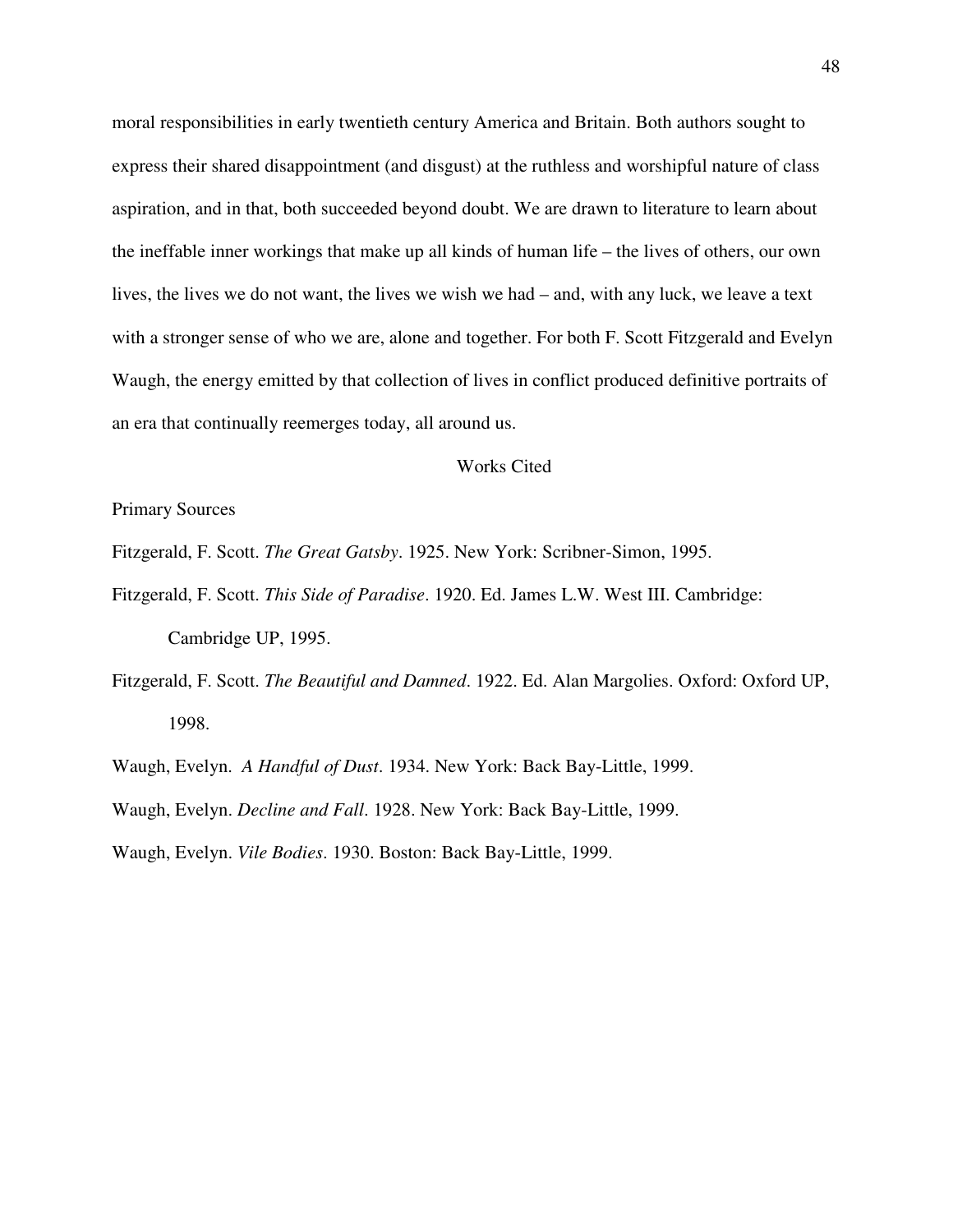Beaty, Frederick L. *The Ironic World of Evelyn Waugh.* DeKalb: Northern Illinois UP, 1992.

- Bewley, Marius. "Scott Fitzgerald's Criticism of America." *The Sewanee Review*. LXII. Spring, 1954. 259-87.
- Bradbury, Malcolm. "America and the Comic Vision." *Evelyn Waugh and His World*. Ed.David Pryce-Jones. Boston: Little, 1973.
- Broccoli, Matthew J. *Some Sort of Epic Grandeur: The Life of F. Scott Fitzgerald*. New York: Carroll, 1992.
- Bryer, Jackson R., et al, eds. *F. Scott Fitzgerald: New Perspectives*. Athens, GA: U of Georgia P, 2000.
- Canby, Henry Seidel. *Definitions: Essays in Contemporary Criticism*. New York: Harcourt,1922.
- Canterbery, E. Ray and Thomas D. Birch. *F. Scott Fitzgerald: Under the Influence*. St. Paul, MN: Paragon, 2006.
- Carens, James Francis. *The Satiric Art of Evelyn Waugh*. Seattle: The U of Washington P, 1966.
- Cook, William J. *Masks, Modes, and Morals: The Art of Evelyn Waugh*. Madison: Fairleigh Dickinson UP, 1971.
- Curnutt, Kirk. "Youth Culture and the Spectacle Of Waste: *This Side of Paradise* and *The Beautiful and Damned*." *Critical Insights: F. Scott Fitzgerald* (2010): 91-120. *Literary Reference Center*. Web. 12 Jan. 2013.
- Dyson, A.E. "Evelyn Waugh and the Mysteriously Disappearing Hero." *Critical Quarterly*, II.i. Spring 1960: 72-9.

Heath, Jeffrey. *The Picturesque Prison: Evelyn Waugh and His Writing*. Kingston: McGill-